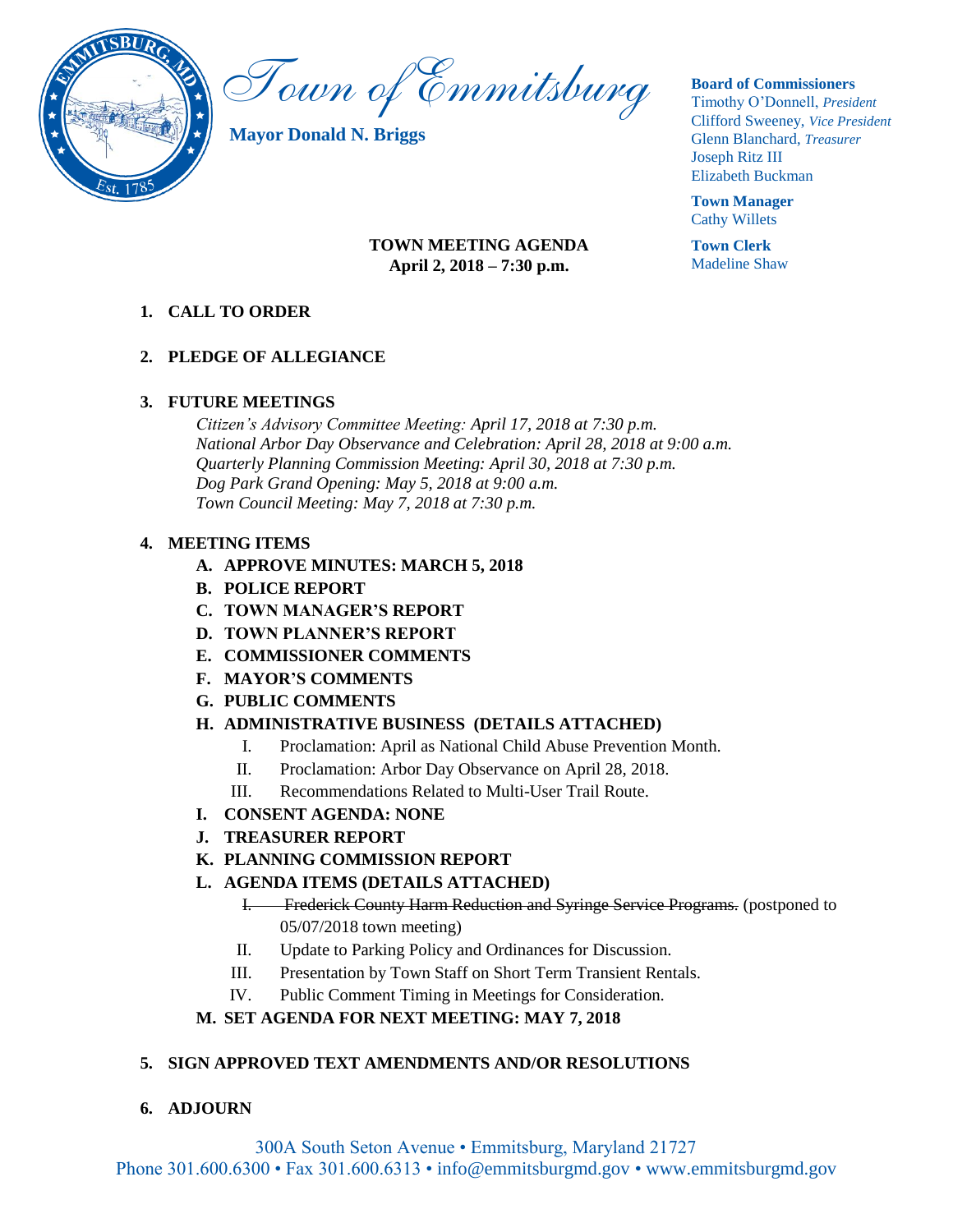### **A. APPROVE MINUTES: MARCH 5, 2018**

### **MINUTES TOWN MEETING March 5, 2018 Emmitsburg Town Office**

**Present:** Mayor Donald Briggs; Commissioners: Glenn Blanchard, Elizabeth Buckman, Joseph Ritz III, and Tim O'Donnell, President. **Staff Present:** Cathy Willets, Town Manager; Madeline Shaw, Town Clerk; Amy Naill, Code Enforcement Officer; and Cole Tabler, Town Accountant. **Others Present:** Deputy Ben Whitehouse. **Absent:**  Clifford Sweeney, Vice President, with prior notice.

#### **I. Call to Order**

Commissioner Tim O'Donnell, President of the Board of Commissioners, called the March 5, 2018 Town Meeting to order at 7:31 p.m. EST. Pledge of Allegiance was recited. Upcoming meetings were announced.

#### **Approval of Minutes**

*Motion***:** To approve the February 5, 2018 town meeting minutes as presented. Motion by Commissioner Buckman, second by Commissioner Ritz III. Vote: Motion carries 3-0 in favor. Commissioner Blanchard and Sweeney absent.

#### **Police Report:**

Deputy Whitehouse presented the police report from February 2018 (exhibit attached). Deputy Whitehouse explained there has been some petty theft involving a Jubilee vending machine. The deputies met with Mount Saint Mary's (MSM) staff to discuss MSM student problems. There was one crash report, which was not related to the State Highway Administration (SHA) construction.

*Note*: Commissioner Blanchard arrived at 7:35 PM.

#### **Town Managers Report:**

Cathy Willets, Town Manager, presented the Town Manager's Report from January 2018 (exhibit attached). Ms. Willets mentioned Rainbow Lake is at the spillway level. The Town currently has a surplus of precipitation. 39.1% of the water treated in January 2018 was wild water. The Waste Water Treatment Plant capacity was exceeded once. There was one spill of untreated sewerage due to the Pump Station back up (from someone flushing industrial paper towels and mop pieces down the drain), which caused a man hole overflow that was reported to MDE. Town staff continues to collect quotes for removing residents from the 8-inch mountain water line. The director of the Afterschool Club House, a free recreational program for elementary school students, is looking to retire soon. The direction and future of the program is still being determined, but a replacement might be hired soon depending on the future of the program.

#### **Announcement of a Closed Session**

President O'Donnell announced the need for a closed executive session at the conclusion of the March 5, 2018 Town Meeting as permitted by the *Annotated Code of Maryland, General Provisions Article Section 3-305(b) Closed Meetings, Item 8*: "Pending or Potential Litigation."

#### **Town Planners Report:**

Cathy Willets, Town Manager, presented the Town Planner's Report from January 2018 on behalf of Susan Cipperly, Town Planner (exhibit attached). Ms. Cipperly submitted the quarterly report for fiscal year 2017 for the Square Revitalization Project, which the town received a \$75,000 grant to complete. Ms. Cipperly received a permit application for a model home in Brookfield. All new single-family homes are required to have sprinklers per Frederick County and Town Code. McDonalds is going to be updating their site starting with the parking lot and signs. Finally, Ms. Willets announced Ms. Cipperly will be retiring on July 26, 2018. Town staff would like a twoweek overlap for training a new planner. A recommendation will be brought to the Board in June 2018.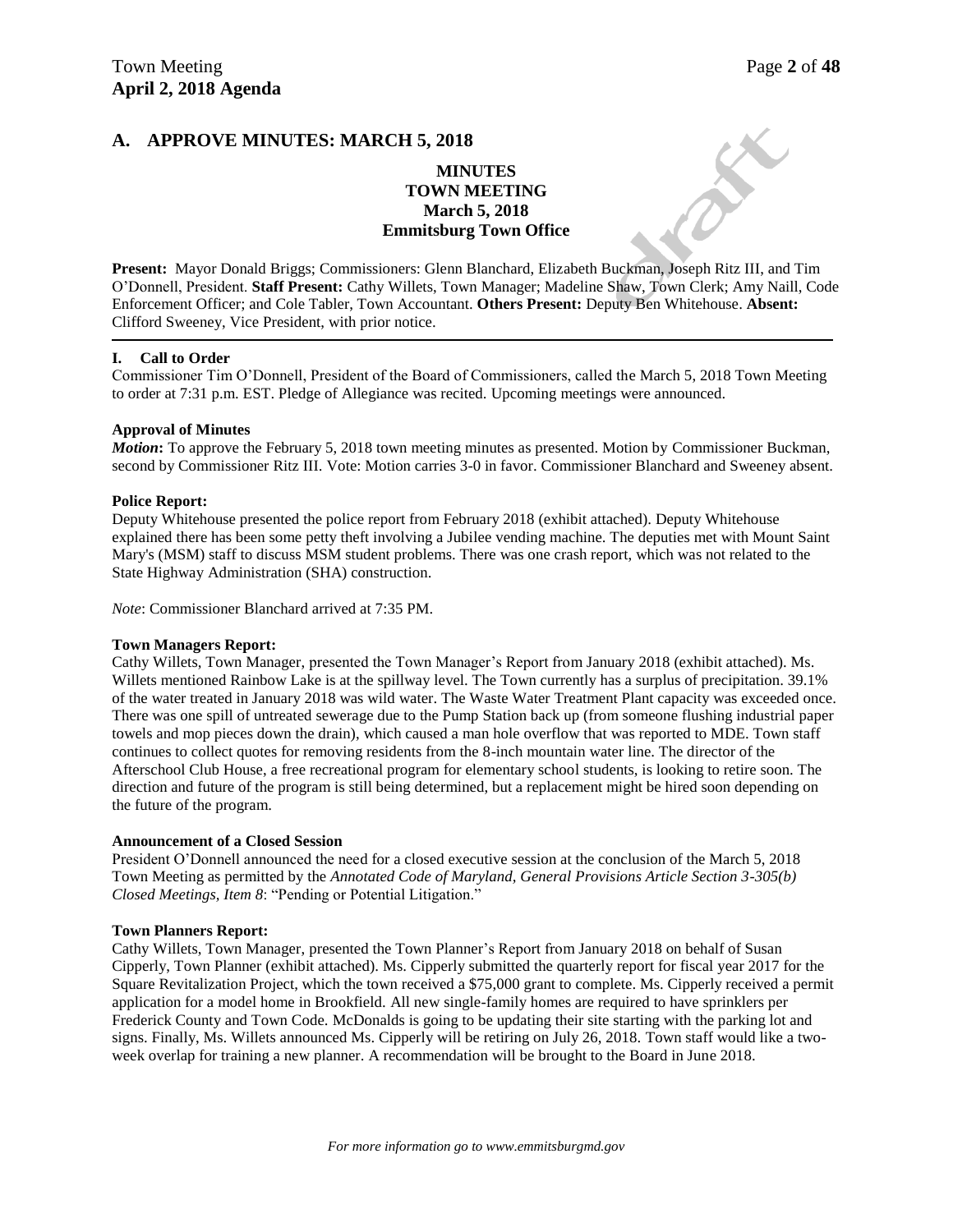### Town Meeting **Page 3** of 48 **April 2, 2018 Agenda**

#### **Commissioner Comments:**

- Commissioner Buckman: She requested the Potomac Edison light at the School House Apartments gets replaced and asked if the town could install a bridge or retaining wall to prevent flooding in Community Park near the walking path/playground. Staff will look into both items.
- Commissioner Ritz III: He has tentative dates for the summer concerts. He will email the dates to town staff.
- Commissioner Blanchard: He announced the March 2018 Maple Syrup Festival in Cunningham Falls State Park.
- Commissioner O'Donnell: He attended a February  $11<sup>th</sup>$  meeting to encourage charity and training bike rides in Emmitsburg. He also attended a livable Frederick presentation at Catoctin High School, a NICA youth mountain biking program and the Highway User Revenue (HUR) hearing with the Mayor. He added tree planting along Brookfield Drive would be a beneficial future forestry project.

#### **Mayor's Comments:**

Mayor Briggs attended numerous meetings in February 2018 (meetings listed in agenda packet). Mayor Briggs attended a meeting reviewing security measures for the Afterschool Club House in lieu of the Florida school shooting. He attended the Highway User Revenue (HUR) conference in Annapolis and he hopes the funds will be restored to Emmitsburg soon. He thanked all the local organizations and volunteers such as the Food Bank, Seton Center, Pregnancy Center, Backpacks for Kids, Catoctin Feeder School, Boy Scouts and local churches for their work.

#### **Public Comments:**

*Donald Sonn, Emmitsburg Tattoo Company owner, 2 West Main Street -* Mr. Sonn explained there is a sharp curb along Federal Avenue that popped his tire. He inquired about who will take care of the new planters at the Town Square. He also inquired about a solution to cigarette butts at the Town Square. Ms. Willets explained SHA is experiencing design issues along Federal Avenue that should be fixed soon; the planters will be SHA's responsibility the first year then town staff's responsibility; the Town is currently applying for a grant to get cigarette litter receptacles at the square.

#### **Administrative Business:**

- $\div$  Item 1 LG Sonic Update: Ms. Willets explained town staff wanted to give a brief update before the system is reinstalled in March 2018. The numbers from 2016 (April 2016 to December 2016) and 2017 (April 2017 to December 2017) were compared to determine the effectiveness of the system. Town staff found backwash water usage was reduced resulting in the saving of 384,888 gallons of water (or the equivalent of 50.5 taps). Overtime was reduced 31%, chemical costs were reduced 27% and Green Clean Pro is no longer needed. Ms. Willets explained the system lost signal with the satellites for an entire month during the peak algae season, which caused some problems. The system did great with removing blue algae but struggled removing brown algae during the fall. Town staff feels the system is working, and the EPA is going to start testing for algae toxins in water so the system will continue to be beneficial. Commissioner O'Donnell requested the final budget numbers for the system, which town staff will present during the budget presentations in June 2018.
- Item 2 Proposed Trail Route Flagging for Consideration: Commissioner O'Donnell explained the Trail Conservancy did not meet the Town's agenda packet deadline for the flagging bids. As a result, Commissioner O'Donnell requested the item get tabled until the next town meeting. He requested the Board approve the 2018 trail workdays instead. Commissioner O'Donnell handed the gavel to Commissioner Blanchard.
	- *Motion***:** To accept the days as presented: 04/22, 5/20, 06/16 and 06/24. Motion by Commissioner O'Donnell, second by Commissioner Ritz III. Vote: Motion carries 4-0 in favor with Commissioner Sweeney absent.

**Consent Agenda:** None.

#### **Treasurer's Report:**

Commissioner Blanchard presented the Treasurer's Report for February 2018 (exhibit in agenda packet). The operating balance forward is \$5,362,446. The top 10 check amounts are listed in the March 2018 agenda packet.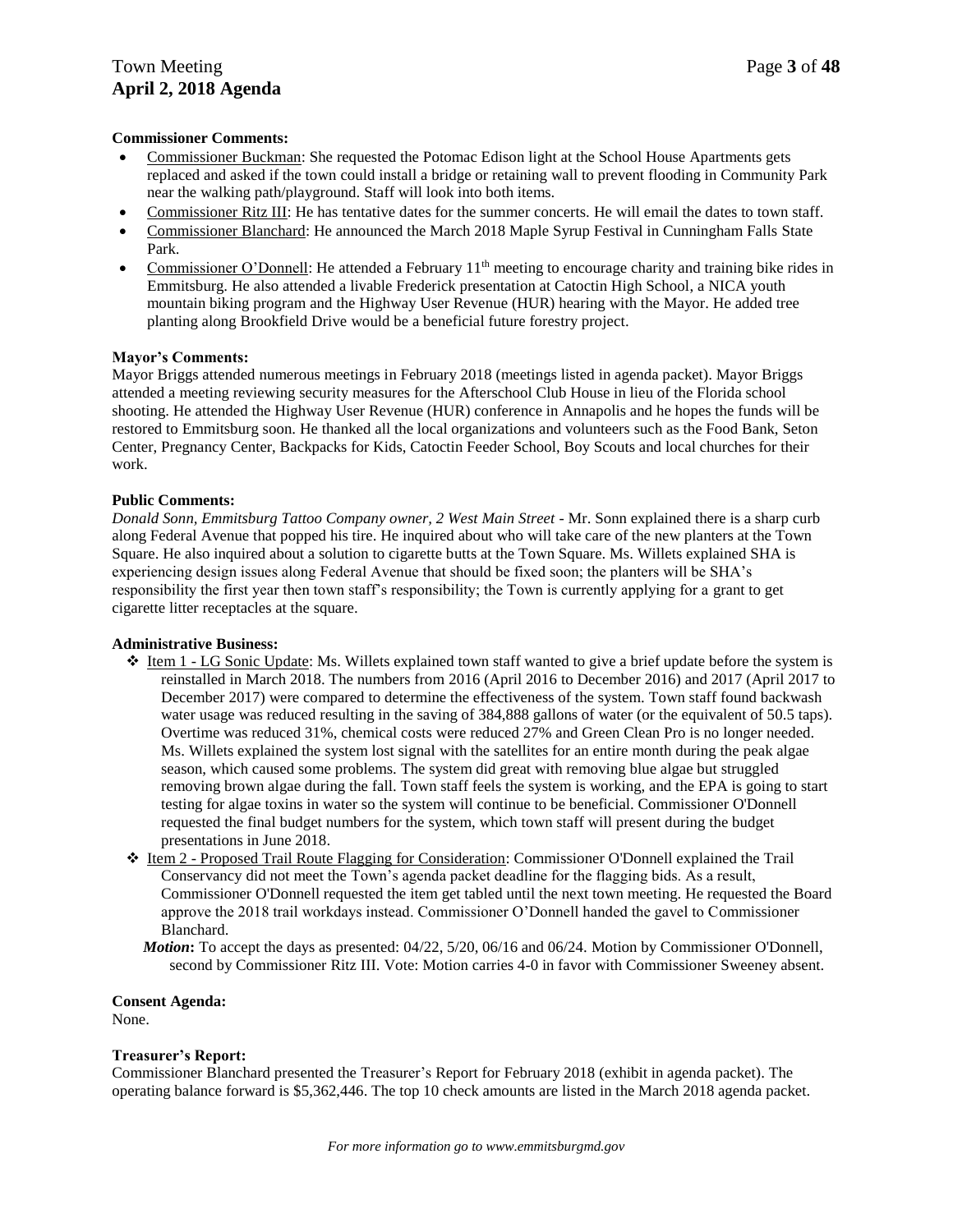#### **Planning Commission Report:**

Cathy Willets presented the Planning Commission Report from February 2018 (exhibit attached). The Commission voted to have short-term transient rentals registered with the Town. The agenda item will come before the Board in April 2018 where the Board will need to vote on how to proceed with the item.

#### **II. Agenda Items**

Agenda #1 - Tentative: Audit presentation by Michele Mills: Michele Mills, Public Accountant, and Addie Blickenstaff, In-Charge Accountant, with DeLeon & Stang, introduced themselves. The audit was completed in October 2017 and there were no significant problems identified. A presentation highlighting key information such as summaries on net position, statement of activities, operating revenues, etc. was made. The firm did not identify any material weaknesses in internal controls over financial reporting. No new accounting policies were adopted and no problems with town staff/management were encountered. Town staff was very helpful during the June and October 2017 visits.

*Motion*: To accept the fiscal year audit 2017 results of the audit from DeLeon & Stang. Motion by Commissioner Blanchard, second by Commissioner Buckman. Vote: Motion carries 4-0 in favor, with Commissioner Sweeney absent.

Agenda #2 - 2018 Pool Management Contract for Consideration: Ms. Willets presented the pool contract for consideration. The request for proposal was publicized on December 15, 2018. The bids were due February 2, 2018. Two (2) total bids were received, one from American Pools for \$58,086.00 and one from RSV Pools Inc. for \$54,489.00. Town staff recommends RSV Pools Inc., which was used during the 2016 pool season. John Clapp, Town Attorney, reviewed the contract and made slight modifications. Town staff is on schedule for filling the pool with water by May 1, 2018. RSV Pools Inc. was chosen over American Pools due to the price, familiarity, personable manner and references. If the Lions Club would like to run the concession stand, a proposal for operations (e.g. what items to sell) should be given to town staff. There are uniform guidelines and behavior guidelines in place for the pool management company's employees. Town staff suggested doing a two or three year pool management contract in the future.

*Motion***:** To accept the contract for RSV Pools as presented today. Motion by Commissioner Buckman, second by Commissioner Blanchard. Vote: Motion carries 4-0 in favor with Commissioner Sweeney absent.

Agenda #3 - Agreement between the Town and Milani Construction Related To Water Line Relocation at the Bridge Project: Ms. Willets explained town staff cautioned Milani Construction that the town's 10-inch waterline along East Main Street needed to be moved for the completion of the Route 140 Bridge Project (over Flat Run Creek). Milani Construction did not heed the town's warning and has now determined the waterline needs to be moved. The Town refuses to pay for the waterline relocation because initial concerns were ignored and the Town did not request the project. The total cost to relocate the line is \$38,000, which will be divided up based on prior right-of-ways. The Town's portion would be \$19,000, but Milani has agreed to pay this amount because initial concerns were not addressed. SHA did not agree to a three party agreement, which is why there are two separate agreements. John Clapp, Town Attorney, drafted the proposed agreement in the 03/05/2018 agenda packet. Milani Construction has already given the Town a check that will be held in escrow until the project is complete in case more funds are needed.

*Calvin Haxton, Hampton Valley Road* - Mr. Haxton believes town staff is approaching the relocation of the water line in the most efficient way.

*Motion***:** To approve the agreement between the Town and Milani Construction regarding the waterline relocation at the bridge project. Motion by Commissioner Ritz III, second by Commissioner Blanchard. Vote: Motion carries 4-0 in favor with Commissioner Sweeney absent.

Ms. Willets reviewed the second agreement between SHA and the Town. The agreement specifies what portion of the water line relocation cost the Town is responsible for and what portion SHA is responsible for and other project guidelines. Town staff and the town attorney tried for a third party agreement, but SHA does not do them.

*Motion***:** To accept the letter of agreement for the water line relocation of the Town of Emmitsburg in conjunction with the MDOT SHA's contract #FR5365180. Motion by Commissioner Buckman, second by Commissioner Blanchard.

Vote: Motion carries 4-0 in favor, Commissioner Sweeney absent.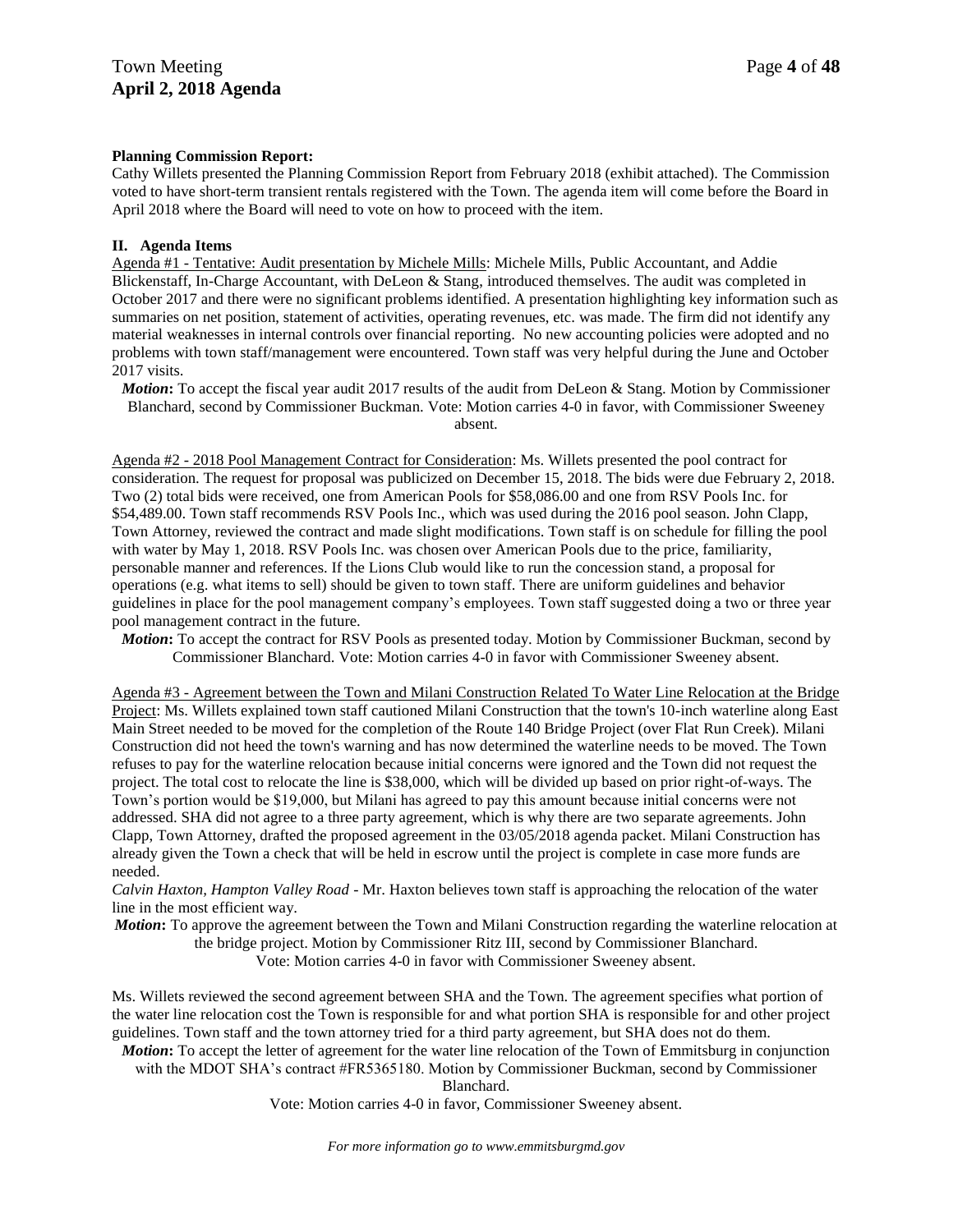Agenda #4 - Park Pavilion Policy Amendment for Consideration: Ms. Willets explained the ball field reservation policy was approved at the February 5, 2018 town meeting. Town staff would like to have a separate policy for ball field reservation fees and one for park pavilion fees. There are no changes in the fees. Town staff is requesting this change to eliminate the confusion of having two active policies with ball field reservation information on them.

*Motion***:** To accept policy P18-04. Motion by Commissioner Ritz III, second by Commissioner Blanchard. Vote: Motion carries 4-0 in favor with Commissioner Sweeney absent.

#### **Set Agenda Items for April 2, 2018 Town Meeting**

- 1. Frederick County Harm Reduction and Syringe Service Programs.
- 2. Update to Parking Policy and Ordinances for Discussion.
- 3. Presentation by Town Staff on Short Term Transient Rentals.
- 4. Public Comment Timing in Meetings for Consideration.

#### Admin Business:

- A. Proclamation: April as National Child Abuse Prevention Month.
- B. Proclamation: Arbor Day Observance on April 28, 2018.
- C. Recommendations Related to Trail Flagging.

Commissioner Buckman requested the Board review the procedures for ethic complaints at a future town meeting. Mayor Briggs suggested doing a Code of Conduct policy with ethic guidelines since the two go hand-in-hand. *Motion***:** To accept the agenda as discussed. Motion by Commissioner Blanchard, second by Commissioner Ritz III. Vote: Motion carries 4-0 in favor.

#### **Closed Session Motion:**

At 9:45 p.m. President O'Donnell handed the gavel to Commissioner Blanchard.

*Motion*: To close the March 5, 2018 town meeting at its conclusion for a closed executive session to consult with staff consultants or other individuals about pending potential litigation regarding the 8-inch mountain waterline as permitted by the *General Provisions Article Section 3-305(b), Item 8.* Motion by Commissioner O'Donnell, second by Commissioner Buckman. Vote: Motion carries 4-0 in favor, with Commissioner Sweeney absent.

*Motion***:** To close the meeting. Motion by Commissioner Blanchard, second by Commission Ritz III. Vote: Motion carries 4-0 in favor with Commissioner Sweeney absent.

#### **III. Sign Approved Text Amendments and/or Resolutions**

#### **IV. Adjournment**

With no further business, the March 5, 2018 Town Meeting was adjourned at 9:47 p.m. EST. Four minute recess was taken prior to entering into a closed session.

Respectfully submitted,

Madeline Shaw Town Clerk

Approved:

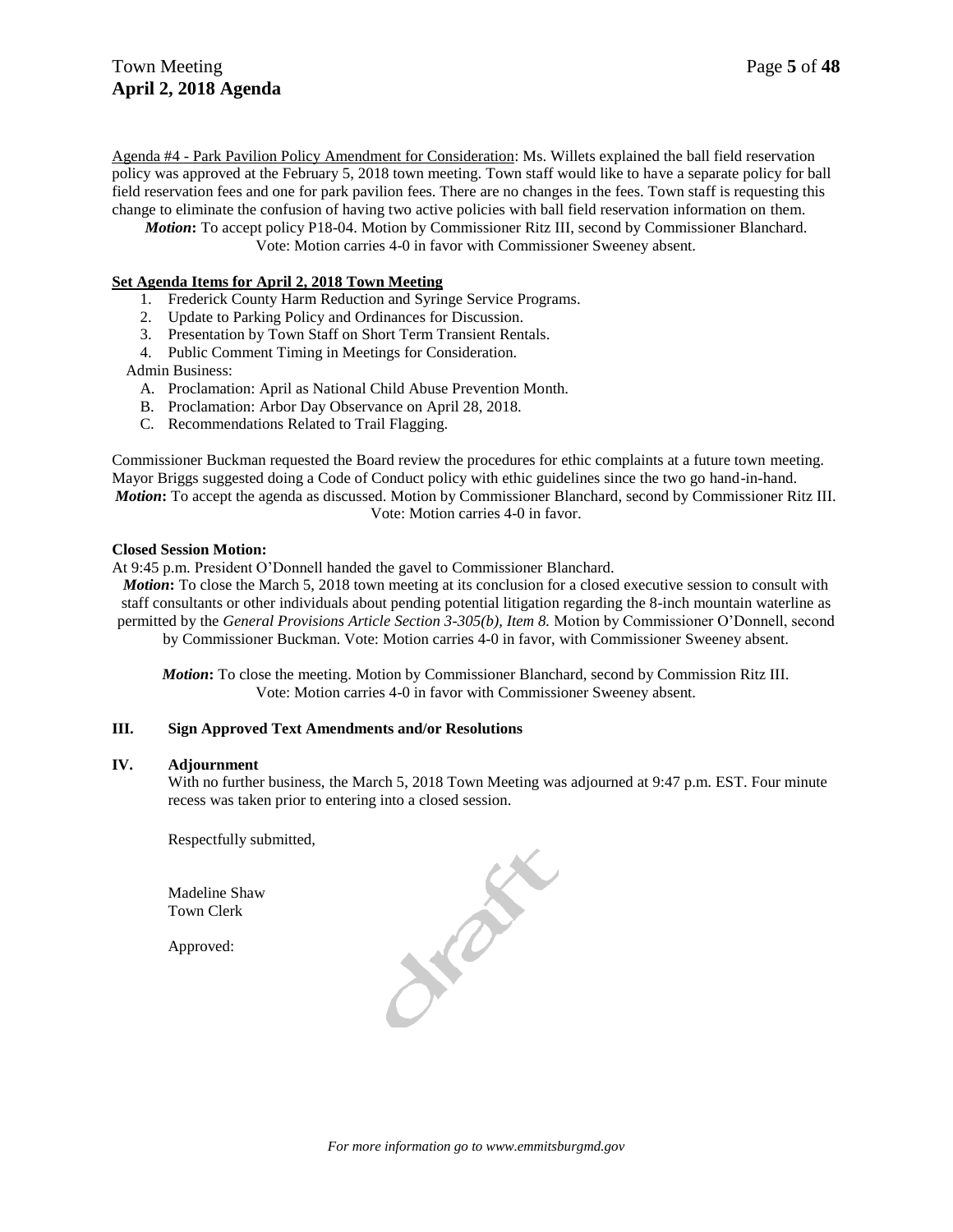### **CLOSED EXECUTIVE SESSION SUMMARY EMMITSBURG TOWN OFFICE MARCH 5, 2018**

**Time Closed Session Began:** 9:52 p.m. EST

**Place of Closed Session:** Town Office, 300A South Seton Avenue Emmitsburg, Maryland

- **Purpose:** To consult with staff, consultants, or other individuals about pending or potential litigation.
- **Members Who Voted to Meet in Closed Session:** Commissioners: Timothy O'Donnell, Elizabeth Buckman, Glenn Blanchard and Joseph Ritz III.
- **Persons Attending Closed Session:** Commissioners: Timothy O'Donnell, Elizabeth Buckman, Glenn Blanchard and Joseph Ritz III; Mayor Donald Briggs; Staff Present: Cathy Willets, Town Manager; Madeline Shaw, Town Clerk; Amy Naill, Code Enforcement Officer.

**Authority Under § 3-305 for the Closed Session:** Item 8, pending or potential litigation.

- **Topics Actually Discussed:** Pending or potential litigation in relation to the 8-inch mountain water line.
- **Actions Taken:** Consensus among all four Board members to uphold Mayor Brigg's recommendation. No vote was taken only consensus among Board members.

**Time Closed Session Ended:** 10:20 p.m. EST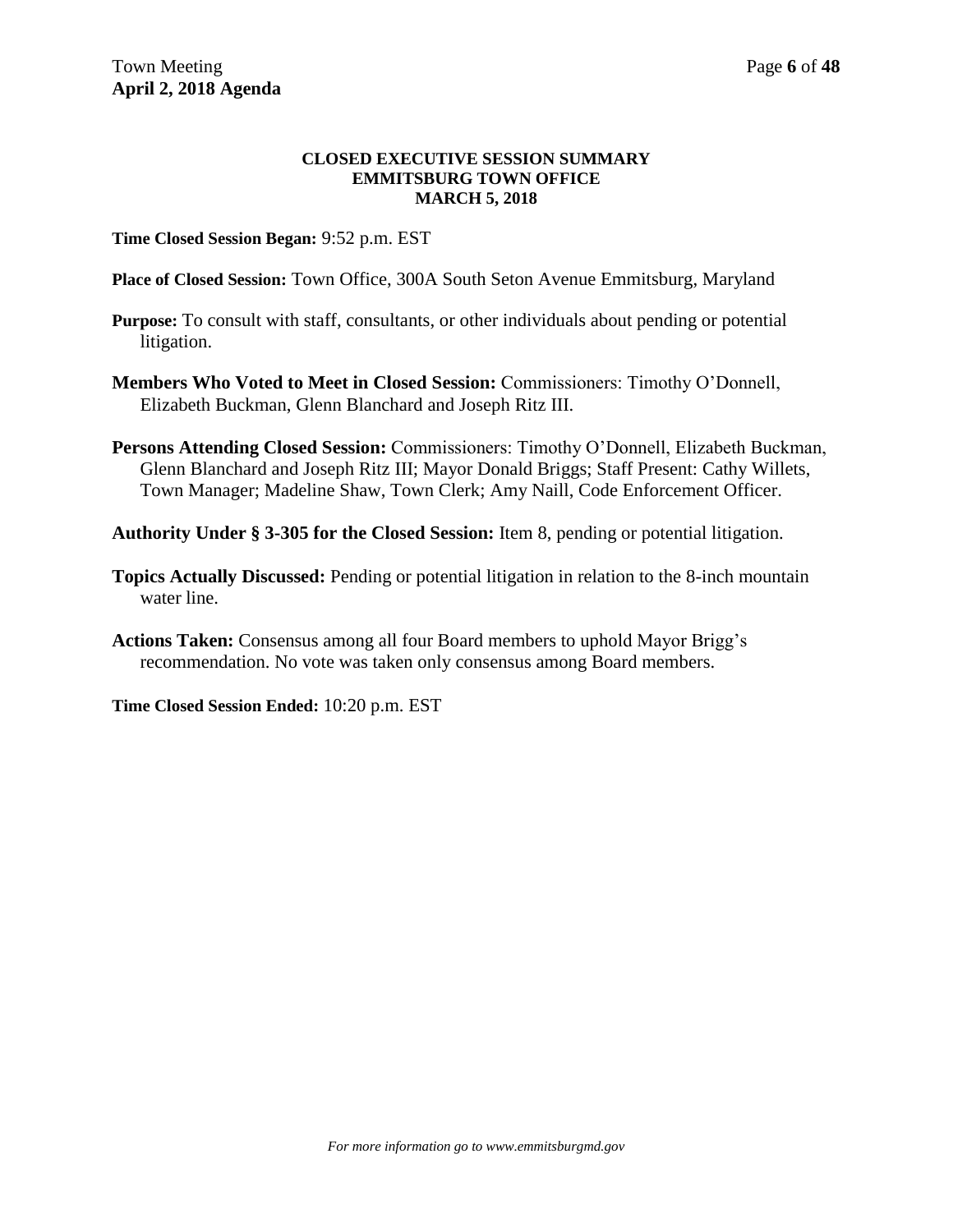**B. POLICE REPORT:** Presentation by deputies at the meeting.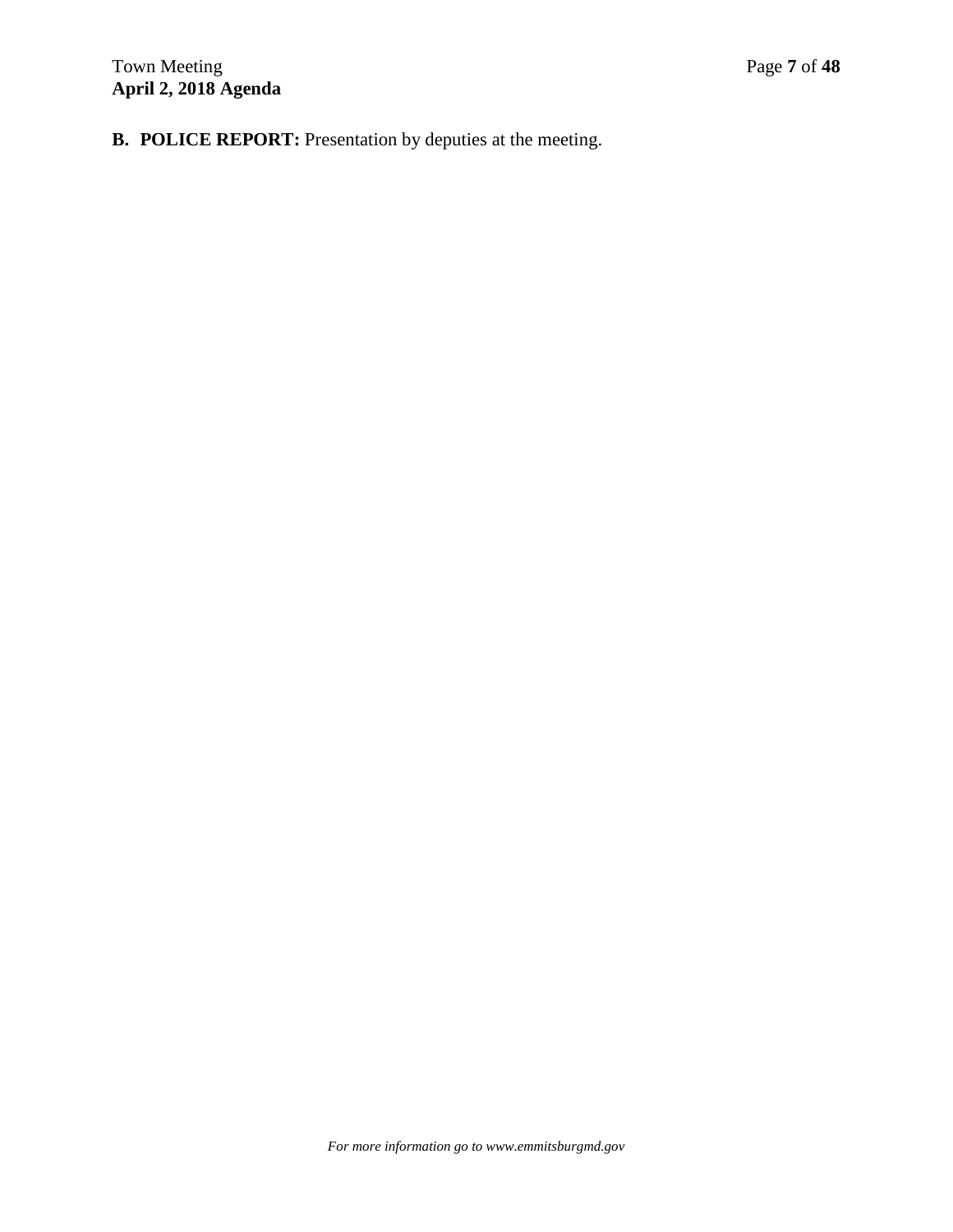### **C. TOWN MANAGER'S REPORT**

### **Town Manager's Report February 2018 Prepared by Cathy Willets**

### Streets:

- Staff and contractor plowed and salted for snow/ice events.
- Staff repaired pot holes around Town.

### Sidewalk and Bridge Project:

- Staff marked utilities around the square for sidewalk project.
- Staff took down streetlights around square for sidewalk project.

### Parks:

- Staff installed new fundraiser sign in front of dog park.
- Staff moved old equipment from pump room at pool.
- Staff moved dirt from pool parking lot to stock pile.

### Water:

- Rainbow Lake is at the spillway level of 16.6 feet.
- The roughing filters are being backwashed three times a day and the DE filters are being done 2-3 times per week.
- Well levels (optimum level was determined to be May 2011). Well  $#1$  and  $#2$  usage is down as we are starting to get our lake number. Well #4 shut off.

|             | May 2011              | February 2018 Change   |       |
|-------------|-----------------------|------------------------|-------|
| Well $#1$ : | $35^{\circ}$          | 35'                    |       |
| Well $#2$ : | $\mathsf{R}^{\prime}$ | $\mathcal{R}^{\prime}$ |       |
| Well $#3:$  | 12                    | 37'                    | $-25$ |
| Well $#4$ : | 108'                  | <b>OFF</b>             | n/a   |
| Well #5:    | 10'                   | 13'                    | $-3$  |

- Water production and consumption. We produced an average of 271,218 GPD. We consumed an average of 254,966 GPD. The difference is "Backwash Water" ... (11.7%).
	- 37.0% of this water came from wells.
	- 5.0% of this water came from Mt. St. Mary's.
	- 58.0% of this water came from Rainbow Lake.

We purchased 400,250 gallons of water from MSM this month.

#### Wastewater:

- We received about 6.20" of precipitation this month (the average is 2.72").
	- We have a precipitation **SURPLUS** of 1.863" over the last six months. The average precipitation for the period from September 1 through February 28 is 20.52". We have received 22.35" for that period.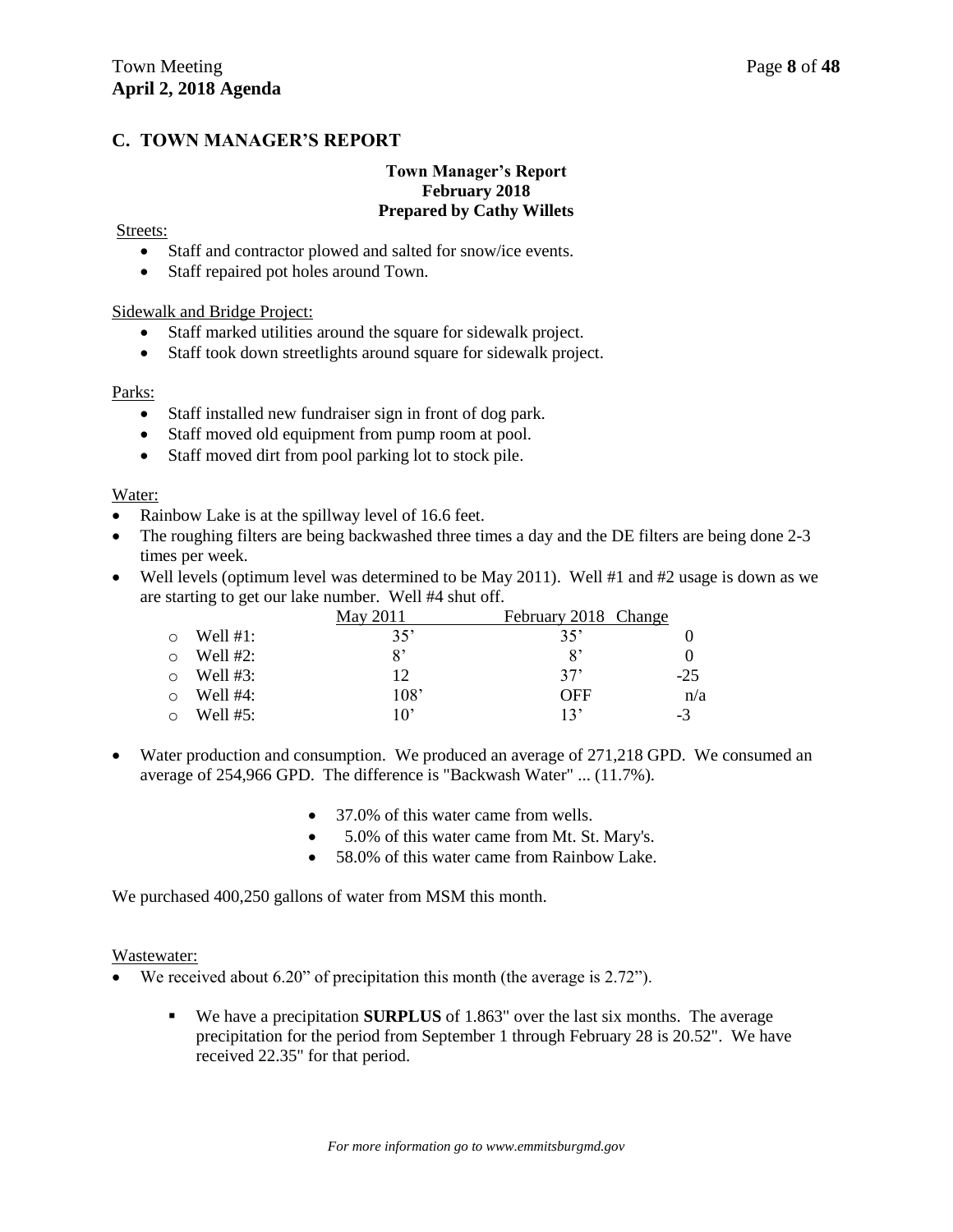Wastewater Treatment:

- We treated an average of 782,000 GPD (consumed 254,966 GPD) which means that **67.4**% of the wastewater treated this month was "wild water".
- We had no spills of untreated sewerage in the month of February.
- $\circ$  We did exceeded the plant's design capacity one time in the month of January

| 1,755,000gpd 02/07<br>923,000gpd 02/04<br>774,000gpd 02/05<br>1,769,000gpd 02/11<br>940,000gpd 02/08<br>783,000gpd 02/10<br>918,000gpd $02/12$<br>885,000gpd 02/16 | $\ldots$ and one of the product $\sigma$ assign explority one third in the intention of $\sigma$ and $\sigma$ |
|--------------------------------------------------------------------------------------------------------------------------------------------------------------------|---------------------------------------------------------------------------------------------------------------|
|                                                                                                                                                                    |                                                                                                               |
|                                                                                                                                                                    |                                                                                                               |
|                                                                                                                                                                    | 774,000gpd 02/22                                                                                              |
| 1,245,000gpd 02/23<br>1,108,000gpd 02/24<br>1,400,000gpd 02/25                                                                                                     |                                                                                                               |
| 796,000gpd 02/26                                                                                                                                                   |                                                                                                               |

**Trash:** Trash pickup will remain Mondays for the remainder of the month of April.

### **Meetings Attended:**

- 02/01 Met with HR consultant regarding town planner position
- 02/02 Met with Mayor
- 02/05 Attended Town Meeting
- 02/06 Met with Mayor
- 02/08 Met with staff to review baseball policy, agreement, etc.
- 02/12 Met with Mayor
- 02/14 Met with staff to review water production vs. water metered
- 02/15 Attended department head meeting
- 02/15 Attended quarterly budget review meeting
- 02/15 Attended support staff meeting
- 02/15 Met with Mayor
- 02/15 Met with staff regarding upcoming pool management company RFP
- 02/20 Met with Mayor
- 02/21 Met with Mayor
- 02/22 Met with staff and representatives with Kershner regarding LG Sonic performance
- 02/26 Met with Mayor
- 02/26 Attended SHA design meeting
- 02/27 Met with staff regarding 8" mountain water line and wells
- 02/28 Attended meeting with staff and residents hooked to 8" line to discuss resolutions

### Noteworthy:

- Inflow & Inflitration(I&I): The plant was over capacity 13 times this month due mostly to the amount of I&I. The WWTP is bringing in an estimated .351 MGD excess daily of I&I over our yearly average. Ideally we should be near the total flow to Town from the Water treatment plant. With industry standards, estimating it costs approx. \$2.00/1,000gpd, it cost us approx. \$25,256 this month alone to treat I&I (wildwater).
- There were a lot of power blips at WWTP causing problems with the electronics. The surge suppressor module went out.
- The heater and electric hoist at pumping station still not operational.
- Chemical usage is down at the WWTP.
- The potable water pump #1 replaced at WTP.
- Bacteria test for new line at Seton Center passed.
- Transducer replaced and set on storage tank #1.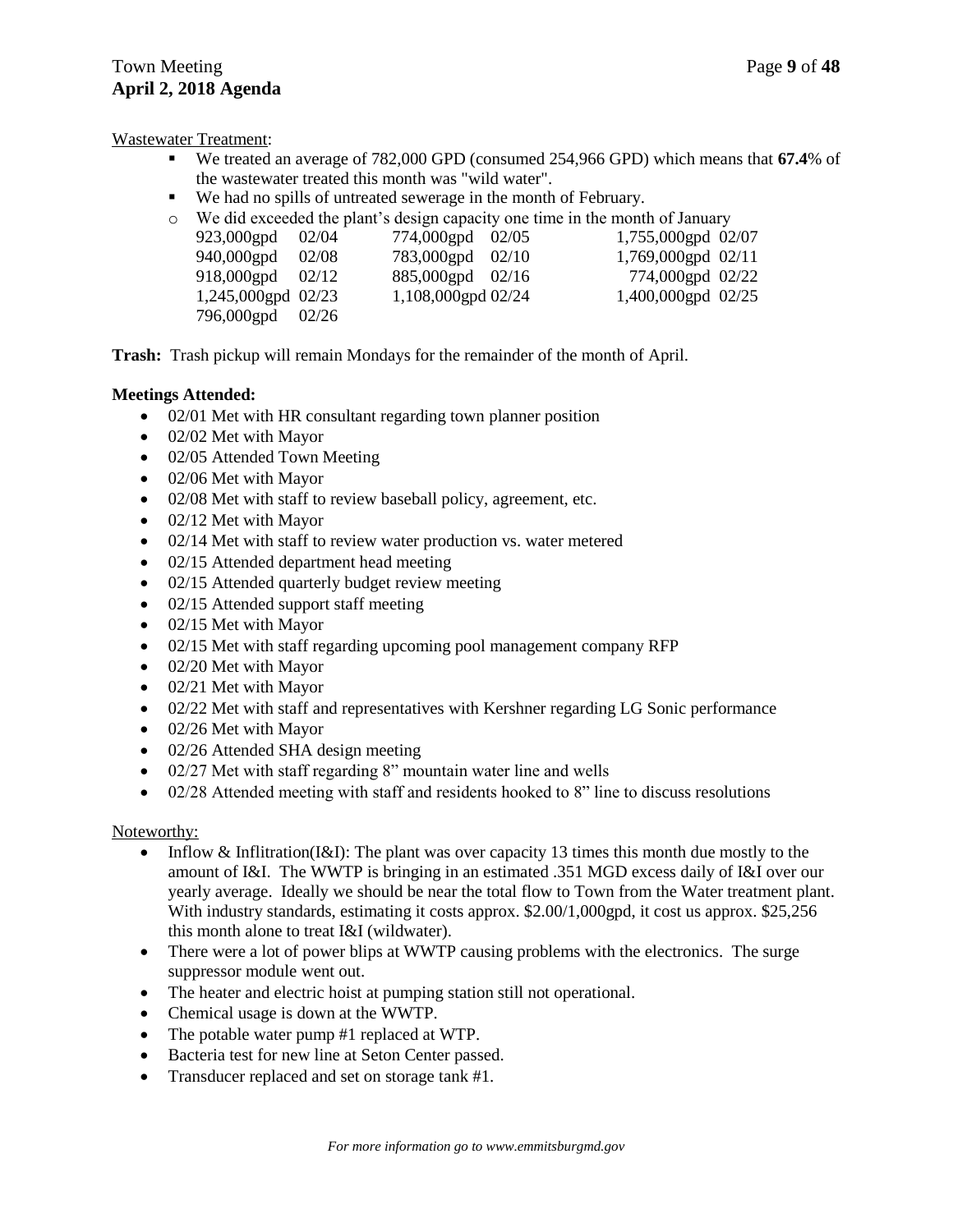### **PARKING ENFORCEMENT REPORT February 2018**

| <b>Total:</b>                        | \$1,326.27 |
|--------------------------------------|------------|
|                                      |            |
| <b>Funerals</b>                      |            |
| <b>Parking Ticket Money</b>          | \$445.00   |
| Meter Bag Rental                     |            |
| <b>Parking Permits</b>               | \$230.00   |
| <b>Meter Money</b>                   | \$651.27   |
| Left Side Parking                    | 3          |
| <b>Other Violation</b>               |            |
| <b>Failure to Park between Lines</b> |            |
| Parked on Highway                    |            |
| Parked by Fire Hydrant               |            |
| Parked Blocking Road                 |            |
| Parked on Sidewalk                   | 1          |
| Parked in Crosswalk                  |            |
| <b>Restricted Parking Zone</b>       | 3          |
| <b>Overtime Parking</b>              | 71         |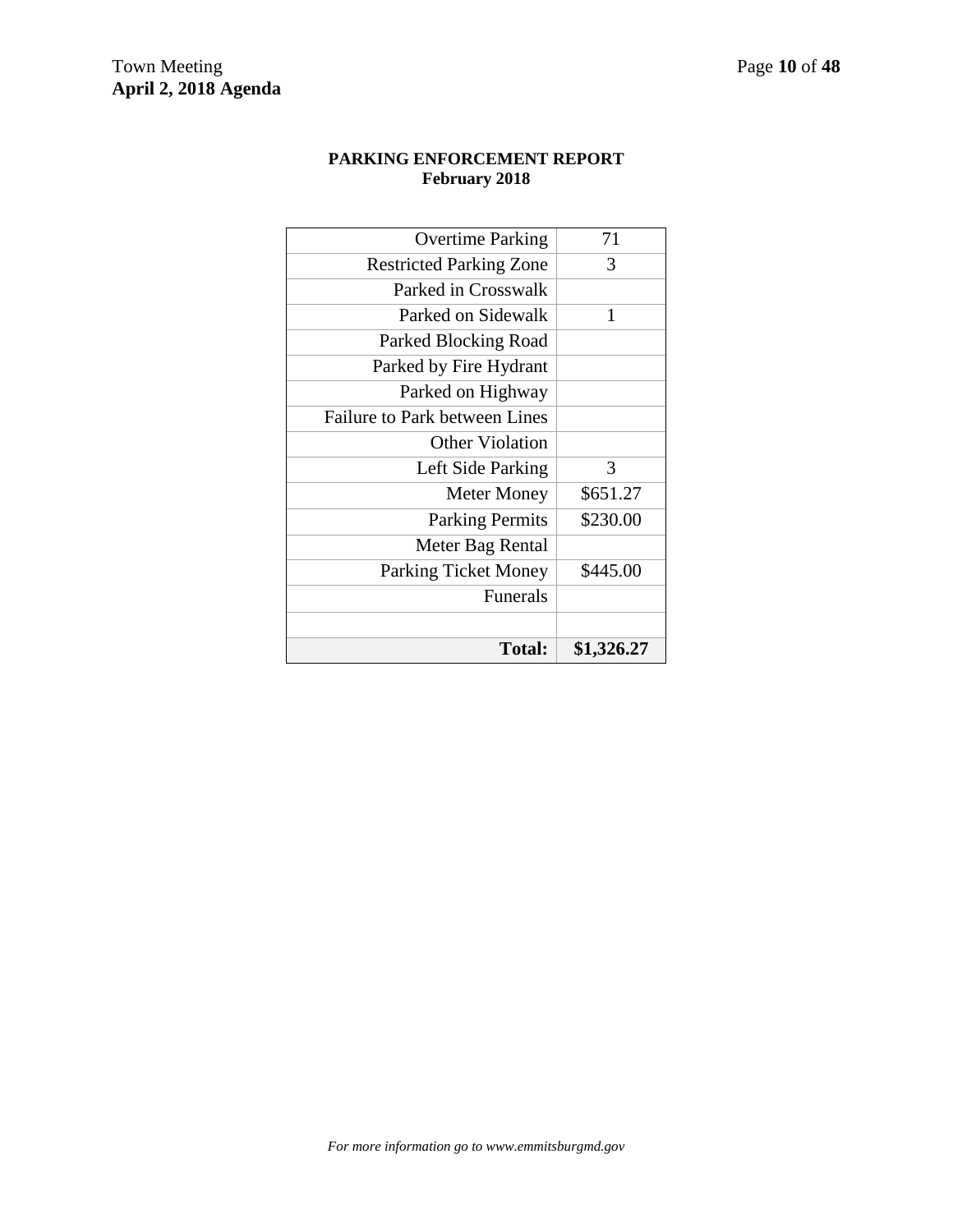### **D. TOWN PLANNER'S REPORT**

### **Town Planner's Report February 2018 Prepared by Susan H. Cipperly, AICP**

- 1. **GIS** Continued working with ALWI staff person and town DPW staff regarding water/sewer mapping. Efforts delayed by weather and emergencies. Also: prepared various maps to support grant applications and other town projects. Will be working with ALWI to map storm drains and SWM facilities needed for the MS-4 (stormwater) permit
- 2. **Sidewalk Project:** Fielded resident complaints and concerns, and passed them along to SHA. Provided info to parking enforcement and office manager regarding daily need to be designated No Parking. Provided wording for website, Facebook and Ch. 99. Sent e-mails to business community as needed. Attended meetings and on-site discussions regarding design elements. Sent Right of Entry letters to two properties on N. Seton that will have sidewalk work done in front of their property.
- 3. **Community Legacy**: Submitted Façade and Restoration grant quarterly reports for FY2016 and FY2017. Communicated with DHCD contact regarding quarterly reports and funding. Processed reimbursement request for completed projects. Will be able to close out FY2016 grant once these reimbursements are received.
- 4. **Brookfield Development –** Interacted with engineers, permit runner, Frederick County, etc. regarding permit for Wheatley Drive model home, and Brookfield, in general.
- 5. **Permits and Zoning Inquiries --** highlights
	- Pool building roof replacement permit issued.
	- Emmitsburg Elementary School roof replacement permit issued. Work will take place between mid-June and mid-August. Project will involve asphalt, thus some amount of odor.
	- Conferred with McDonald's reps regarding permits for total upgrade of interior & exterior.
	- Followed up on permit enforcement situations in progress, together with Frederick County permits office.
	- Issued Emmit Gardens play lot permit. Work can commence when weather permits.
	- Discussed with Frederick County whether pool parking lot would need Stormwater Management (SWM) permit. It does not exceed the square footage that would kick it into a category requiring a SWM permit. Local permit only will be needed.
- 7. **Business**. Provided information to doctor re potential office locations, as allowed by zoning.
- 8. **FEMA/FIRM –** Provided contact info to FEMA/FIRM for SHA bridge design and 507 E Main grading permit, as these will affect the new mapping of floodplains discussed at a Jan. 30 meeting.
- 9**. Planning Commission –**Prepared materials for Feb. 26 meeting, and attended said meeting.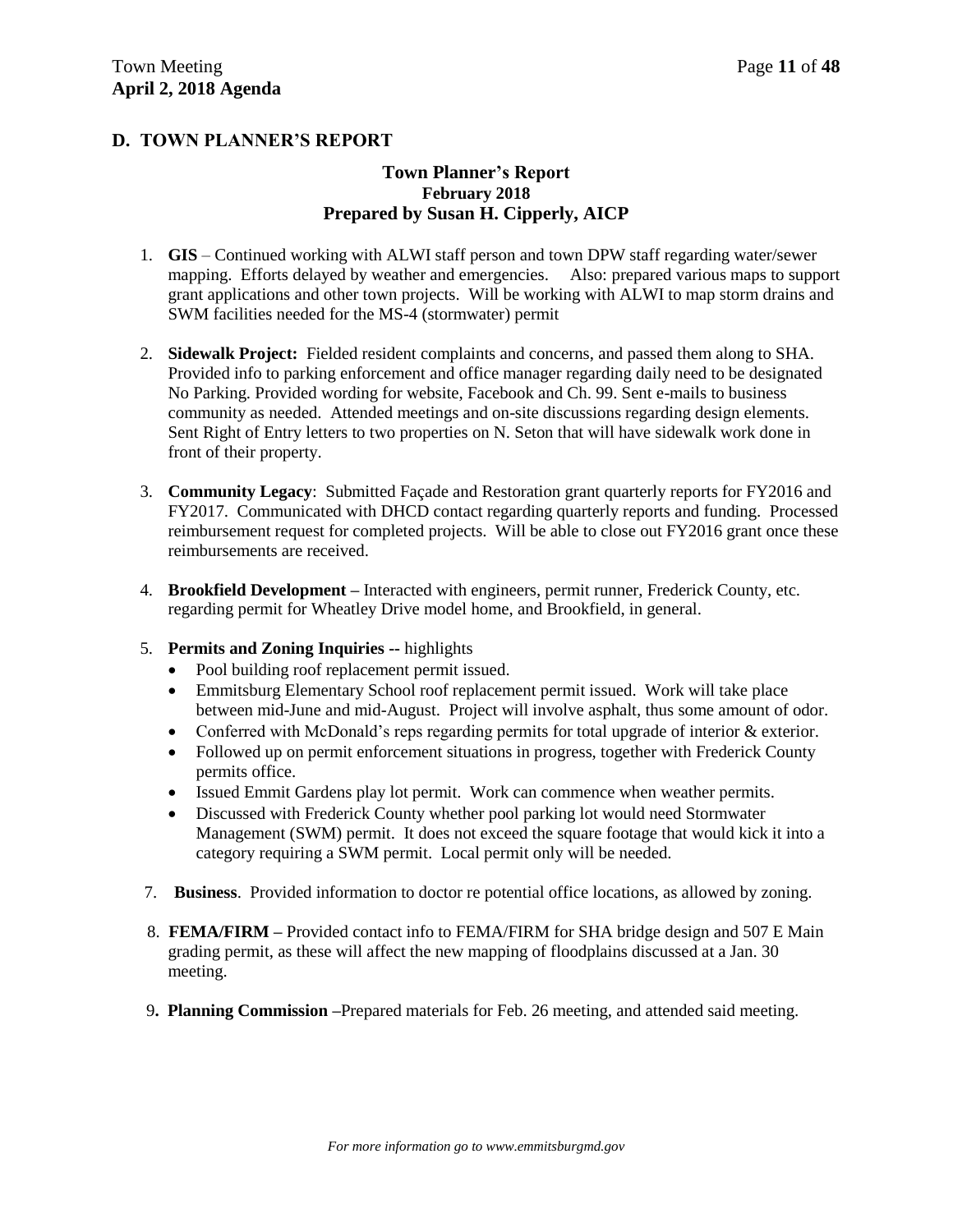### **Upcoming projects/activity as of March 2018 - Planning and Zoning:**

#### **Continue with MS-4, GIS, Sidewalk, etc.**

**Board of Appeals:** Contact new alternate regarding training requirements and arrange BOA meeting to undertake reorganization, since there have been new members appointed.

**Enforcement:** There are several enforcement issues that have been backlogged due to other activity taking precedence. Need to follow up with property owners and Frederick County regarding violations.

**Ordinance amendments and revisions:** There are topics that have arisen that indicate a need to update sections of the ordinance to reflect newer practices and uses, and to assure that the ordinance meets current legal standards relative to items such as sign regulation, short-term rentals, etc. Will also be making a list of recommended areas of the ordinance that need to be updated.

**Organize:** Planning and Zoning files and computer files in contemplation of upcoming retirement.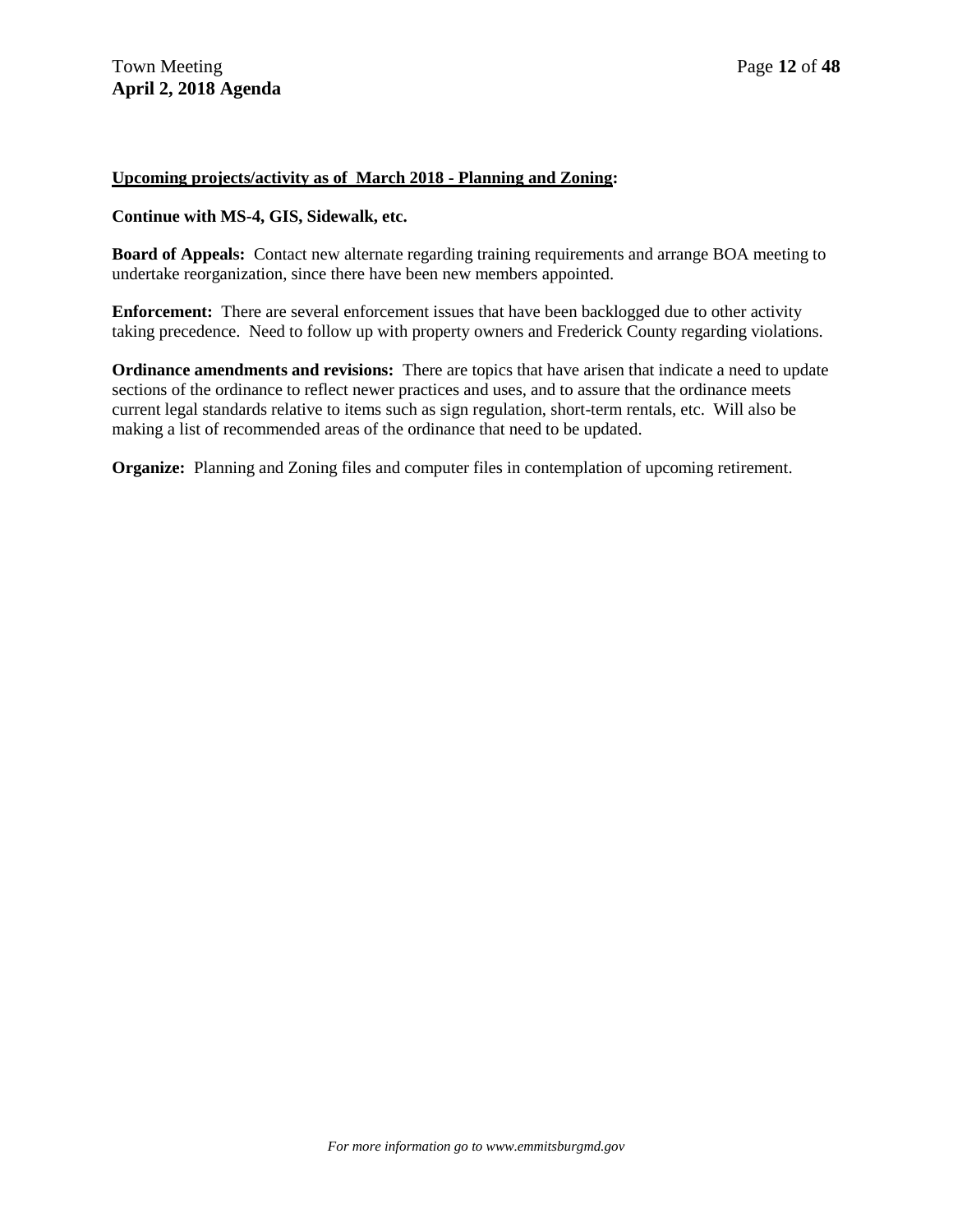### **E. COMMISSIONER COMMENTS**

### **F. MAYOR'S COMMENTS**

- March 5, met with town manager
- March 6, meeting with Mount St. Mary's Chief of Staff
- March 6, met with town manager
- March 8, meeting with Emmitsburg Glass at Emmitsburg Glass
- March 9, met with town manager
- March 13, met with town manager
- March 14, Green Team
- March 14, met with Seniors Group
- March 15, met with town manager
- March 16, met with town manager
- March 19, met with town manager
- March 22, met with town manager
- March 23, Roger Wilson, at Winchester Hall
- March 27, met with town manager
- March 29, met with town manager

### **Upcoming Community Events and Grand Openings:**

- Sat. April 28, 2018 at 9:00 a.m.: **Arbor Day Celebration**, Community Park
- Sat. May 5, 2018 at 9:00 a.m.: **Dog Park Grand Opening**, Community Park
- Sat. June 2, 2018 at Noon: **Community Pool Grand Opening**, Community Park
- Sat. June 30, 2018 at 9:00 a.m.: **Town Square Dedication**, Main Street/Seton Avenue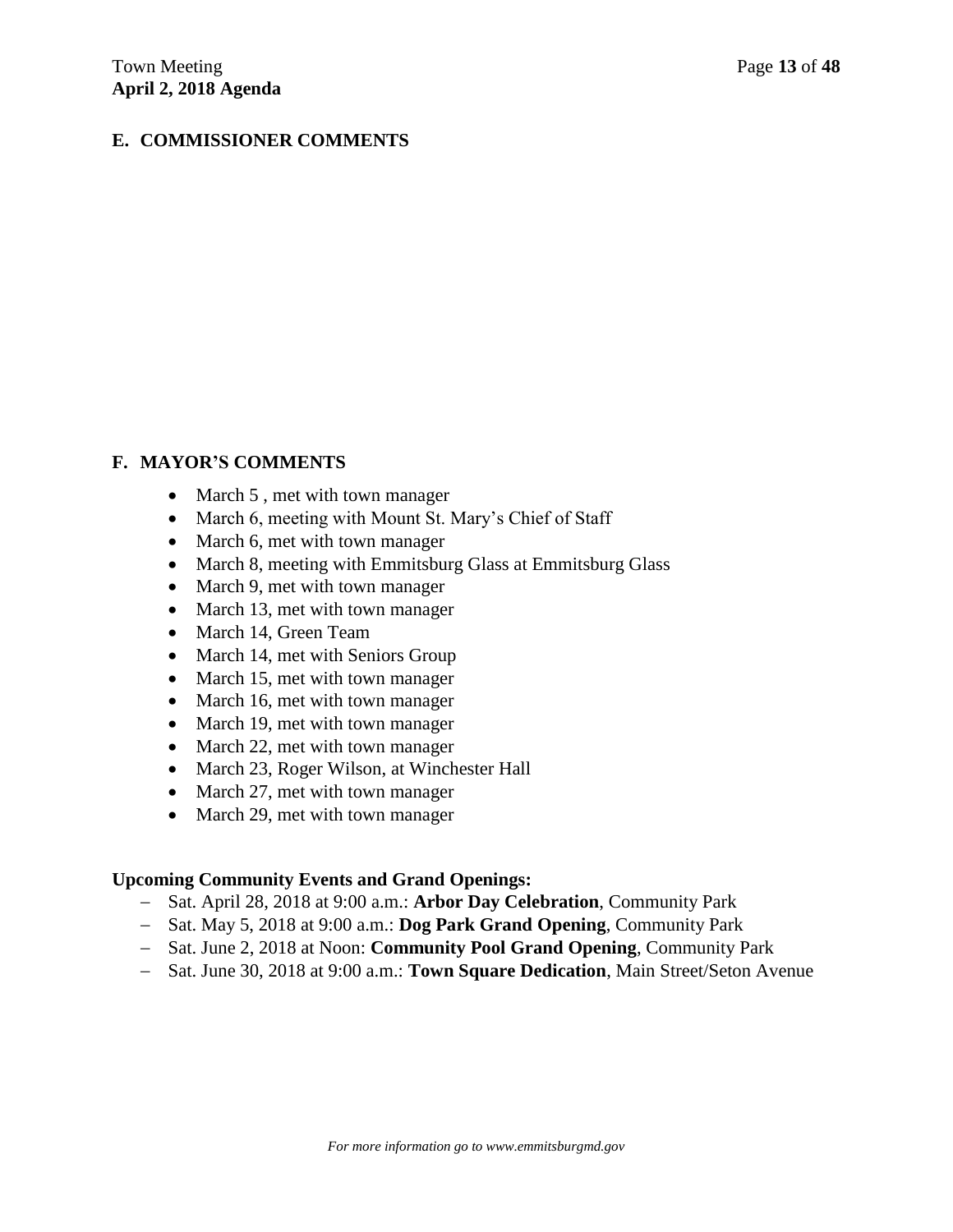# **G. PUBLIC COMMENTS**

### **H. ADMINISTRATIVE BUSINESS**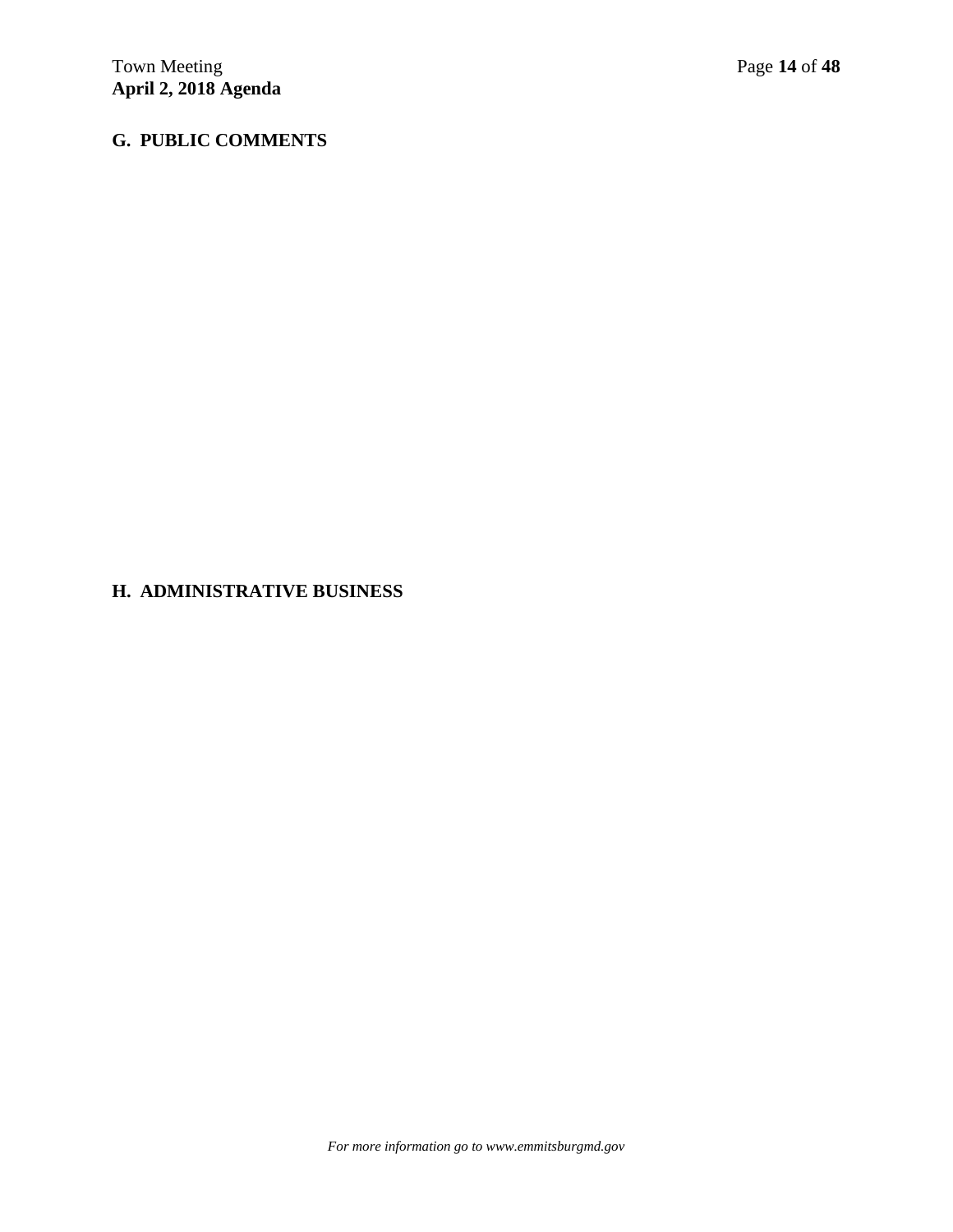**I. Proclamation: April as National Child Abuse Prevention Month:** Presented by Mayor Briggs and town staff.

# *Proclamation* **NATIONAL CHILD ABUSE PREVENTION MONTH APRIL 2018**

WHEREAS, child abuse prevention is a community problem and finding solutions depends on involvement among people throughout the community; and

WHEREAS, the effects of child abuse are felt by a whole community and need to be addressed by the entire community; and

WHEREAS, effective child abuse prevention programs succeed because partnerships are created among social service agencies, schools, religious organizations, local governments, law enforcement agencies, and the business community; and

WHEREAS, youth-serving prevention programs offer positive alternatives for young people and encourage youth to develop strong ties to their community; and

WHEREAS, all citizens should become involved in supporting parents to raise their children in a safe, nurturing environment.

NOW, THEREFORE, BE IT PROCLAIMED, that the Mayor and Council of the Town of Emmitsburg, Maryland do hereby proclaim the month of April as National Child Abuse Prevention Month in the Town of Emmitsburg and call upon all citizens, community agencies, religious organizations, medical facilities and businesses to increase their participation in efforts to prevent child abuse, thereby strengthening the Emmitsburg community.

ADOPTED this \_\_\_\_\_\_ day of \_\_\_\_\_\_\_\_\_\_\_\_\_\_\_\_\_\_\_\_, 2018.

\_\_\_\_\_\_\_\_\_\_\_\_\_\_\_\_\_\_\_\_\_\_\_\_\_\_\_\_\_\_ \_\_\_\_\_\_\_\_\_\_\_\_\_\_\_\_\_\_\_\_\_\_\_\_\_\_\_\_\_\_\_\_\_\_ Donald N. Briggs Timothy O'Donnell, President Mayor Board of Commissioners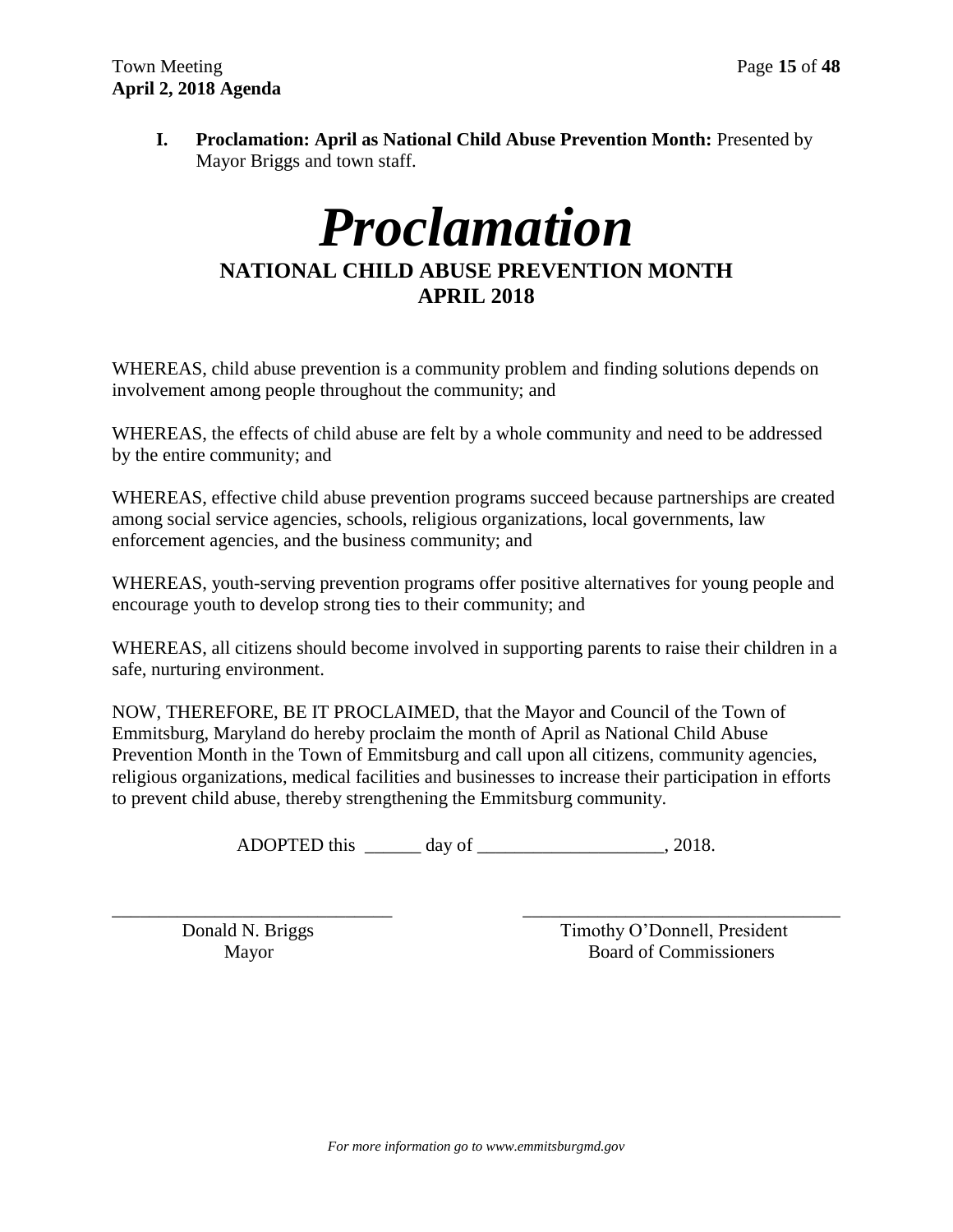**II. Proclamation: Arbor Day Observance on April 28, 2018:** Presented by Mayor Briggs and town staff.



**SATURDAY APRIL 28, 2018**

- WHEREAS, in 1872, J. Sterling Morton proposed to the Nebraska Board of Agriculture that a special day be set aside for the planting of trees; and
- WHEREAS, this holiday, called Arbor Day, was first observed with the planting of more than a million trees in Nebraska; and
- WHEREAS, Arbor Day is now observed throughout the nation and the world; and
- WHEREAS, trees can reduce the erosion of our precious topsoil by wind and water, cut heating and cooling costs, moderate the temperature, clean the air, produce life-giving oxygen, and provide habitat for wildlife; and
- WHEREAS, trees are a renewable resource giving us paper, wood for our homes, fuel for our fires and countless other wood products; and
- WHEREAS, trees in our city increase property values, enhance the economic vitality of business areas, and beautify our community; and
- WHEREAS, trees, wherever they are planted, are a source of joy and spiritual renewal.

NOW, THEREFORE, BE IT PROCLAIMED, that the Mayor and Council of the Town of Emmitsburg, Maryland do hereby proclaim April 28, 2018 as Arbor Day in the Town of Emmitsburg. We call upon all citizens and organizations to support efforts to protect our trees and woodlands by planting trees to gladden the heart and promote the well-being of this and future generations.

ADOPTED this day of 2018.

\_\_\_\_\_\_\_\_\_\_\_\_\_\_\_\_\_\_\_\_\_\_\_\_\_\_\_\_\_\_ \_\_\_\_\_\_\_\_\_\_\_\_\_\_\_\_\_\_\_\_\_\_\_\_\_\_\_\_\_\_\_\_\_\_ Donald N. Briggs Timothy O'Donnell, President Mayor Board of Commissioners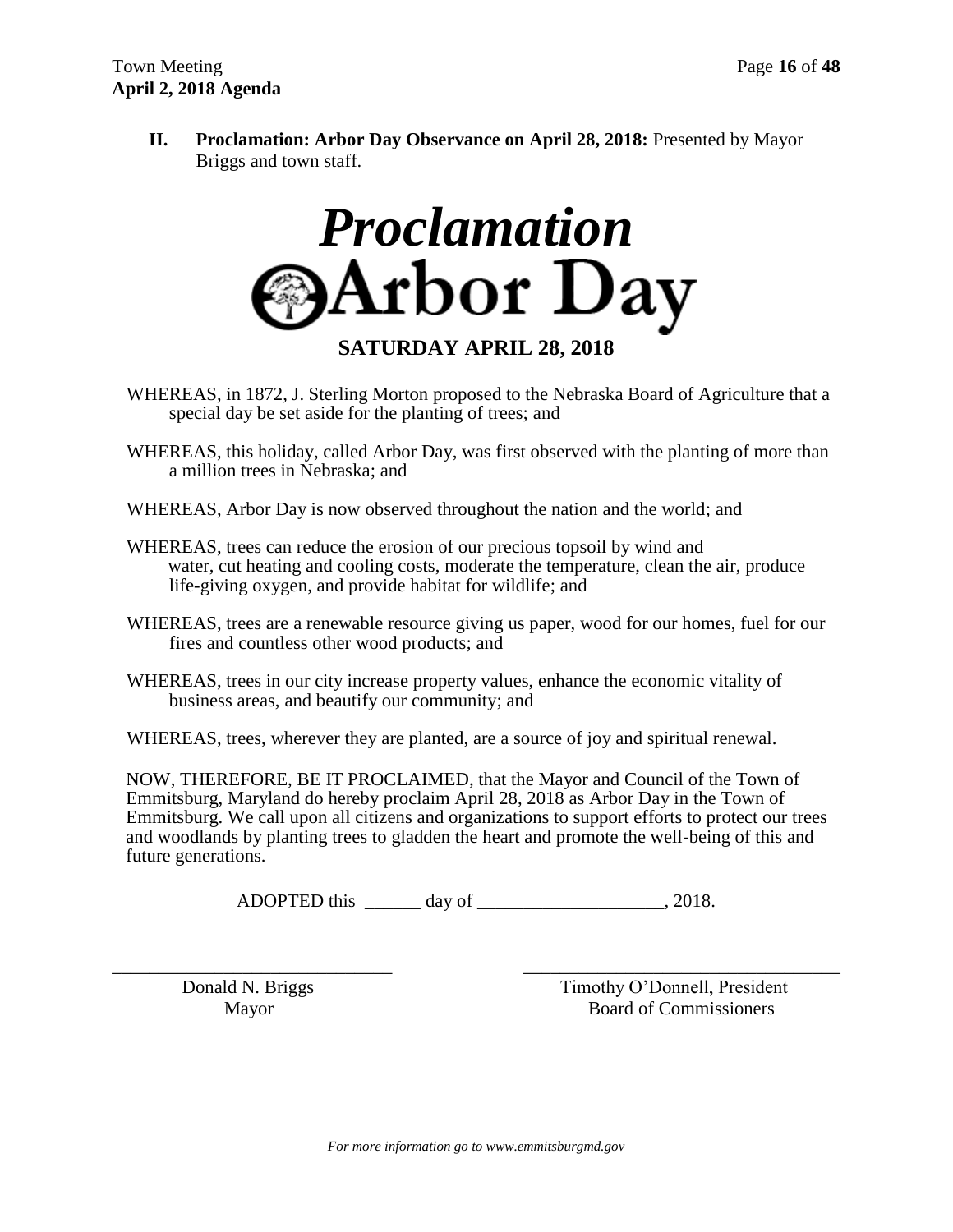**III. Recommendations Related to Multi-User Trail Route:** Presented by Commissioner O'Donnell.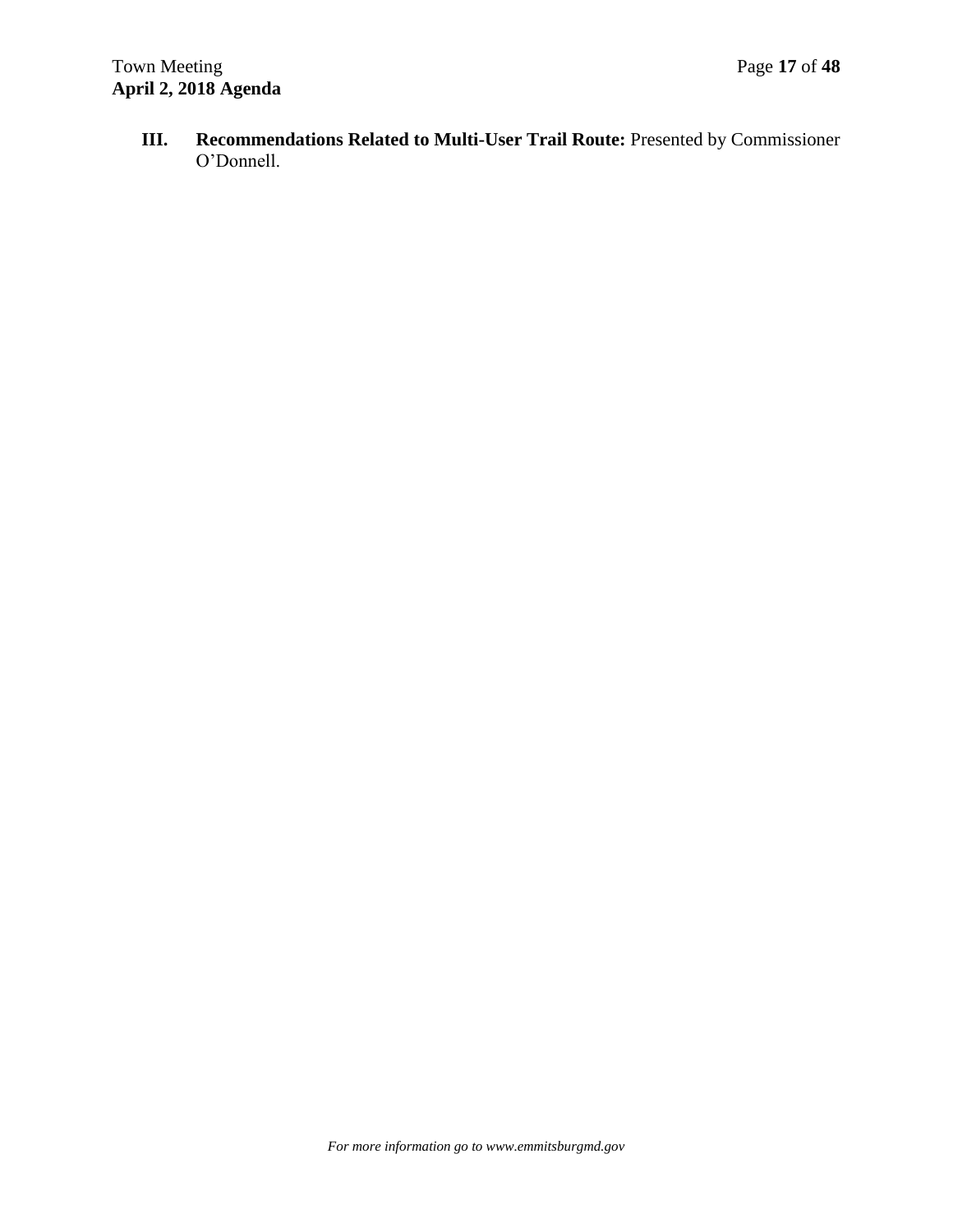## **I. CONSENT AGENDA: NONE**

### **J. TREASURER REPORT**

### **Town of Emmitsburg CASH ACTIVITY as of March 28, 2018**

| \$5,375,493           | Cash Balance March 1, 2018       |
|-----------------------|----------------------------------|
| 105,376<br>$-182,723$ | Deposits<br>Withdrawals          |
| \$5,298,146           | <b>Operating Balance Forward</b> |

## **Top 10 Check Amounts:**

| <b>Amount</b> | <b>Vendor Name</b>                  | <b>Description</b>                 | <b>Check Date</b> | <b>Check Number</b> |
|---------------|-------------------------------------|------------------------------------|-------------------|---------------------|
| \$21,315      | MD Dept of Budget $&$<br>Mgmt       | Feb 18 Health Insurance            | 02.28.18          | 38055               |
| \$14,111      | <b>GDF</b> Suez Energy<br>Resources | <b>Annual Steel Tank</b>           | 03.14.18          | 38122               |
| \$9,082       | <b>RSV Pools</b>                    | Apr 18 Swimming Pool<br>Mgmt       | 03.22.18          | 38141               |
| \$8,150       | Coldsmith Roofing                   | Pool House Roof - 50%<br>Pmt       | 03.22.18          | 38126               |
| \$6,875       | Core & Main LP                      | <b>Seton Center Meter</b>          | 03.22.18          | 38127               |
| \$5,875       | Republic Services                   | Mar 18 Refuse Services             | 03.14.18          | 38100               |
| \$5,542       | Univar USA Inc                      | Chemicals                          | 02.28.18          | 38062               |
| \$5,453       | <b>UGI Energy Services</b>          | Feb 18 Solar Field #2              | 03.22.18          | 38143               |
| \$5,227       | UTZ Handyman and<br>Remolding       | 140 South Seton Paint -<br>33% Pmt | 03.22.18          | 38144               |
| \$4,199       | George S Coyne Chemical             | Methanol                           | 03.14.18          | 38105               |

Ck dates 02.28.18 to 03.27.18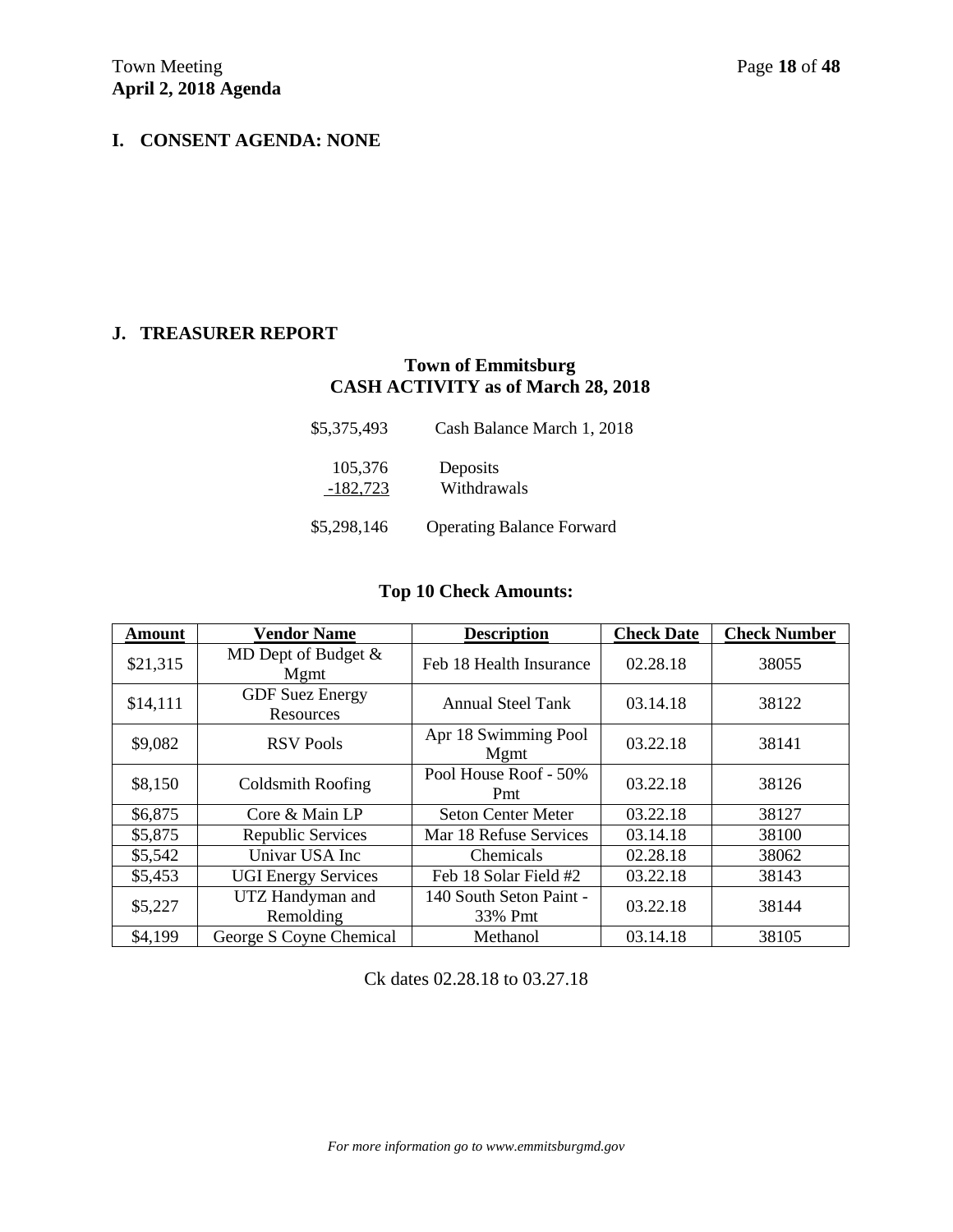**K. PLANNING COMMISSION REPORT:** Presentation at the meeting.

### **L. AGENDA ITEMS:**

**I. Frederick County Harm Reduction and Syringe Service Programs:**  Presentation at meeting by Jessica Ellis, Syringe Services Program Coordinator with Frederick County Behavioral Health Services.

**NOTE:** POSTPONED TO 05/07/2018 TOWN MEETING (PENDING BOARD AGENDA APPROVAL) PER THE REQUEST OF THE FREDERICK COUNTY HEALTH DEPARTMENT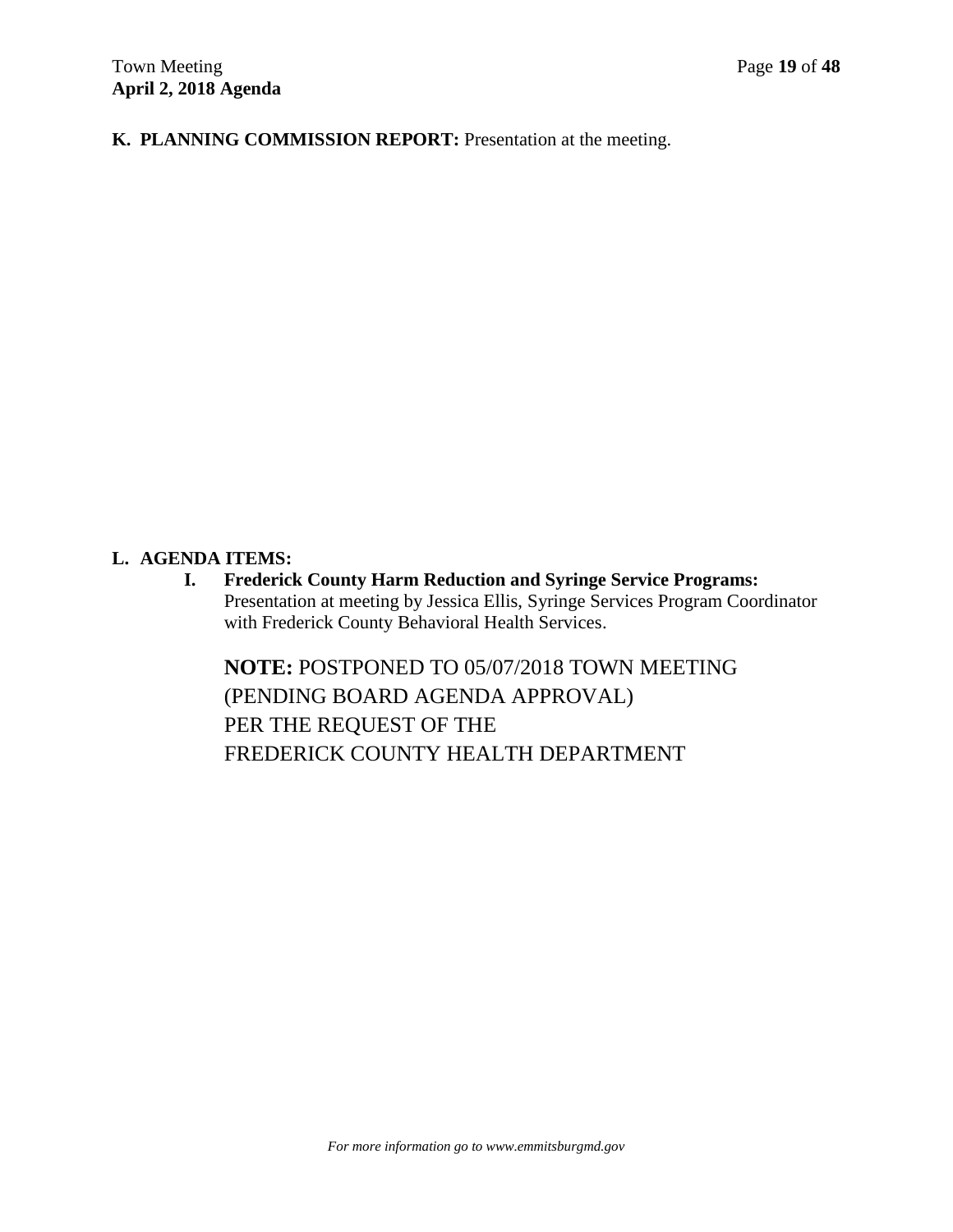### **AGENDA ITEMS CONTINUED:**

**II. Update to Parking Policy and Ordinances for Discussion:** Presentation at meeting by town staff.

#### **POLICY SERIES** 2003

 $PAGE_1$  OF  $1$ 

POLICY NO. P03-03

#### TOWN OF EMMITSBURG PARKING CITATION & METER PERMIT POLICY

As of this date and pursuant to Chapter 10.12 Stopping, Standing and Parking and 10.16 Parking Meters of the Emmitsburg Municipal Code.

All parking violations will be fined according to the following fee schedule:

|                               |         | After   |
|-------------------------------|---------|---------|
|                               | Fine    | 20 days |
| Overtime Parking              | \$5.00  | \$20.00 |
| Restricted Parking Zone       | \$15.00 | \$30.00 |
| Parked In Crosswalk           | \$25.00 | \$35.00 |
| Parked On Sidewalk            | \$25.00 | \$35.00 |
| Parked Blocking Driveway      | \$25.00 | \$35.00 |
| Parked by Fire Hydrant        | \$40.00 | \$55.00 |
| Parked Blocking Highway       | \$40.00 | \$55.00 |
| Failure To Park Between Lines | \$15.00 | \$30.00 |

Parking Permits will be according the following schedule:

| Daily Bag Rental       | \$2.00/day |
|------------------------|------------|
| Six (6) Month Permit   | \$75.00    |
| Three (3) Month Permit | \$50.00    |

BE IT FURTHER RESOLVED, ENACTED AND ORDAINED, that this Policy shall take effect on the  $\sqrt{\frac{\nu \phi}{2}}$  day of  $\sqrt{\frac{\rho}{\omega}}$  /eb/ey/2003.

| <b>PASSED</b> this $\frac{L^{ph}}{2}$ day of $\frac{Defober}{2003}$ ,     |                                         |
|---------------------------------------------------------------------------|-----------------------------------------|
| <b>ATTEST:</b><br>Donna Thompson, Town Clerk                              | Gatrick 636398                          |
| <b>APPROVED</b> this $\overline{20}$ <sup>th</sup> day of $\overline{20}$ | President of the Board of Commissioners |
|                                                                           | rames<br>James E. Hoover, Mayor         |
| <b>VETOED</b> this                                                        | day of<br>2003.                         |

James E. Hoover, Mayor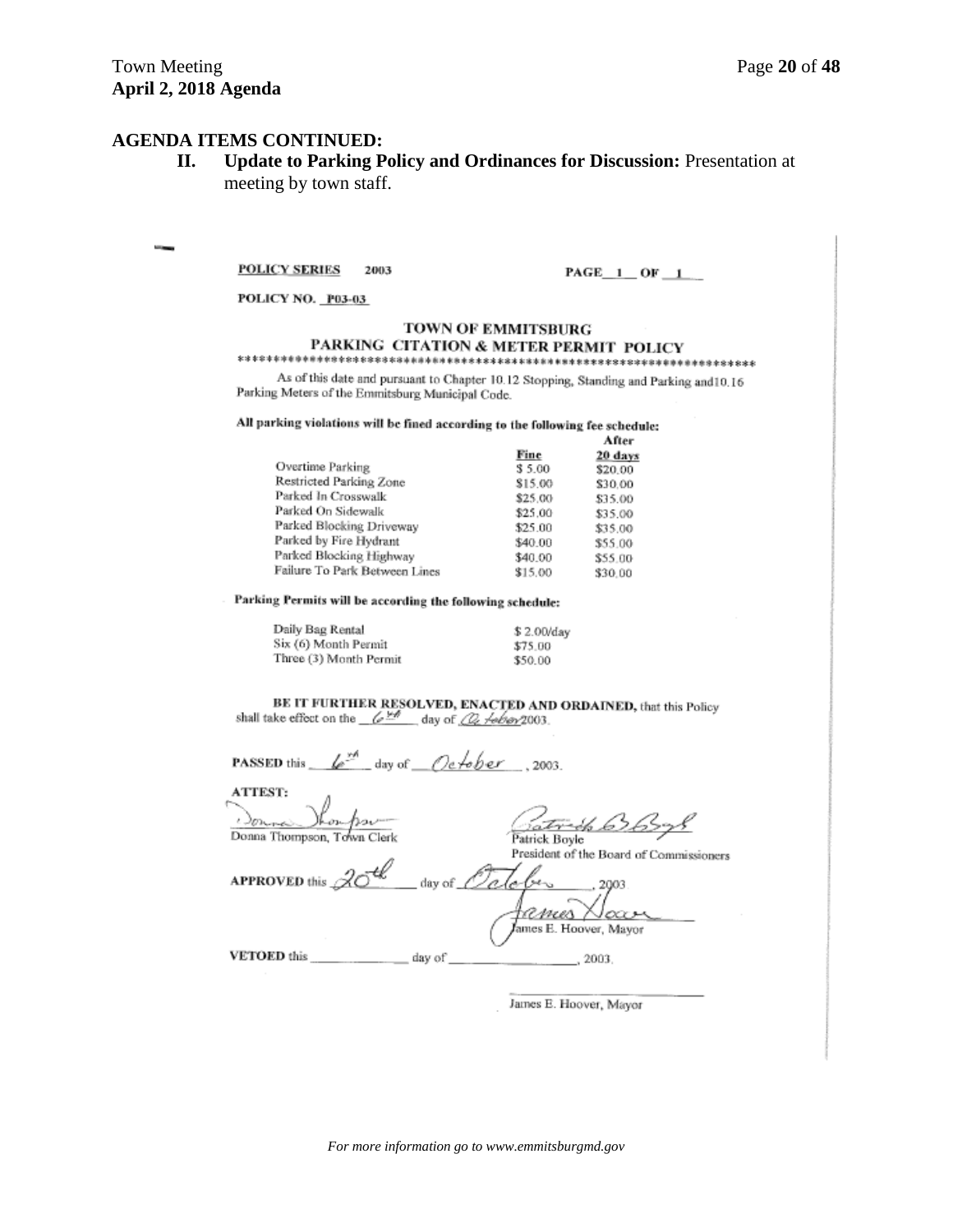POLICY SERIES: 2018 Page 1 of 2 POLICY NO.: P18 – 03

# **TOWN OF EMMITSBURG**

## PARKING VIOLATION FINES AND PARKING PERMIT FEES

\*\*\*\*\*\*\*\*\*\*\*\*\*\*\*\*\*\*\*\*\*\*\*\*\*\*\*\*\*\*\*\*\*\*\*\*\*\*\*\*\*\*\*\*\*\*\*\*\*\*\*\*\*\*\*\*\*\*\*\*\*\*\*\*\*\*\*\*\*\*\*\*\*\*\*\*\*\*\*\*\*\*\*\*

This Policy will replace previously adopted policy P03-03 on parking citations and meter permits.

As of this date and pursuant to Title 10, Section 10.12 entitled Stopping, Standing and Parking, and Section 10.16 entitled Parking Meters of the Emmitsburg Municipal Code, parking violations fines and parking permit fees shall be as follows:

### **A. All parking violations will be fined according to the following fee schedule:**

| <b>Violation:</b>                    | <b>Fine:</b> | <b>After 20 Days:</b> |
|--------------------------------------|--------------|-----------------------|
| <b>Overtime Parking</b>              | \$10.00      | \$25.00               |
| <b>Restricted Parking Zone</b>       | \$15.00      | \$30.00               |
| Parked In Crosswalk                  | \$25.00      | \$35.00               |
| Parked On Sidewalk/CURB              | \$25.00      | \$35.00               |
| Parked Blocking Driveway             | \$25.00      | \$35.00               |
| Parked by Fire Hydrant               | \$40.00      | \$55.00               |
| Parked Blocking [Highway] STREET     | \$40.00      | \$55.00               |
| <b>Failure To Park Between Lines</b> | \$15.00      | \$30.00               |
| <b>Left Side Parking</b>             | \$15.00      | \$30.00               |
| <b>Snow Emergency Route</b>          | \$25.00      | \$35.00               |
| Parking for 48 Consecutive Hours     | \$15.00      | \$30.00               |
|                                      |              |                       |

### **B. Parking permit AND PARKING SIGN charges will be according to the following fee schedule:**

Daily [Bag] **SIGN** Rental \$ [2.00] **\$ 5.00**/day Six (6) Month Permit **[\$75.00]** \$115.00 Three (3) Month Permit [\$50.00] \$ 60.00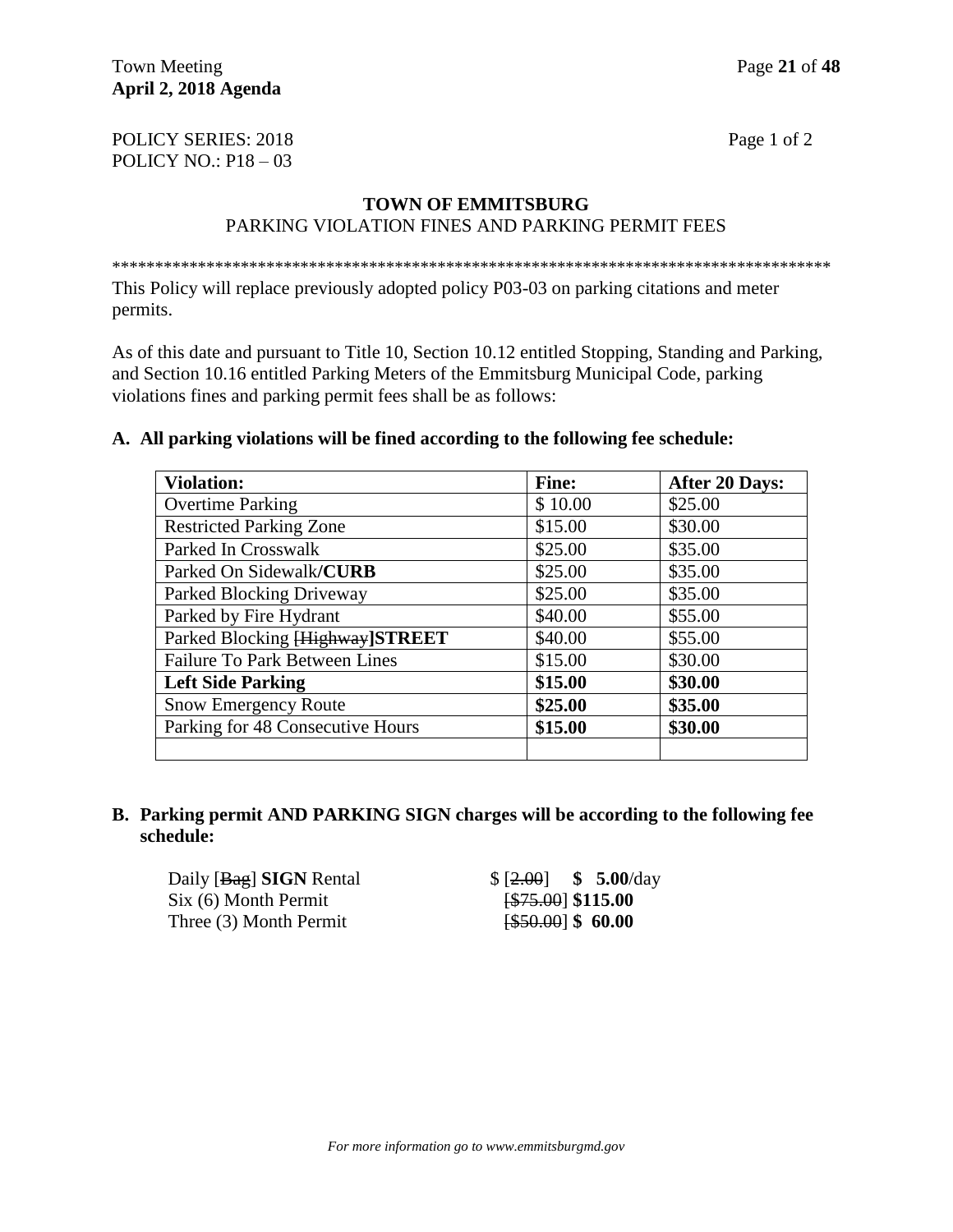| <b>POLICY SERIES: 2018</b><br>POLICY NO.: $P18-03$ |  |                                                                                 | Page 2 of 2 |
|----------------------------------------------------|--|---------------------------------------------------------------------------------|-------------|
|                                                    |  | <b>BE IT FURTHER RESOLVED, ENACTED AND ORDAINED</b> that this policy shall take |             |
|                                                    |  | effect on $\_\_\_\_\_$ day of $\_\_\_\_\_\_\_\_$ , 2018.                        |             |
|                                                    |  |                                                                                 |             |
| ATTEST                                             |  | <b>EMMITSBURG BOARD OF COMMISSIONERS:</b>                                       |             |

 $\overline{\phantom{a}}$  , and the contribution of the contribution of  $\overline{\phantom{a}}$  , and  $\overline{\phantom{a}}$  , and  $\overline{\phantom{a}}$  , and  $\overline{\phantom{a}}$  , and  $\overline{\phantom{a}}$  , and  $\overline{\phantom{a}}$  , and  $\overline{\phantom{a}}$  , and  $\overline{\phantom{a}}$  , and  $\overline{\phantom{a}}$  , and Madeline Shaw, Town Clerk Timothy O'Donnell, President

\_\_\_\_\_\_ APPROVED \_\_\_\_\_VETOED

This \_\_\_\_\_\_\_\_\_ day of \_\_\_\_\_\_\_\_\_\_\_\_\_\_, 2018

\_\_\_\_\_\_\_\_\_\_\_\_\_\_\_\_\_\_\_\_\_\_\_\_\_\_\_\_ Donald N. Briggs, Mayor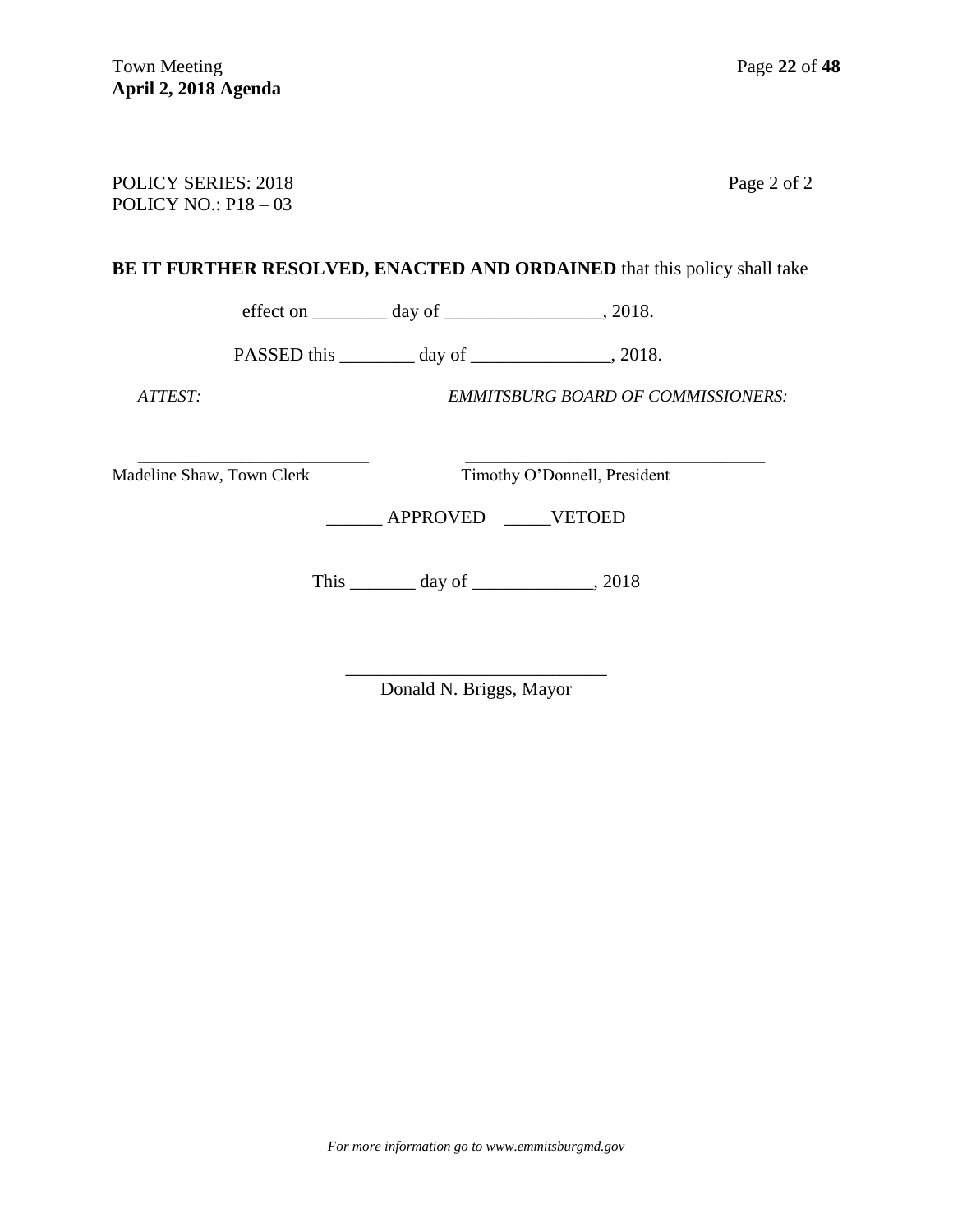#### **POLICY SERIES** 2002 POLICY NO. P02-002

 $PAGE_1$  OF  $_2$ 

#### TOWN OF EMMITSBURG PARKING METER **BAG RENTALS**

# 

#### **PARKING METER BAG RENTALS**

Policy: Adopted by the Town Council on August 29, 1985 (Revised January 7, 1991, October 3, 1994 and October 8, 2002).

- Only THREE (3) parking meter bags shall be issued for social type events (i.e. 1. weddings, receptions, anniversaries, etc). Limit: one day rental
- 2. A maximum of THREE (3) parking bags shall be issued for business type activities (i.e., moving vans/trucks, repair and/or construction vehicles, etc.)
- 3. No tickets will be issued to cars at meters with valid parking bags over said meters during the time the meters are in effect.
- 4. Bag(s) shall be secured over the meter by Town Code Enforcer or Public Works employee.
- \$2.00 for use of the meter bag for each day used. 5.
- 6. If for any reason more parking bags or additional days are requested than allowed for by this policy, the request for additional bags and/or time shall be made at the Town Office.

Renter

Date Bag Requested

Town Office Representative

Amount Paid for Bag(s)

Number of bag(s) Requested

ą.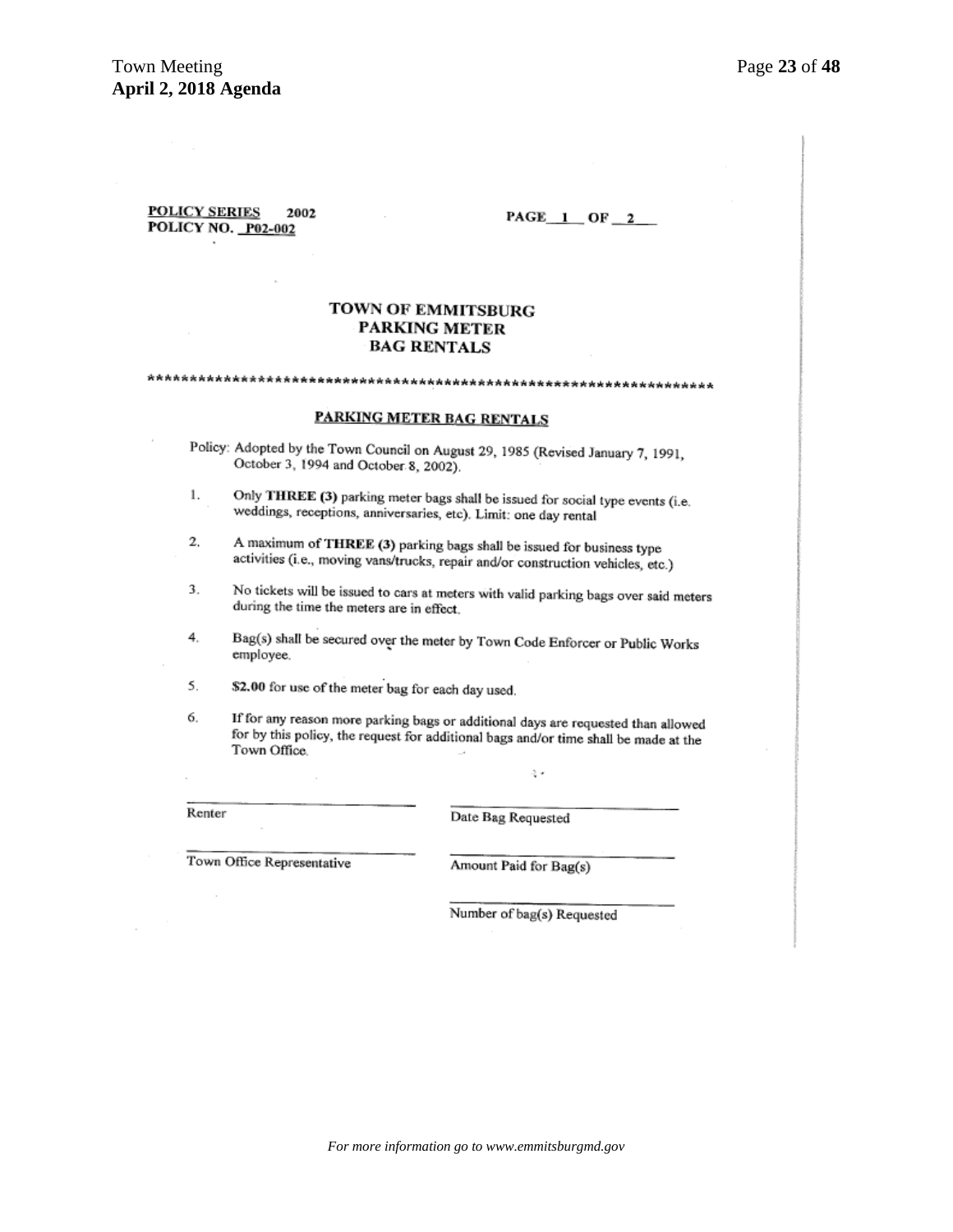### Town Meeting **Page 24** of **48 April 2, 2018 Agenda**

### POLICY SERIES: 2018 Page 1 of 2 POLICY NO.: P18 – 05

### **TOWN OF EMMITSBURG** PARKING METER RESERVATION POLICY

\*\*\*\*\*\*\*\*\*\*\*\*\*\*\*\*\*\*\*\*\*\*\*\*\*\*\*\*\*\*\*\*\*\*\*\*\*\*\*\*\*\*\*\*\*\*\*\*\*\*\*\*\*\*\*\*\*\*\*\*\*\*\*\*\*\*\*\*\*\*\*\*\*\*\*\*\*\*\*\*\*\*\*\*\* This Policy will replace previously adopted parking meter bag policy P02-02.

"Parking Meter Reserved" signs are a convenience available for use by companies and individuals while engaged in a business activity involving repair, maintenance, construction, utility work or business relocation. "Parking Meter Reserved" signs are also a convenience available to individuals engaged in social type events such as weddings, receptions, anniversaries, etc.

As of this date, "Parking Meter Reserved" signs shall follow the below guidelines:

- 1. A maximum of **THREE (3**) "Parking Meter Reserved" signs shall be issued for business type activities such as repair, maintenance, construction, utility work, business or individual homeowner relocation.
- 2. Only **THREE (3)** "Parking Meter Reserved" signs shall be issued for social type events such as weddings, receptions, anniversaries etc. **These are limited to a one (1) day rental.**
- 3. All "Parking Meter Reserved" sign rentals require a minimum of twenty-four (24) hour notice or they will be denied.
- 4. The rental of the "Parking Meter Reserved" signs is temporary and may only be used at the location specified on the application.
- 5. There will be no removal of "Parking Meter Reserved" signs or installations of "Parking Meter Reserved" signs on Saturdays, Sundays or Holidays. "Parking Meter Reserved" signs are to be secured over the meter by the Town's Parking Enforcement Officer or a Public Works Employee; the signs will be removed by the Town's Parking Enforcement Officer or a Public Works Employee.
- 6. Each reserved parking meter is \$5.00 per day, Monday through Sunday.
- 7. No parking tickets will be issued to vehicles at meters with valid "Parking Meter Reserved" signs over the meters.
- 8. Any exceptions for additional days and/or times than allowed for by this policy should be made at the Emmitsburg Town Office and will be approved or denied on a case-by-case basis.
- 9. The Emmitsburg Town Office may revoke any "Parking Meter Reserved" signs if used for any purpose other than that which is authorized or for any violation of the terms and conditions of this policy.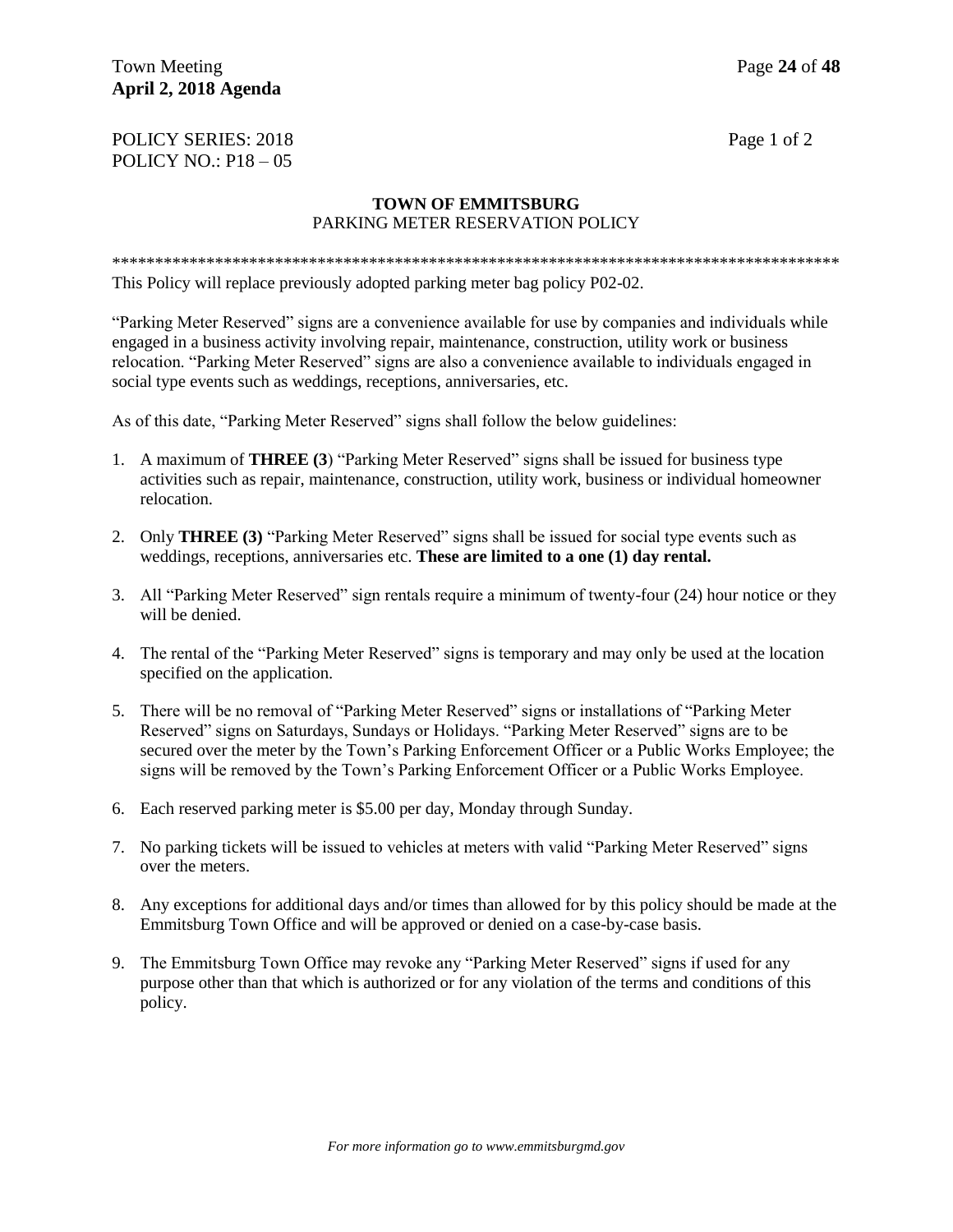### POLICY SERIES: 2018 Page 2 of 2 POLICY NO.: P18 – 05

# BE IT FURTHER RESOLVED, ENACTED AND ORDAINED, that this policy shall take

effect on this  $\_\_\_\_\$  day of  $\_\_\_\_\_\_\$ , 2018.

PASSED this \_\_\_\_\_\_ day of \_\_\_\_\_\_\_\_\_\_\_\_\_\_, 2018.

 *ATTEST: EMMITSBURG BOARD OF COMMISSIONERS:*

 $\overline{\phantom{a}}$  , and the contribution of the contribution of  $\overline{\phantom{a}}$  , and  $\overline{\phantom{a}}$  , and  $\overline{\phantom{a}}$  , and  $\overline{\phantom{a}}$  , and  $\overline{\phantom{a}}$  , and  $\overline{\phantom{a}}$  , and  $\overline{\phantom{a}}$  , and  $\overline{\phantom{a}}$  , and  $\overline{\phantom{a}}$  , and Madeline Shaw, Town Clerk Timothy O'Donnell, President

\_\_\_\_\_\_ APPROVED \_\_\_\_\_VETOED

This \_\_\_\_\_\_ day of \_\_\_\_\_\_\_\_\_\_\_\_\_\_, 2018.

\_\_\_\_\_\_\_\_\_\_\_\_\_\_\_\_\_\_\_\_\_\_\_\_\_\_\_\_ Donald N. Briggs, Mayor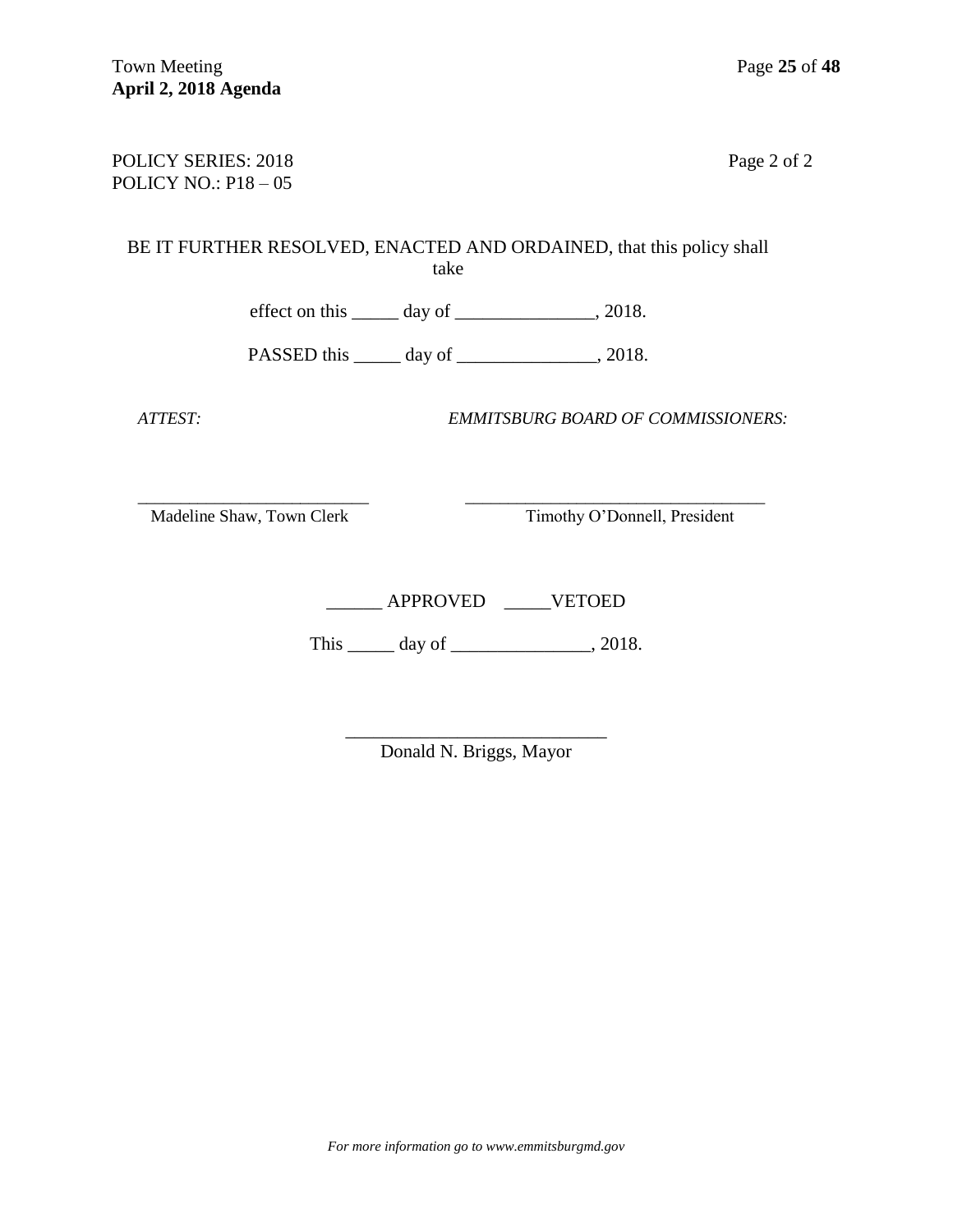ORDINANCE SERIES: 2018 Page 1 of 9 ORD. NO.: 18 – 03

#### AN ORDINANCE TO AMEND TITLE 10 OF THE CODE OF EMMITSBURG ENTITLED VEHICLES AND TRAFFIC

\*\*\*\*\*\*\*\*\*\*\*\*\*\*\*\*\*\*\*\*\*\*\*\*\*\*\*\*\*\*\*\*\*\*\*\*\*\*\*\*\*\*\*\*\*\*\*\*\*\*\*\*\*\*\*\*\*\*\*\*\*\*\*\*\*\*\*\*\*\*\*\*\*\*\*\*\*\*\*\*\*\*\*\*\*

**BE IT RESOLVED, ENACTED AND ORDAINED** by the Mayor and Board of Commissioners of the Town of Emmitsburg, Maryland, pursuant to the authority granted to them by the laws of Maryland and the Charter of the Town of Emmitsburg, that Title 10, Sections 10.04.010 and 10.04.020 of the Emmitsburg Municipal Code, be amended as follows:

New language is indicated by being in **BOLD, CAPITAL LETTERS,** and deleted language is designated by being in [brackets and strike out].

Chapter 10.04 - General Provisions

Sections:

10.04.010 - Definitions.

The following words and phrases when used in this chapter shall for the purpose of this chapter, have the meanings respectively ascribed to them in this section, except as hereinafter specifically provided:

["Authorized emergency vehicles" means vehicles of the fire department, police vehicles, ambulances and other emergency vehicles as are designated by the chief of police.

#### **"BUS" MEANS:**

### **A. A MOTOR VEHICLE THAT IS DESIGNED TO CARRY MORE THAN TEN PASSENGERS AND IS USED TO CARRY PEOPLE; AND**

**B. ANY OTHER MOTOR VEHICLE THAT IS DESIGNED AND USED TO CARRY PEOPLE FOR COMPENSATION, EXCEPT FOR A TAXICAB.** 

"Commercial motor vehicles" means all motor vehicles, including semi-trailers and trailers, designated or used for carrying freight or merchandise in the furtherance of any commercial enterprise.

"Crosswalk" means any portion of a roadway distinctly indicated for pedestrian crossing by lines or other marking on the surface of that portion of a street ordinarily included within the prolongation or connection of the lateral lines of sidewalks at intersections.

#### **"EMERGENCY VEHICLE" MEANS ANY OF THE FOLLOWING VEHICLES THAT ARE DESIGNATED BY THE ADMINISTRATION AS ENTITLED TO THE EXEMPTIONS AND PRIVILEGES SET FORTH IN THE MARYLAND VEHICLE LAW FOR EMERGENCY VEHICLES:**

**A. VEHICLES OF FEDERAL, STATE, OR LOCAL LAW ENFORCEMENT AGENCIES;**

**B. VEHICLES OF VOLUNTEER FIRE COMPANIES, RESCUE SQUADS, FIRE DEPARTMENTS, THE MARYLAND INSTITUTE FOR EMERGENCY MEDICAL SERVICES SYSTEMS, AND THE MARYLAND FIRE AND RESCUE INSTITUTE;**

**C. STATE VEHICLES USED IN RESPONSE TO OIL OR HAZARDOUS MATERIALS SPILLS;**

**D. STATE VEHICLES DESIGNATED FOR EMERGENCY USE BY THE COMMISSIONER OF CORRECTION;**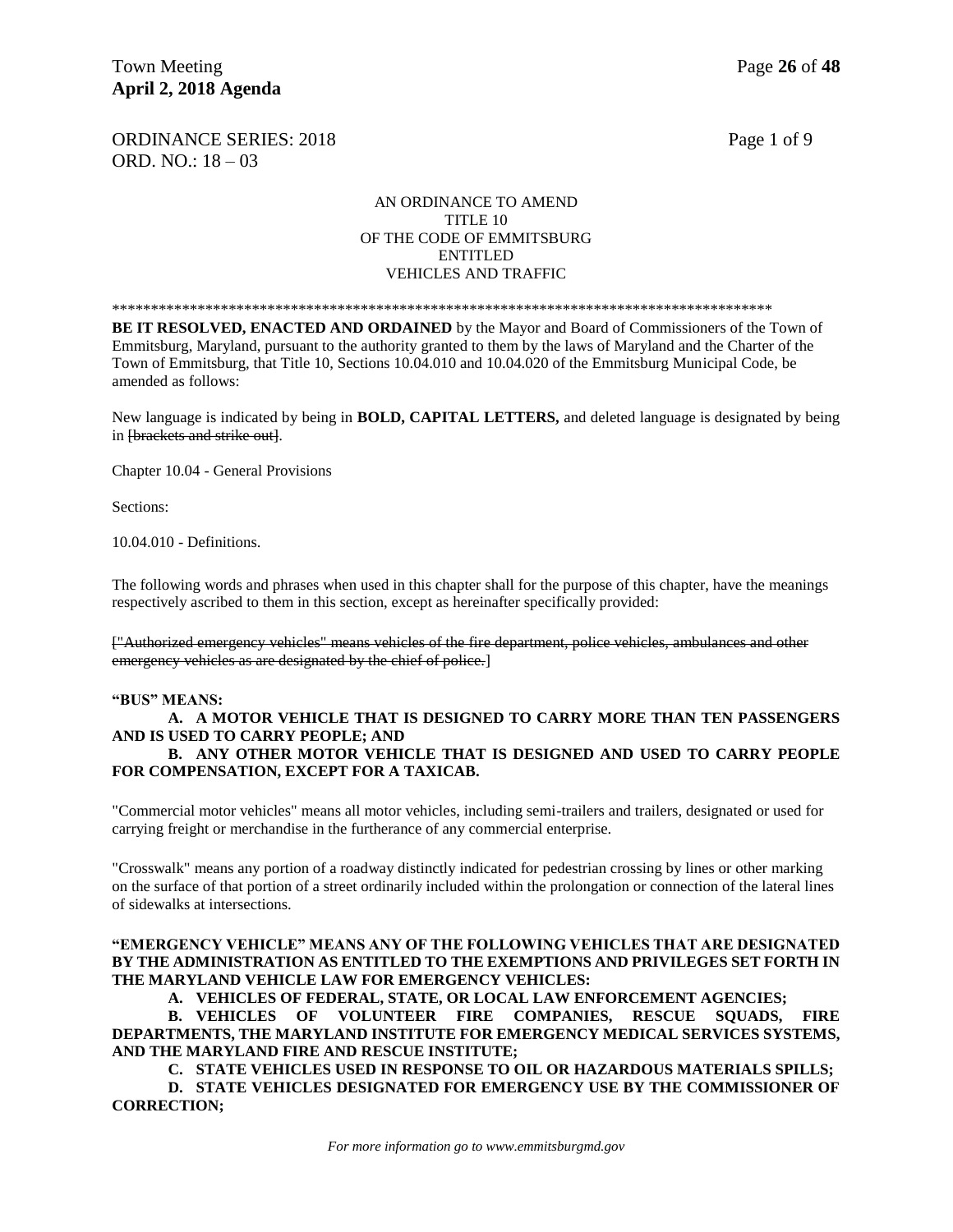#### **E. AMBULANCES; AND**

#### **F. SPECIAL VEHICLES FUNDED OR PROVIDED BY FEDERAL, STATE, OR LOCAL GOVERNMENT AND USED FOR EMERGENCY OR RESCUE PURPOSES IN THIS STATE.**

"Intersection" means the area embraced within the prolongation or connection of the lateral curb lines, or if none, the lateral boundary lines of the roadways of two streets which join one another at, or approximately at, right angles, or the area within which vehicles traveling upon different streets joining at any other angle may come in conflict.

["Motor vehicle" means, every vehicle which is self-propelled except vehicles operated exclusively upon rails**.]** 

#### **"MOTOR VEHICLE" MEANS A VEHICLE THAT: A. IS SELF-PROPELLED OR PROPELLED BY ELECTRIC POWER OBTAINED FROM OVERHEAD ELECTRICAL WIRES; AND B. IS NOT OPERATED ON RAILS.**

#### **"MOTOR VEHICLE" INCLUDES A LOW SPEED VEHICLE.**

#### **"MOTOR VEHICLE" DOES NOT INCLUDE:**

- **1. A MOPED;**
- **2. A MOTOR SCOOTER; OR**
- **3. AN ELECTRIC BICYCLE.**

["Motorcycle" means every motor vehicle having a saddle for the use of the rider and designated to travel on not more than three wheels in contact with the ground but excluding a tractor.

#### **"MOTORCYCLE" MEANS A MOTOR VEHICLE THAT:**

- **A. 1. HAS MOTIVE POWER;**
	- **2. HAS A SEAT OR SADDLE FOR THE USE OF THE RIDER;**
	- **3. IS DESIGNED TO TRAVEL:** 
		- **i. ON NOT MORE THAN THREE WHEELS IN CONTACT WITH THE GROUND; AND**
		- **ii. AT SPEEDS EXCEEDING 35 MILES PER HOUR; AND**
	- **4. IS OF A TYPE REQUIRED TO COMPLY WITH ALL MOTOR VEHICLE SAFETY STANDARDS APPLICABLE TO MOTORCYCLES UNDER FEDERAL LAW; OR**
- **B. IS AN AUTOCYCLE.**

#### **DETACHABLE SIDECAR IS AN ACCESSORY TO AND NOT A PART OF A MOTORCYCLE.**

"Owner" includes any person owning a vehicle or having the exclusive use thereof under contract of purchase, lease, hiring or rental thereof, or otherwise.

"Operator" means every person who is in actual control of a vehicle upon a street.

#### **"PASSENGER CAR" MEANS A MOTOR VEHICLE, EXCEPT A MULTIPURPOSE PASSENGER VEHICLE OR MOTORCYCLE, DESIGNED FOR CARRYING 10 PERSONS OR LESS.**

#### **"PLUG-IN ELECTRIC DRIVE VEHICLE" MEANS A MOTOR VEHICLE THAT:**

#### **A. IS MADE BY A MANUFACTURER;**

**B. IS MANUFACTURED PRIMARILY FOR USE ON PUBLIC STREETS, ROADS, AND HIGHWAYS;**

**C. IS RATED AT NOT MORE THAN 8,500 POUNDS UNLOADED GROSS VEHICLE WEIGHT; D. HAS A MAXIMUM SPEED CAPABILITY OF AT LEAST 55 MILES PER HOUR; AND**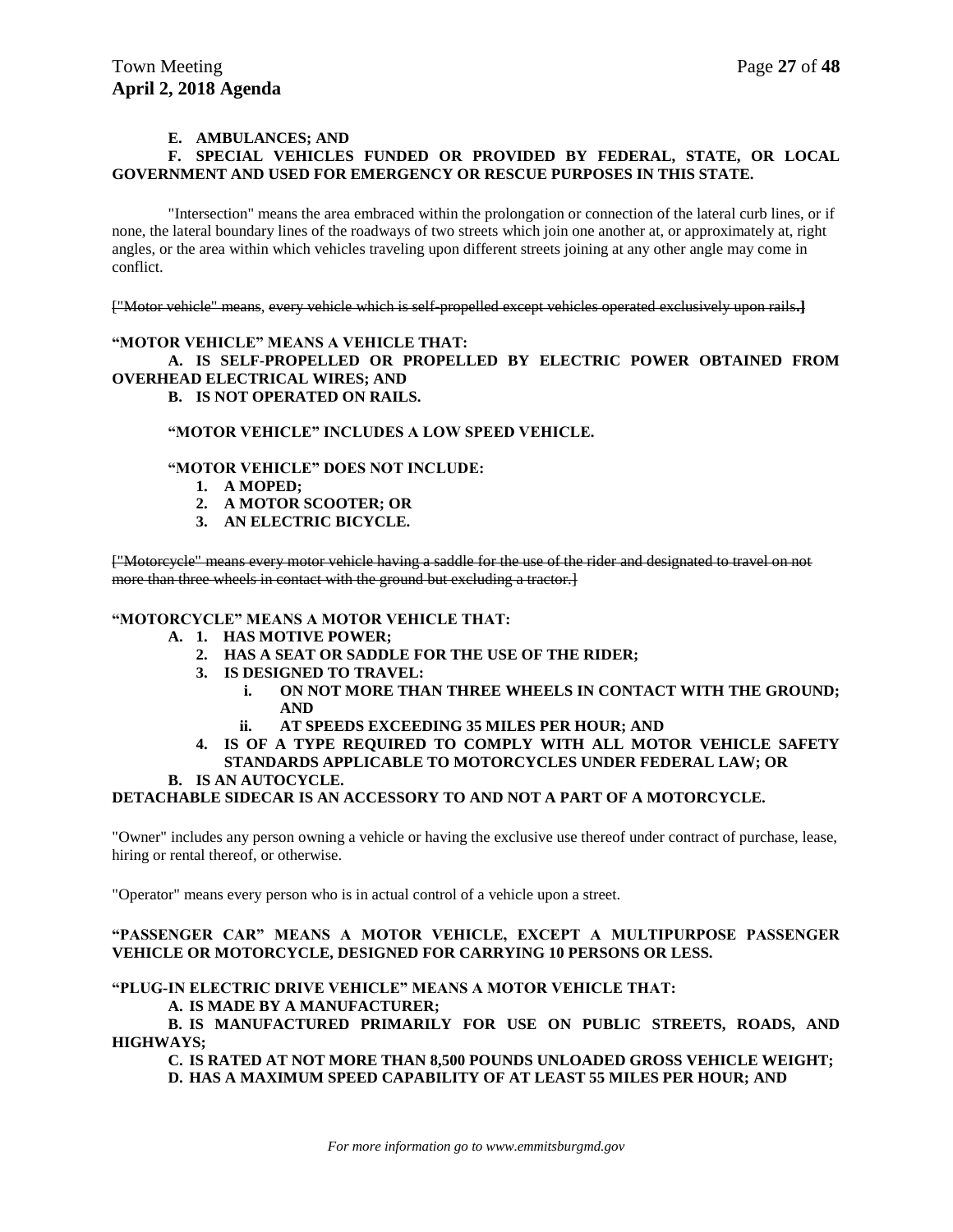#### **E. IS PROPELLED TO A SIGNIFICANT EXTENT BY AN ELECTRIC MOTOR THAT DRAWS ELECTRICITY FROM A BATTERY THAT:**

- **1. HAS A CAPACITY OF NOT LESS THAN 4 KILOWATT-HOURS FOR 4-WHEELED MOTOR VEHICLES AND NOT LESS THAN 2.5 KILOWATT-HOURS FOR 2-WHEELED OR 3-WHEELED MOTOR VEHICLES; AND**
- **2. IS CAPABLE OF BEING RECHARGED FROM AN EXTERNAL SOURCE OF ELECTRICITY.**

#### **"PLUG-IN ELECTRIC DRIVE VEHICLE" INCLUDES A QUALIFYING VEHICLE THAT HAS BEEN MODIFIED FROM ORIGINAL MANUFACTURER SPECIFICATIONS.**

"Policeman" or "police officer" means every officer authorized to direct or regulate traffic, or to make arrests for violations of any of the provisions of this chapter.

"Private road or driveway" means every way or place in private ownership and used for vehicular travel by the owner and those having express or implied permission from the owner but not by other persons.

"Right-of-way" means the privilege of the immediate use of the highway.

"Roadway" means that portion of a street improved, designated or ordinarily used for vehicular travel.

"Sidewalk" means that portion of a street between the curb lines, or the lateral lines, of a roadway, and the adjacent property intended for the use of pedestrians.

"Street" includes all avenues, roads, highways, public thoroughfares, lanes, alleys and public ways within the town.

"Through street" means every street or portion thereof at the entrances to which vehicular traffic from intersecting streets is required to stop and yield the right-of-way before entering or crossing the same and when stop signs are erected as provided in this title.

"Traffic" means pedestrians, [<del>ridden or herded animals</del>,] vehicles, and other conveyances either singly or together while using any street for purposes of travel.

#### **"TRUCK" MEANS A MOTOR VEHICLE, EXCEPT A MULTIPURPOSE PASSENGER VEHICLE, THAT IS DESIGNED, USED, OR MAINTAINED PRIMARILY TO CARRY PROPERTY.**

["Vehicles" means every device in, upon or by which any person or property is or may be transported or drawn upon a street, except devices used exclusively upon stationary rails or tracks.]

#### **"VEHICLE" MEANS ANY DEVICE IN, ON, OR BY WHICH ANY INDIVIDUAL OR PROPERTY IS OR MIGHT BE TRANSPORTED OR TOWED ON A HIGHWAY. "VEHICLE" INCLUDES A LOW SPEED VEHICLE AND AN OFF-HIGHWAY RECREATIONAL VEHICLE. "VEHICLE" DOES NOT INCLUDE AN ELECTRIC PERSONAL ASSISTIVE MOBILITY DEVICE.**

10.04.020 - Applicability of chapter to persons riding bicycles [or animals or driving animal-drawn vehicles].

Every person riding a bicycle [or an animal or driving any animal drawing a vehicle] upon a roadway shall be subject to the provisions of this chapter pertaining to rules of the road and obedience to traffic-control devices and signals as may be applicable to the driver of a motor vehicle [except such as by their nature can have no application].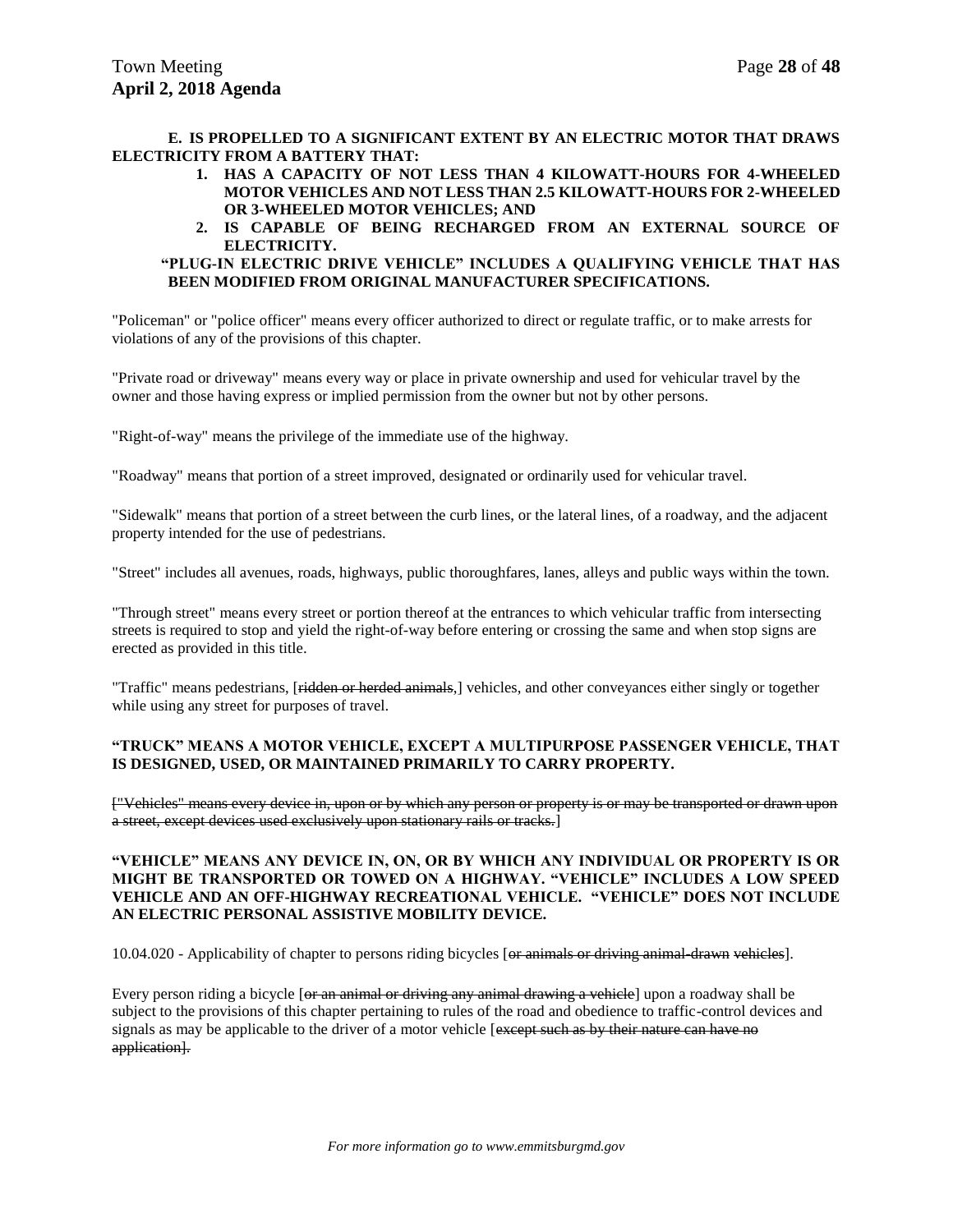**BE IT FURTHER RESOLVED, ENACTED AND ORDAINED** that this Ordinance shall take effect on the date on which the Mayor approves the Ordinance after passing by the Board of Commissioners or on the date on which the Board of Commissioners passes the Ordinance over the veto of the Mayor. **PASSED** this \_\_\_ day of \_\_\_\_\_\_\_, 2018 by a vote of \_\_\_\_\_\_\_for, \_\_\_\_\_\_\_against, \_\_\_\_\_\_\_ absent, and \_\_\_\_\_\_ abstain.

ATTEST: EMMITSBURG BOARD OF COMMISSIONERS:

\_\_\_\_\_\_\_\_\_\_\_\_\_\_\_\_\_\_\_\_\_\_\_\_\_\_\_\_\_\_\_\_ \_\_\_\_\_\_\_\_\_\_\_\_\_\_\_\_\_\_\_\_\_\_\_\_\_\_\_\_\_\_\_\_\_\_\_ Madeline Shaw, Town Clerk Timothy O'Donnell, President

### **MAYOR**

\_\_\_\_\_\_\_APPROVED \_\_\_\_\_\_\_VETOED

this  $\frac{day \text{ of } (x,y) - y}{y}$ , 2018.

\_\_\_\_\_\_\_\_\_\_\_\_\_\_\_\_\_\_\_\_\_\_\_\_ Donald N. Briggs, Mayor

------------------------------I hereby certify that the foregoing Ordinance has been posted as required by Chapter 2.04 of the Emmitsburg Municipal Code.

Madeline Shaw, Town Clerk Date: --------------------------------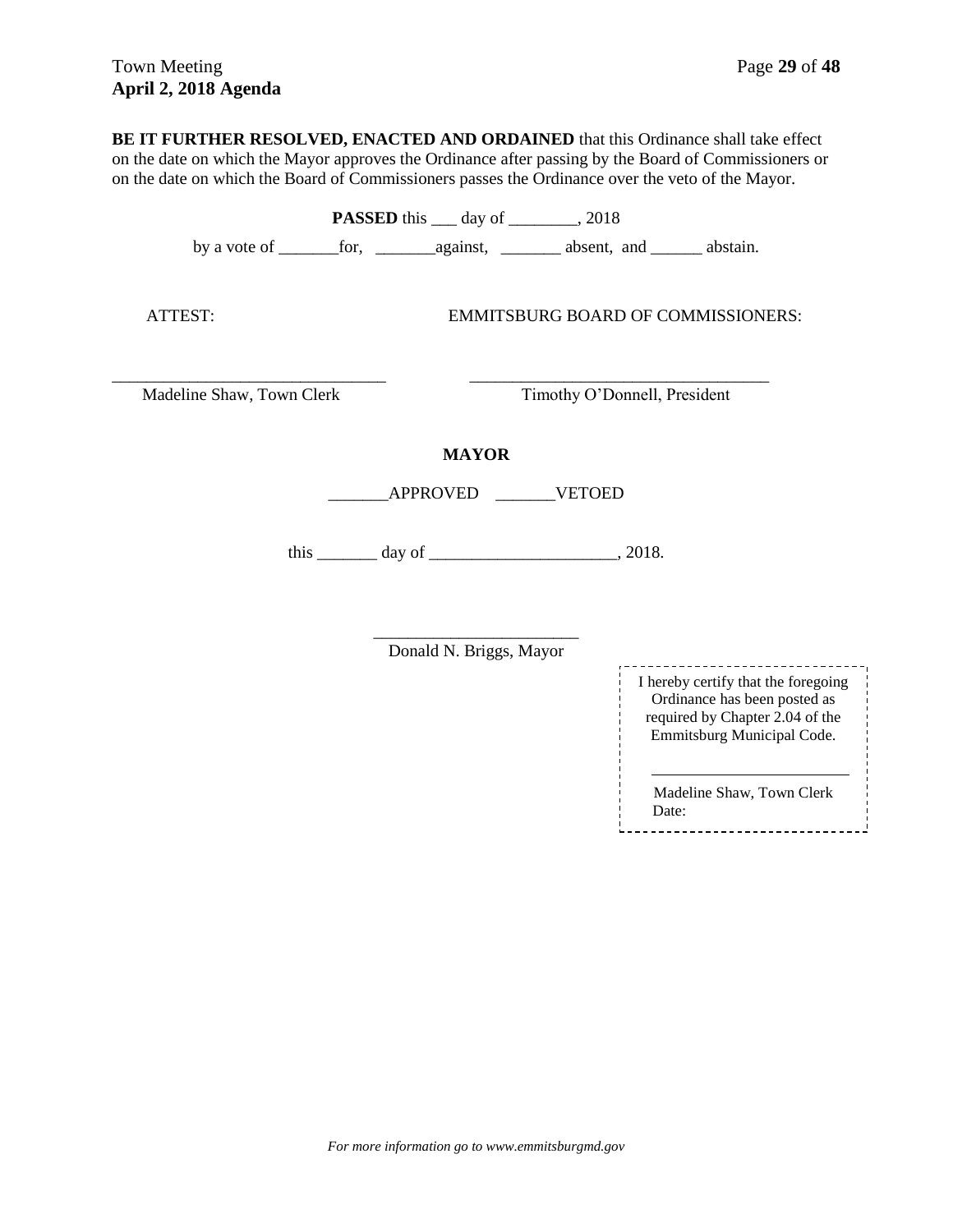ORDINANCE SERIES: 2018 Page 1 of 9 ORD. NO.: 18 – 04

#### AN ORDINANCE TO AMEND TITLE 10 OF THE CODE OF EMMITSBURG ENTITLED VEHICLES AND TRAFFIC

#### \*\*\*\*\*\*\*\*\*\*\*\*\*\*\*\*\*\*\*\*\*\*\*\*\*\*\*\*\*\*\*\*\*\*\*\*\*\*\*\*\*\*\*\*\*\*\*\*\*\*\*\*\*\*\*\*\*\*\*\*\*\*\*\*\*\*\*\*\*\*\*\*\*\*\*\*\*\*\*\*\*\*\*\*\*

**BE IT RESOLVED, ENACTED AND ORDAINED** by the Mayor and Board of Commissioners of the Town of Emmitsburg, Maryland, pursuant to the authority granted to them by the laws of Maryland and the Charter of the Town of Emmitsburg, that Title 10, Sections 10.12.010, 10.12.020, 10.12.030, 10.12.040, 10.12.060, 10.12.090, 10.12.110 and 10.12.130 of the Emmitsburg Municipal Code, be amended as follows:

New language is indicated by being in **BOLD, CAPITAL LETTERS,** and deleted language is designated by being in [brackets and strike out].

Chapter 10.12 – Stopping, Standing, and Parking

Sections:

10.12.010 - Parking near fire hydrants, intersections, etc.

#### **NO PERSON SHALL STAND OR PARK A VEHICLE ON ANY PUBLIC STREET OR PUBLIC RIGHT-OF WAY IN TOWN UNDER THE FOLLOWING CONDITIONS:**

[No vehicles shall be allowed to park or stand within fifteen (15) feet of any fire hydrant, on or within twenty (20) feet of any street intersection, on that portion of any street where bus stops or taxi stops have been granted to any person, or during business hours on that portion of any street where special parking privileges have been granted or reserved by the town for the use of its officers and employees.]

- **1. ON SIDEWALK OR STRADDLING A CURB**
- **2. DRIVEWAY ENTRANCES – IN FRONT OF A PRIVATE DRIVEWAY WHICH PROVIDES ACCESS TO A PUBLIC STREET.**
- **3. PRIVATE OR PUBLIC DRIVEWAYS – A PERSON MAY NOT STOP, STAND OR PARK A VEHICLE PARTIALLY IN A PRIVATE OR PUBLIC DRIVEWAY, AND PARTIALLY INTO THE ROADWAY. VEHICLES MUST NOT EXTEND THE PROPERTY LINE OF THE DRIVEWAY INTO THE ROADWAY.**
- **4. FIRE HYDRANT – WITHIN FIFTEEN (15) FEET OF A FIRE HYDRANT.**
- **5. CROSSWALK – WITHIN TWENTY (20) FEET OF A CROSSWALK AT AN INTERSECTION.**
- **6. STOP SIGN – WITHIN TWENTY-FIVE (25) FEET OF A STOP SIGN.**
- **7. INTERSECTION – WITHIN TWENTY (20) FEET OF AN INTERSECTION.**
- **8. SIGNS PROHIBITING PARKING – AT ANY PLACE WHERE STANDING OR PARKING IS PROHIBITED BY AN OFFICIAL SIGN.**
- **9. HANDICAPPED SPACE – IN A SPACE MARKED AS RESTRICTED FOR THE USE OF HANDICAPPED INDIVIDUALS UNLESS DISPLAYING A**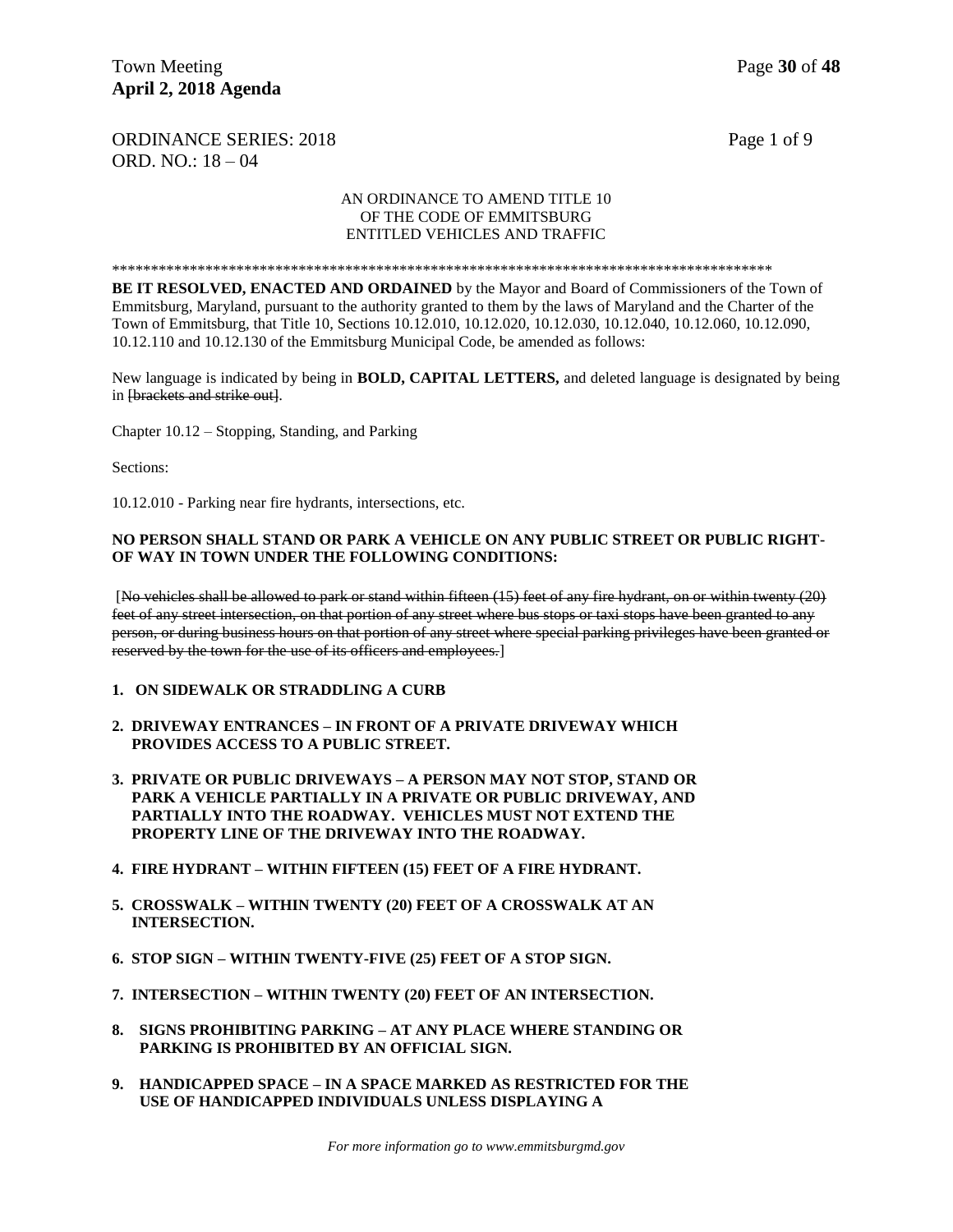**HANDICAPPED LICENSE PLATE OR PLACARD.** 

- **10. FIRE LANE – AT ANY FIRE LANE MARKED BY A POSTED SIGN OR BY YELLOW OR RED CURBING.**
- **11. BRIDGE- ON ANY BRIDGE OR ELEVATED STRUCTURE.**
- **12. DOUBLE PARKING – A PERSON MAY NOT STAND OR PARK A VEHICLE ON THE ROADWAY SIDE OF ANY OTHER VEHICLE THAT IS STOPPED OR PARKED AT THE EDGE OF A CURB OR ROADWAY.**
- **13. OTHER THAN WITHIN THE LINES OR MARKINGS ON THE STREET OR ON A TOWN PARKING LOT FOR THE PURPOSE OF THE DESIGNATION OF A PARKING SPACE.**
- **14. PARKING ON THE STREET FOR A PERIOD OF FORTY-EIGHT (48) CONSECUTIVE HOURS WITHOUT BEING MOVED A FULL VEHICLE LENGTH.**
- **15. IN ANY DESIGNATED PARKING SPACE WITH AN ADJACENT PARKING METER IF THE TIME DESIGNATION ON THAT METER SHOWS THE TIME HAS EXPIRED.**
- **16. IN VIOLATION OF A VALID SIGN THAT LIMITS OR RESTRICTS PARKING BASED ON A DESIGNATED LENGTH OF TIME, TIME OF DAY AND OR/DAY(S) OF THE WEEK.**
- **17. LEFT SIDE PARKING – PARKING OTHER THAN THE RIGHT SIDE OF A VEHICLE/PASSENGER SIDE TO THE CURB.**
- **18. PARKING DURING A SNOW EMERGENCY IN VIOLATION OF SECTION 10.12.120.**
- [2]

[10.12.020 Restraining of vehicles.]

[Any vehicle which has three or more outstanding parking tickets issued to it by the police department and that are delinquent in payment may be rendered immobile by the police department. A wheel lock restraining device will be placed on a front wheel of the vehicle in violation by a member of the police department. The wheel lock device will be removed by a police officer only when (1) fines are paid for all outstanding parking tickets issued to that vehicle; and (2) a fee of twenty dollars (\$20.00) to removal of the restraining device is also paid].

#### **10.12.020 – INOPERABLE UNATTENDED VEHICLES.**

**ANY MOTOR VEHICLE THAT IS INOPERABLE AND IS LEFT UNATTENDED ON A PUBLIC STREET OR PUBLIC PROPERTY FOR MORE THAN (48) HOURS, AND IS NOT DISPLAYING CURRENTLY VALID REGISTRATION PLATES OR IS DISPLAYING REGISTRATION PLATES OF ANOTHER VEHICLE, IS DISABLED OR INOPERABLE, IS DISMANTLED OR PARTIALLY DISMANTLED, IS SUBSTANTIALLY DAMAGED OR IN DISREPAIR SHALL BE DEEMED TO BE AN ABANDONED VEHICLE AND MAY BE TAKEN INTO CUSTODY BY THE TOWN OF EMMITSBURG AFTER PROVIDING THE OWNER WITH ADEQUATE NOTIFICATION SUCH AS POSTING PROMINENT NOTIFICATION ON THE VEHICLE AND IF POSSIBLE A CERTIFIED LETTER TO THE LAST OWNER ON RECORD WITH THE MOTOR VEHICLE ADMINISTRATION (IF THE OWNER CAN BE LOCATED) WITH RETURN RECEIPT REQUESTED.**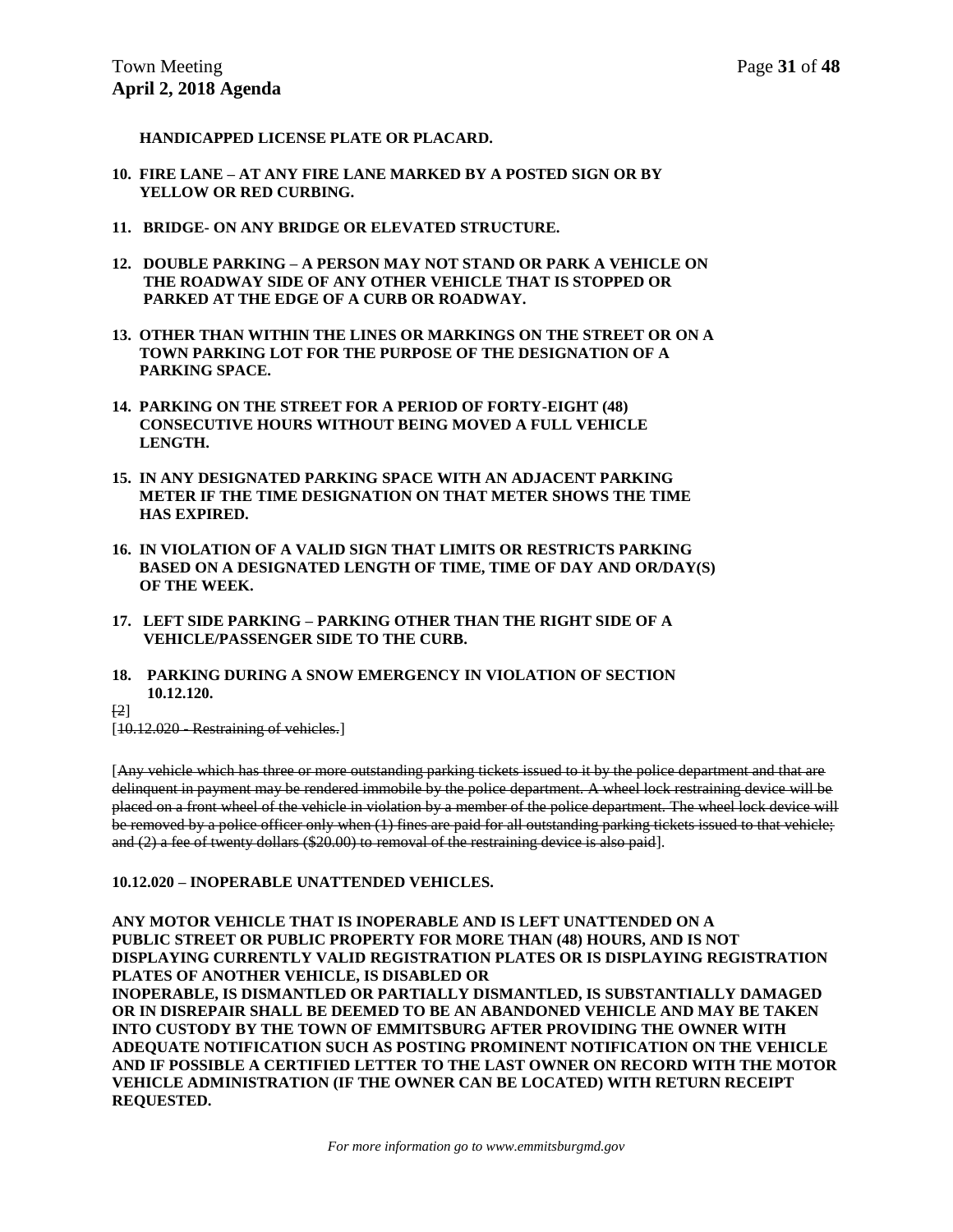$[10.12.030$  Special parking.

- A. [The town may grant special parking permits to all doctors of medicine, surgeons, persons conducting hotels and such other persons in connection with the operation of their business as the board of commissioners shall think proper. All persons desiring special parking permits shall make application to the board of commissioners, in writing, describing the location of the premises and the purpose for which the special parking privilege is desired.]
- B. [Each application shall be accompanied by a check in the sum of ten dollars (\$10.00), to provide for a space sufficient for one vehicle, payable to the town as a fee for such privilege for a period of one year from the date of issuance of the special parking permit.]
- C. [Whenever any such special privilege is granted by the board of commissioners, a permit shall be issued to the applicant, signed by the mayor, designating the name of the person to whom the permit is granted, the number of the permit, the date of the issuance thereof, the date when the permit will expire, the amount paid thereon, the purpose for which it is granted and the location of the premises where the special permit is allowed. A copy of such permit shall be retained in the office of the mayor as a matter of record.
- D. [The curb along the premises where the special parking privilege is granted shall be appropriately marked by the town indicating the length of the space of the special parking privilege along the property, and a metal tag shall be affixed to the premises where the permit is issued, showing the number of the special parking permit.]
- E. [Permits issued to doctors of medicine, surgeons and others shall authorize the use of the space indicated in the permit at all times during the business hours of the person to whom the permit is granted, except when the town may desire to clear the streets of vehicles.]
- F. [It is unlawful for any person to occupy any space where a special parking permit has been granted, other than the person to whom the permit is issued, or his patients or patrons, during such business hours. It is unlawful for any person to paint any special parking signs on the curb or highway, or erect or place any such signs along the sidewalks, except with the consent of the board of commissioners. It is unlawful for any person to injure or remove any metal special parking permit attached to any building without the consent of the town or to paint over or deface any marked special parking space.]

#### **10.12.030 – REPAIR WORK PERFORMED ON VEHICLES**

#### **IT IS UNLAWFUL TO PERFORM ANY REPAIR OR WORK OF ANY NATURE ON ANY VEHICLE, EXCEPT THAT OF AN EMERGENCY OR MINOR NATURE (SUCH AS THE CHANGING OF A FLAT TIRE OR THE REPLACING OF A BATTERY), WHILE SAID VEHICLE IS PARKED OR LOCATED ON ANY STREET, AVENUE, WAY, ALLEY, TOWN PARKING LOT OR ANY PART OF A PUBLIC RIGHT-OF-WAY WITHIN THE MUNICIPAL LIMITS OF THE TOWN OF EMMITSBURG.**

**A VIOLATION OF THIS SECTION SHALL BE A MUNICIPAL INFRACTION PUNISHABLE BY A CITATION OF THIRTY DOLLARS (\$30.00) AND SHALL BE ENFORCEABLE PURSUANT TO THE APPLICABLE PROVISIONS OF TITLE 1. IN ADDITION THERETO, THE TOWN MAY PURSUE ANY OTHER REMEDY AVAILABLE TO IT, AT LAW OR IN EQUITY, INCLUDING INJUNCTIVE RELIEF, TO ENFORCE THIS SECTION OR CORRECT VIOLATIONS OF THIS SECTION.** 

10.12.040 - No-parking areas.

The town may establish restricted areas on such portions of the streets of the town as it shall think proper, within which no parking of motor vehicles f, animal-drawn vehicles or animals shall be allowed]. Every such area shall be designated by painting the curb bordering thereon yellow. No vehicles, [animal-drawn vehicles or animals] shall be allowed to stand or park in any such restricted area for a longer time than actually necessary to take on or discharge passengers. No other signals or standards designating areas where parking is not allowed shall be erected without the express authority of the board of commissioners.

10.12.050 - Angular parking.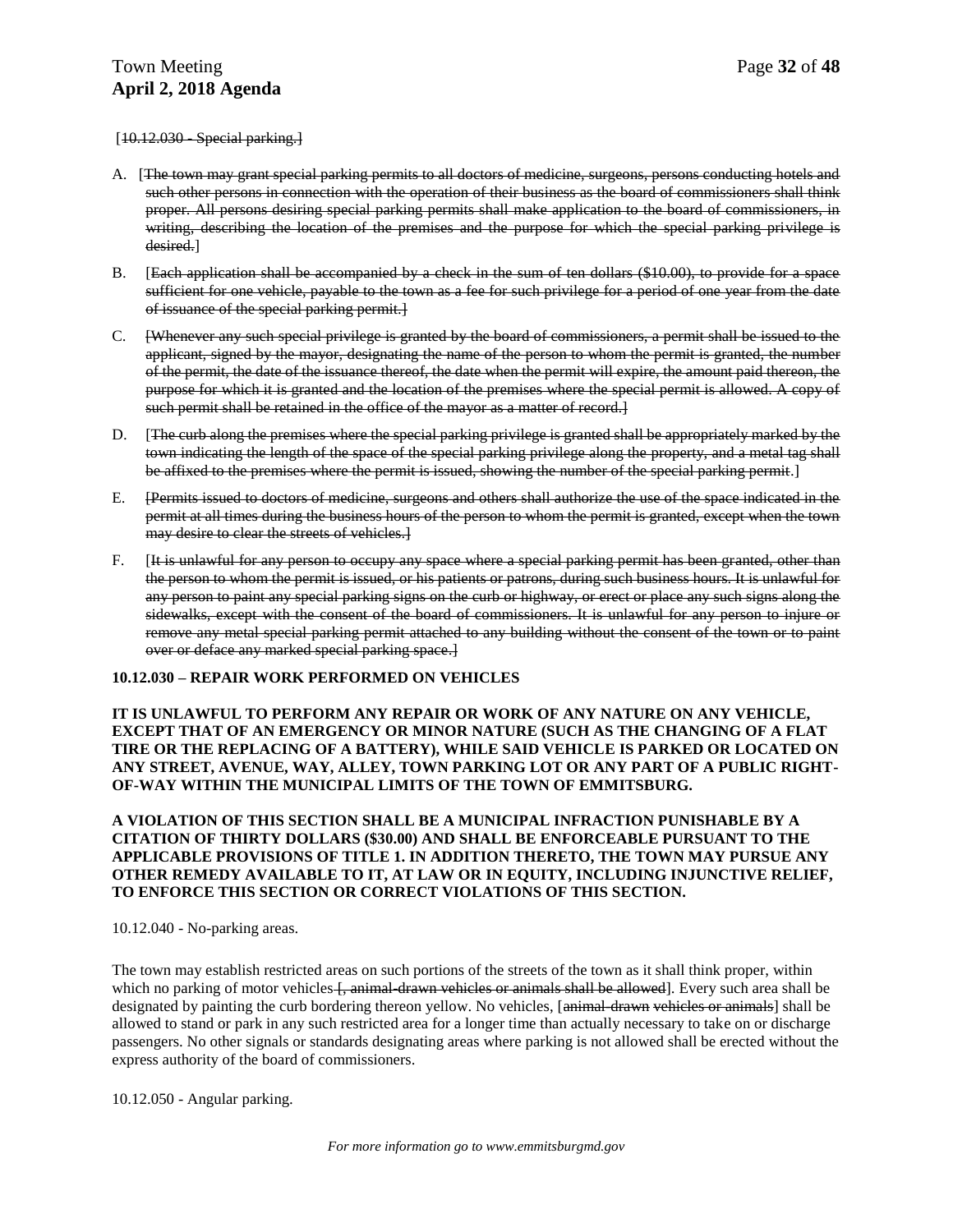*{Unchanged}*

10.12.060 - Parallel parking.

- A. All motor [and animal-driven] vehicles when standing on any of the streets of the town shall be parked with their right [sides] **SIDE/PASSENGER** to the curb, lengthwise with and parallel to the side of the street in which they may be, and the wheels of any such vehicle next to the sidewalk shall not project in the street for a distance of more than twelve (12) inches from the curb.
- B. It is unlawful to stand any such vehicle across any street in the town, or in any other position except lengthwise with and parallel to the side of the street in which it may be; provided, that any such vehicle, during the time of loading or unloading, in the daytime may stand in a position convenient therefor.
- C. This section shall not apply to vehicles parked on certain portions of designated streets at an angle with the curb, nor shall it apply to parking on one-way streets.

10.12.070 - Obstructing thoroughfares.

*{Unchanged}*

10.12.080 - Double parking.

*{Unchanged}*

10.12.090 - Two-hour parking.

It is unlawful for any person, except persons to whom [special parking privileges] **PARKING PERMITS AND PARKING SIGNS** have been granted [or reserved,] to place, stand or park any motor vehicle or other conveyance for more than two hours at any time on any of the following streets:

- A. East Main Street, except where meters are installed;
- B. West Main Street, except where meters are installed;
- [C. Federal Street or Broad Alley.]

10.12.100 - Parking lots.

*{Unchanged}*

10.12.110 - Parking on public streets.

It is unlawful to park any vehicle of any description upon the streets of the town for a period of time of [twenty-four (24)] forty eight (48) consecutive hours.

10.12.120 - Parking prohibited during snow emergency—designated roads.

*{Unchanged}*

10.12.130 - Violations—Penalties.

A. Violation of any of the sections enumerated in subsection (B) of this section shall be a municipal infraction.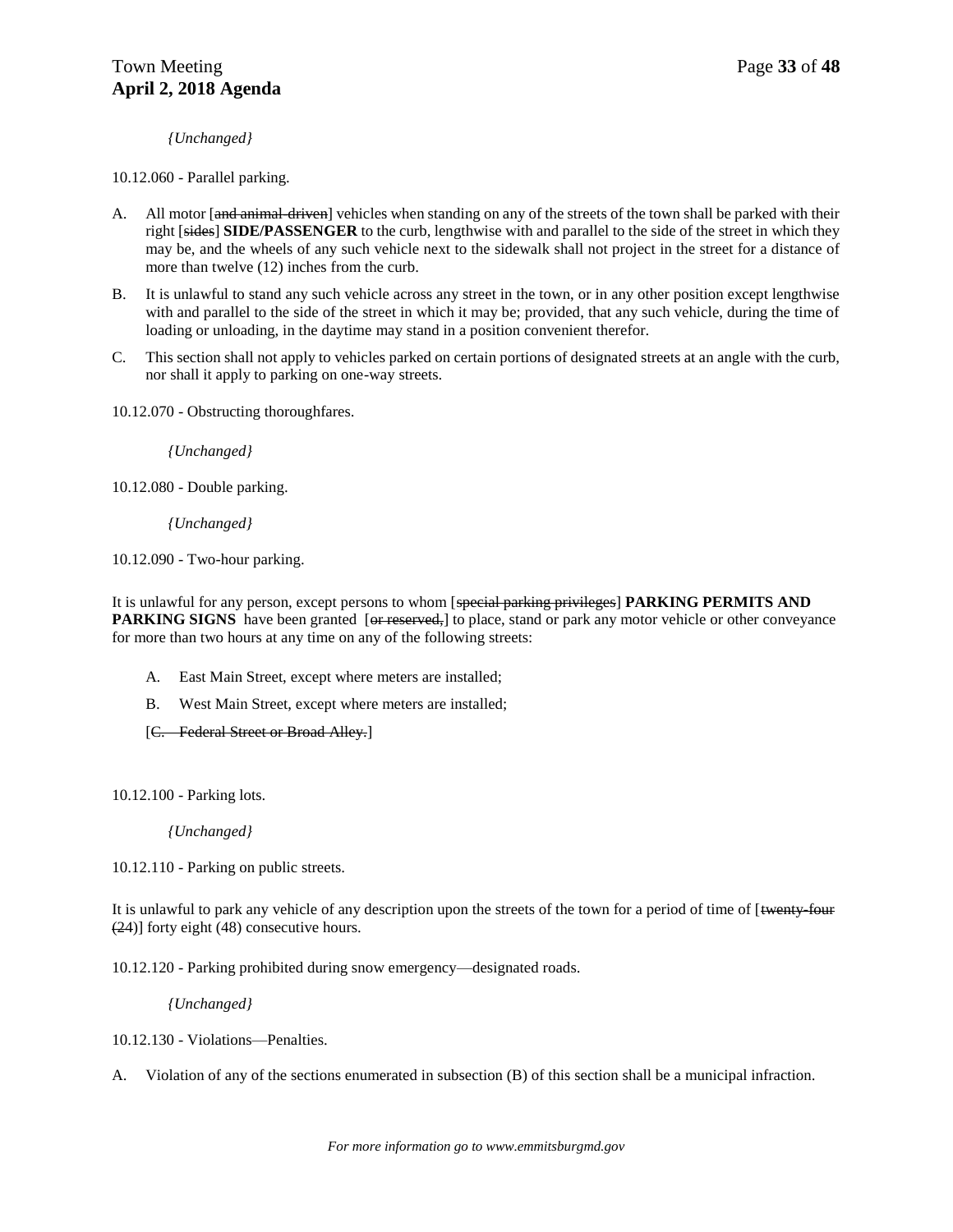### Town Meeting **Page 34** of **48 April 2, 2018 Agenda**

- B. Fines, pursuant to a parking citation policy to be established and from time to time updated by the  $\frac{1}{2}$  [mayor and board of town commissioners**] MAYOR AND BOARD OF COMMISSIONERS** shall be assessed against the operators and/or owners of automobiles who violate certain provisions of Chapter 10.12.
	- 1. [Parking within fifteen (15) feet of a fire hydrant; every twenty-four (24) hours in violation of the section counts as a separate offense and may be fined accordingly;]
	- 2. [Parking in restricted zone; every twenty-four (24) hours in violation of this section counts as a separate offense and may be fined accordingly;]
	- 3. [Failure to park between lines; every twenty-four (24) hours in violation of this section counts as a separate offense and may be fined accordingly;]
	- 4. [Parking in crosswalk; every twenty-four (24) hours in violation of this section counts as a separate offense and may be fined accordingly;
	- 5. [Parking on sidewalk; every twenty-four (24) hours in violation of this section counts as a separate and may be fined accordingly;]
	- 6. [Parked blocking driveway; every twenty-four (24) hours in violation of this section counts as a separate offense and may be fined accordingly;]
	- 7. [Parking so as to obstruct street or highway; every twenty-four (24) hours in violation of this section counts as a separate offense and may be fined accordingly;]
	- 8. [Overtime parking; every two hours in violation of this section counts as a separate offense and may be fined accordingly;
	- 9. [Parking on any street for a period of twenty-four (24) consecutive hours; every twenty-four (24) hours in violation of this section counts as a separate offense and may be fine accordingly.]
	- **1. PARKING ON A SIDEWALK OR PARKED STRADDLING A CURB EVERY TWENTY-FOUR (24) HOURS IN VIOLATION OF THIS SECTION COUNTS AS A SEPARATE OFFENSE AND MAY BE FINED ACCORDINGLY;**
	- **2. PARKED BLOCKING DRIVEWAY ENTRANCES EVERY TWENTY-FOUR (24) HOURS IN VIOLATION OF THIS SECTION COUNTS AS A SEPARATE OFFENSE AND MAY BE FINED ACCORDINGLY;**
	- **3. PARKED BLOCKING PUBLIC OR PRIVATE DRIVEWAY ENTRANCES EVERY TWENTY-FOUR (24) HOURS IN VIOLATION OF THIS SECTION COUNTS AS A SEPARATE OFFENCE AND MAY BE FINED ACCORDINGLY;**
	- **4. PARKING WITHIN FIFTEEN (15) FEET OF A FIRE HYDRANT; EVERY TWENTY-FOUR (24) HOURS IN VIOLATION OF THIS SECTION COUNTS AS A SEPARATE OFFENSE AND MAY BE FINED ACCORDINGLY;**
	- **5. PARKING WITHIN TWENTY (20) FEET OF A CROSSWALK AT AN INTERSECTION; EVERY TWENTY-FOUR (24) HOURS IN VIOLATION OF THIS SECTION COUNTS AS A SEPARATE OFFENSE AND MAY BE FINED ACCORDINGLY;**
	- **6. PARKING WITHIN TWENTY-FIVE (25) FEET OF A STOP SIGN; EVERY TWENTY-FOUR (24) HOURS IN VIOLATION OF THIS SECTION COUNTS AS A SEPARATE OFFENSE AND MAY BE FINED ACCORDINGLY;**
	- **7. PARKING WITHIN TWENTY (20) FEET OF AN INTERSECTION; EVERY TWENTY-FOUR (24) HOURS IN VIOLATION OF THIS SECTION COUNTS AS A SEPARATE OFFENCE AND MAY BE FINED ACCORDINGLY;**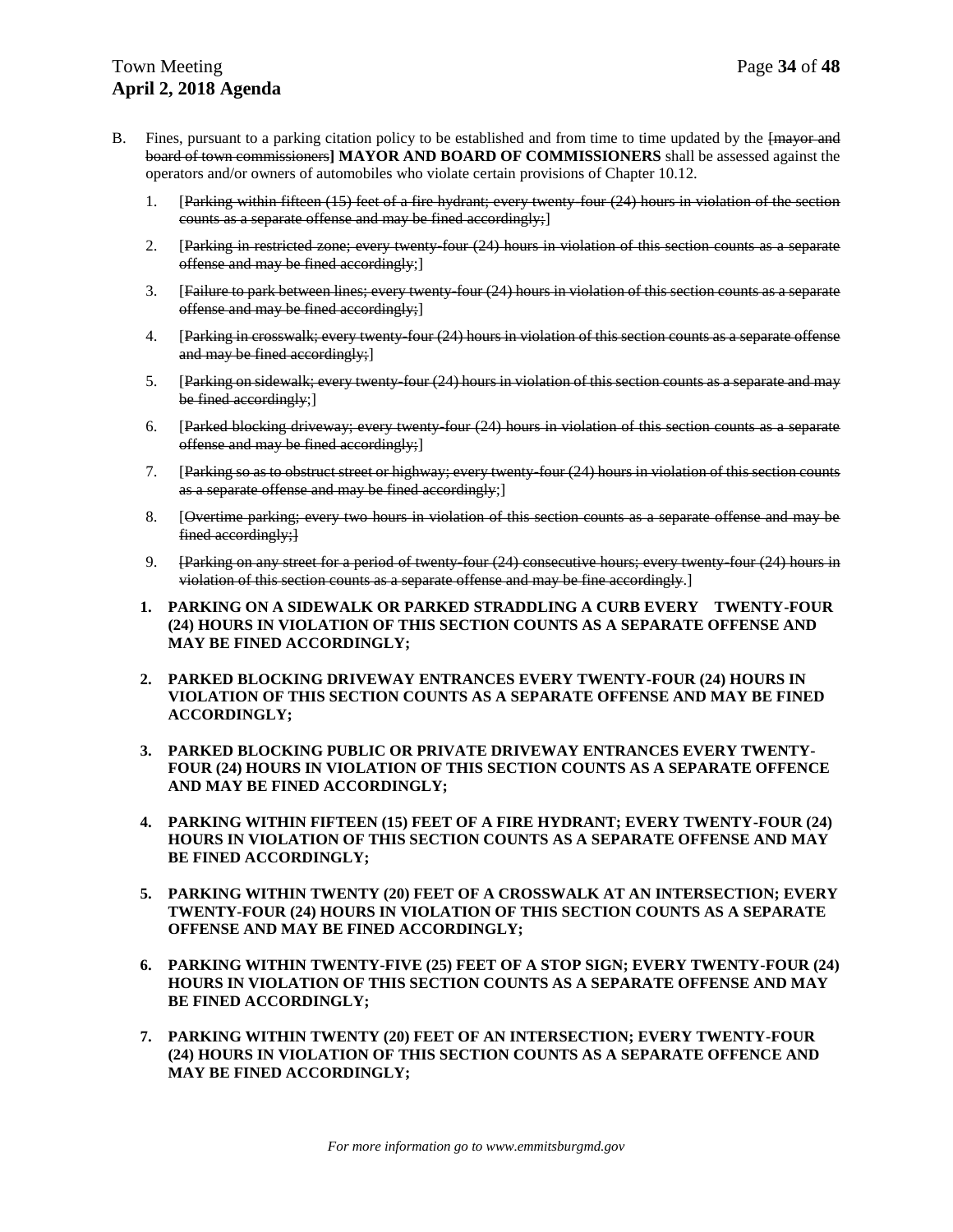- **8. PARKED AT SIGNS PROHIBITING PARKING; EVERY TWENTY-FOUR (24) HOURS IN VIOLATION OF THIS SECTION COUNT AS A SEPARATE OFFENSE AND MAY BE FINED ACCORDINGLY;**
- **9. PARKING IN A HANDICAPPED SPACE; EVERY TWO (2) HOURS IN VIOLATION OF THIS SECTION COUNT AS A SEPARATE OFFENSE AND MAY BE FINED ACCORDINGLY;**
- **10. PARKED IN A FIRE LANE; EVERY TWENTY-FOUR (24) HOURS IN VIOLATION OF THIS SECTION COUNT AS A SEPARATE OFFENCE AND MAY BE FINED ACCORDINGLY;**
- **11. PARKED ON ANY BRIDGE OR ELEVATED STRUCTURE; EVRY (24) HOURS OF THIS SECTION COUNT AS A SEPARATE OFFENSE AND MAY BE FINED ACCORDINGLY;**
- **12. DOUBLE PARKING; EVERY TWENTY-FOUR (24) HOURS OF THIS SECTION COUNT AS A SEPARATE OFFENSE AND MAY BE FINED ACCORDINGLY;**
- **13. PARKING OTHER THAN WITHIN THE LINES OR MARKINGS ON THE STREET OR IN A TOWN PARKING LOT; EVERY TWENTY-FOUR (24) HOURS COUNT AS A SEPARATE OFFENSE AND MAY BE FINED ACCORDINGLY;**
- **14. PARKING ON THE STREET FOR A PERIOD OF FORTY-EIGHT (48) CONSECUTIVE HOURS; EVERY FORTY-EIGHT (48) HOURS OF THIS SECTION COUNT AS A SEPARATE OFFENSE AND MAY BE FINED ACCORDINGLY;**
- **15. PARKING AT A PARKING METER IF THE TIME DESIGNATION HAS SHOWN THE METER HAS EXPIRED; EVERY TWO (2) HOURS OF THIS SECTION COUNT AS A SEPARATE OFFENSE AND MAY BE FINED ACCORDINGLY;**
- **16. PARKING IN VIOLATION OF A VALID SIGN THAT LIMITS OR RESTRICTS PARKING BASED ON A DESIGNATED TIME, TIME OF DAY AND/OR DAYS OF THE WEEK; EVERY TWENTY-FOUR (24) HOURS OF THIS SECTION AND MAY BE FINED ACCORDINGLY;**
- **17. LEFT SIDE PARKING; PARKING A VEHICLE OTHER THAN THE RIGHT SIDE/ PASSENGER SIDE TO THE CURB; EVERY TWENTY-FOUR (24) HOURS OF THIS SECTION AND MAY BE FINED ACCORDINGLY;**

#### **18. PARKING DURING A SNOW EMERGENCY IN VIOLATION OF 10.12.120; EVERY TWENTY-FOUR (24) HOURS OF THIS SECTION AND MAY BE FINED ACCORDINGLY.**

- C. A police officer, or [municipal code enforcer] **PARKING ENFORCEMENT OFFICER**, upon observing a vehicle parked in violation of any of the sections of Chapter 10.12 enumerated in subsection (B) of this section, shall attach to such vehicle a citation informing the owner or operator of the violation, setting forth the amount of the fine and instructing the owner or operator of the vehicle to pay the fine at the town hall within twenty (20) days from the issuance of the citation or to notify the town clerk within fifteen (15) days from the issuance of the citation of his or her intent to stand trial for the infraction.
- [D. Amounts of fines according to the parking citation policy.]
- **D. ALL PARKING CITATIONS ARE TO BE PAID IN FULL TO THE TOWN AT ANY OF THE FOLLOWING LOCATIONS OR IN THE FOLLOWING MANNERS:** 
	- **1. IN PERSON, BY CASH, CHECK OR CREDIT CARD, AT THE EMMITSBURG TOWN OFFICE LOCATED AT 300A SOUTH SETON AVENUE EMMITSBURG MARYLAND 21727, 2ND FLOOR.**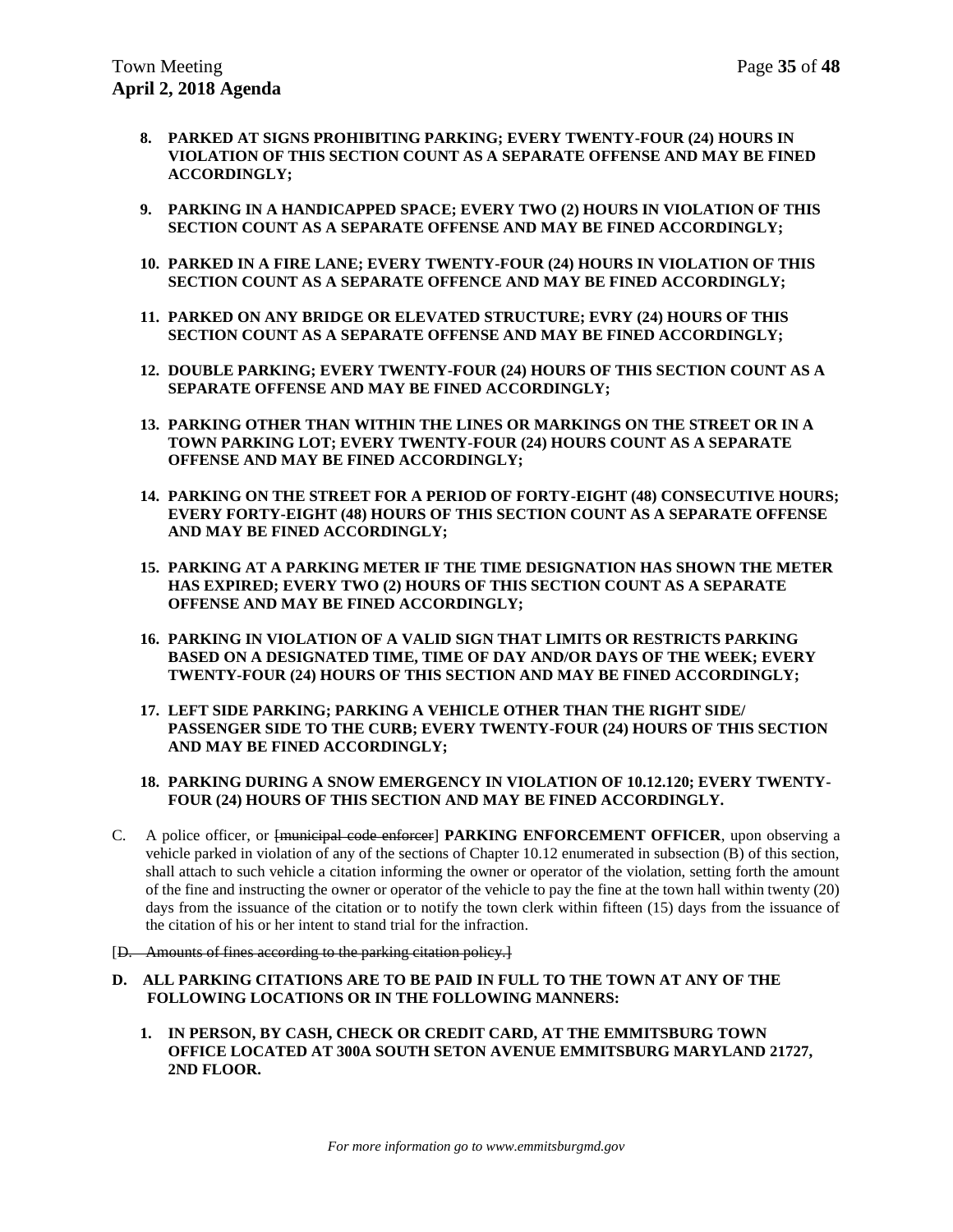- **2. BY MAILING THE PAYMENT TO THE EMMITSBURG TOWN OFFICE AT 300A SOUTH SETON AVENUE EMMITSBURG MD 21727.**
- **3. BY PLACING THE PAYMENT IN THE RED DROP-BOX LOCATED IN THE FRONT OF THE OLD TOWN OFFICE BUILDING AT 22 EAST MAIN STREET.**
- **E. IF THE CITATION FINE IS NOT PAID WITHIN THE ALLOTTED TIME FRAME OR THE VIOLATION IS NOT ADJUDICATED IN COURT, THE REGISTRATION TAGS OF THE VEHICLE CITED MAY BE ENTERED INTO THE MARYLAND MOTOR VECHILE REGISTRAION FLAGGING PROGRAM.**

[1. Parking during a snow emergency in violation of Section 10.12.120.]

**BE IT FURTHER RESOLVED, ENACTED AND ORDAINED** that this Ordinance shall take effect on the date on which the Mayor approves the Ordinance after passing by the Board of Commissioners or on the date on which the Board of Commissioners passes the Ordinance over the veto of the Mayor.

|                           | <b>PASSED</b> this ____ day of _________, 2018  |  |
|---------------------------|-------------------------------------------------|--|
|                           |                                                 |  |
| ATTEST:                   | <b>EMMITSBURG BOARD OF COMMISSIONERS:</b>       |  |
| Madeline Shaw, Town Clerk | Timothy O'Donnell, President                    |  |
|                           | <b>MAYOR</b><br>APPROVED VETOED                 |  |
|                           | this $\_\_\_\_$ day of $\_\_\_\_\_\_\_$ , 2018. |  |
|                           | Donald N. Briggs, Mayor                         |  |

\_\_\_\_\_\_\_\_\_\_\_\_\_\_\_\_\_\_\_\_\_\_\_\_\_ I hereby certify that the foregoing Ordinance has been posted as required by Chapter 2.04 of the Emmitsburg Municipal Code.

Madeline Shaw, Town Clerk Date: 

*For more information go to www.emmitsburgmd.gov*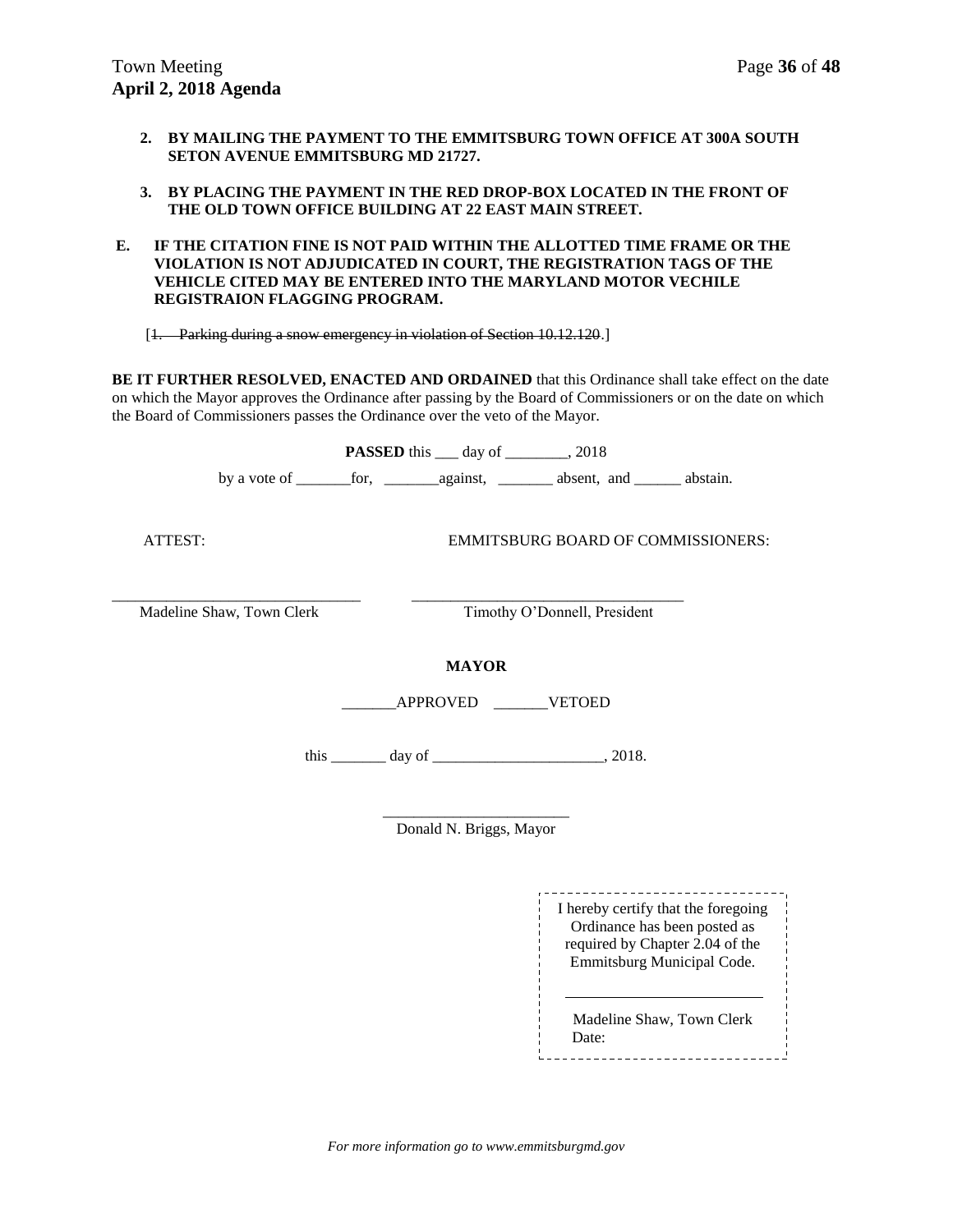ORDINANCE SERIES: 2018 Page 1 of 3 ORD. NO.: 18 – 05

#### AN ORDINANCE TO AMEND TITLE 10 OF THE CODE OF EMMITSBURG ENTITLED VEHICLES AND TRAFFIC

\*\*\*\*\*\*\*\*\*\*\*\*\*\*\*\*\*\*\*\*\*\*\*\*\*\*\*\*\*\*\*\*\*\*\*\*\*\*\*\*\*\*\*\*\*\*\*\*\*\*\*\*\*\*\*\*\*\*\*\*\*\*\*\*\*\*\*\*\*\*\*\*\*\*\*\*\*\*\*\*\*\*\*\*\*

**BE IT RESOLVED, ENACTED AND ORDAINED** by the Mayor and Board of Commissioners of the Town of Emmitsburg, Maryland, pursuant to the authority granted to them by the laws of Maryland and the Charter of the Town of Emmitsburg, that Title 10, Sections 10.16.080, 10.16.110, 10.16.130, 10.16.140 and 10.16.150 of the Emmitsburg Municipal Code, be amended as follows:

New language is indicated by being in **BOLD, CAPITAL LETTERS,** and deleted language is designated by being in [brackets and strike out].

Chapter 10.16 – Parking Meters

#### **Sections:**

10.16.010 - Authority of mayor.

*{Unchanged}*

10.16.020 - Installation and function of meters.

*{Unchanged}*

10.16.030 - Designation of parking spaces—Parking within lines required.

*{Unchanged}*

10.16.040 - Parallel and diagonal zones.

*{Unchanged}*

10.16.050 - Operation of meters.

*{Unchanged}*

10.16.060 - Overtime parking.

*{Unchanged}*

10.16.070 - Parking adjacent to meter displaying expired time signal.

*{Unchanged}*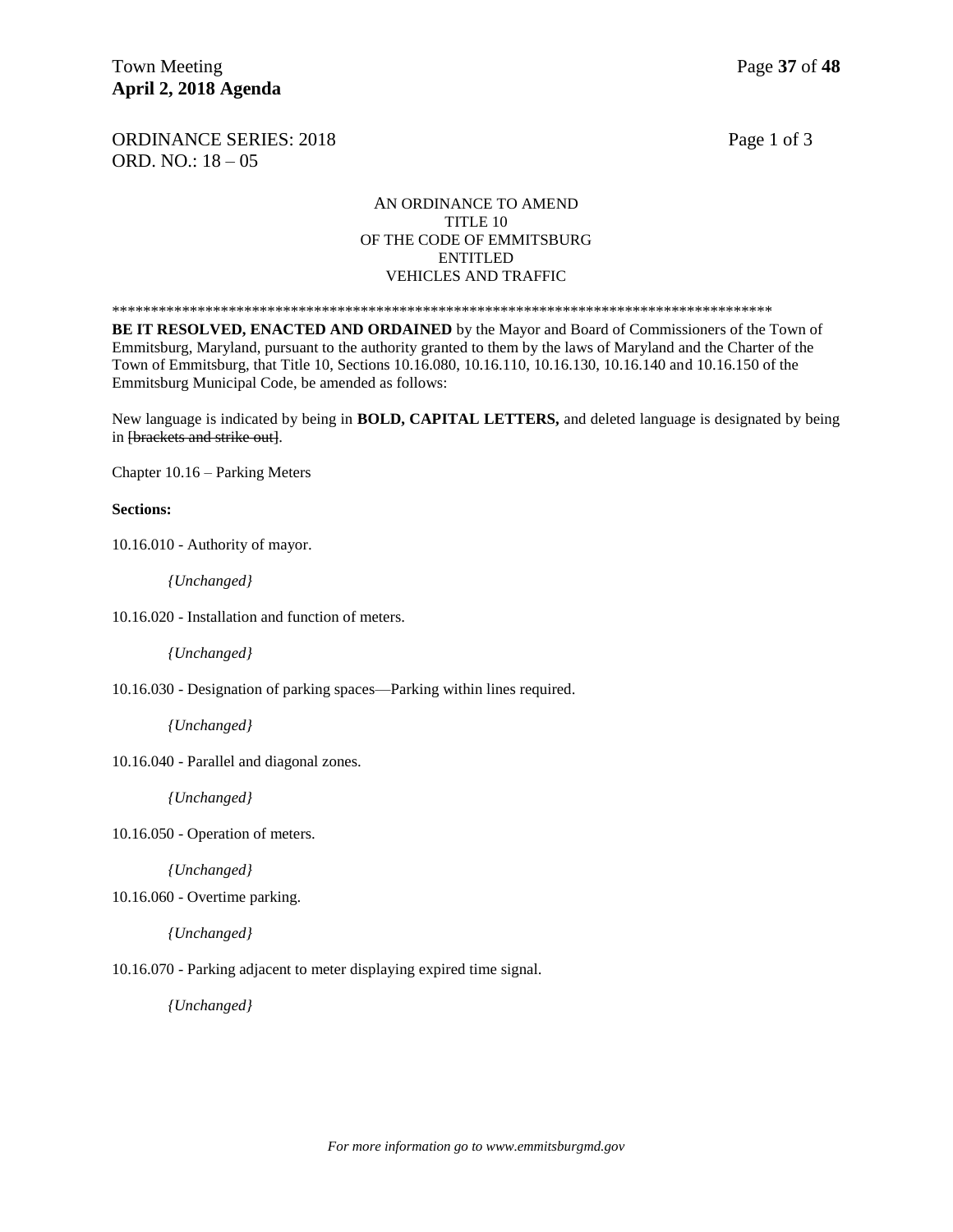10.16.080 - Tampering, etc., with meters prohibited.

It is unlawful for any person to deface, injure, tamper with, open or [wilfully] **WILLFULLY** break, destroy or impair the usefulness of any parking meter installed under the provisions of this chapter.

10.16.090 - Use of slugs, etc.

*{Unchanged}*

10.16.100 - Use of zones by commercial vehicles.

*{Unchanged}*

#### 10.16.110 - Duty of **A** police **OFFICER AND/OR PARKING ENFORCEMENT OFFICER** in case of overtime parking.

- A. It shall be the duty of **A** police [officers] **OFFICER AND/OR PARKING ENFORCEMENT OFFICER** of the town, acting in accordance with instructions issued by the mayor, to report:
	- 1. The number of each parking meter that the vehicle occupying the parking space adjacent to is or has been parking in violation of any of the provisions of this chapter;
	- 2. The state license number of such vehicle;
	- 3. Any other facts, a knowledge of which is necessary to a thorough understanding of the circumstances attending such violation.
- B. Each such police officer **AND/OR PARKING ENFORCEMENT OFFICER** shall also attach to such vehicle a notice to the owner or operator thereof that such vehicle has been parked in violation of a provision of this chapter, and instructing such owner or operator to report at police headquarters in the town, in regard to such violation.

10.16.120 - Use of coins deposited.

*{Unchanged}*

10.16.130 - Hours spaces may be used.

The parking meter spaces established by this chapter may be used by those desiring to occupy the same with vehicles between the hours of nine a.m. to six p.m. on Monday, Tuesday, Wednesday, Thursday, Friday and Saturday, with Sundays, [community day**] COMMUNITY HERITAGE DAY** and holidays excluded, by the payment of the fee herein provided for.

10.16.140 - Designation of zones.

Parking meter zones are established on the following streets: [Center Square,] East and West Main Street (both sides) [between Broad Alley or Federal Avenue and on the east to Welty's Store on the west].

10.16.150 - Violations—Penalties.

- A. Violation of any of the sections enumerated in subsection (B) of this section shall be a municipal infraction.
- B. The following fines shall be assessed against the operators and/or owners of automobiles who violate certain provisions of this chapter as follows: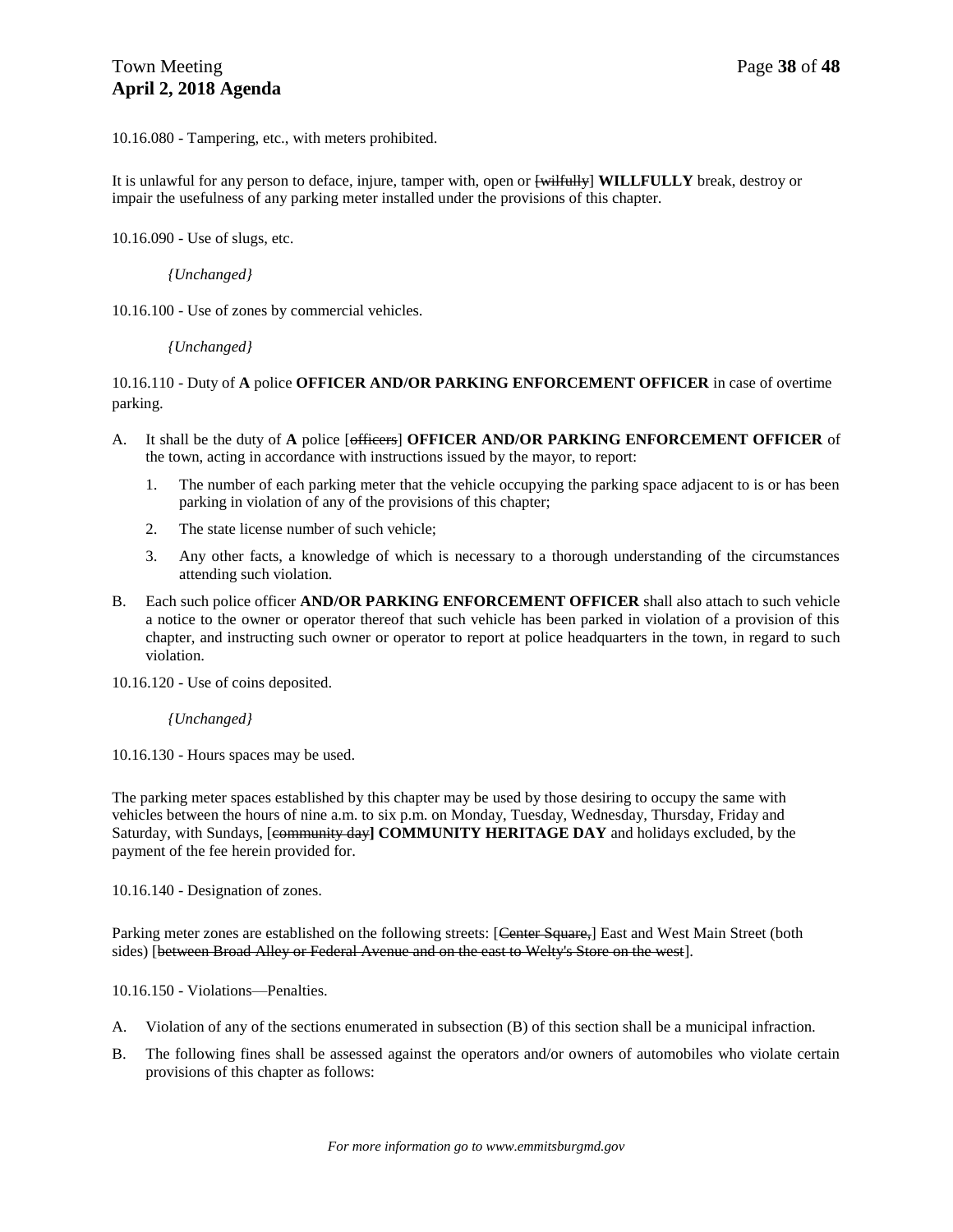- 1. Failure to park between lines in violation of Section 10.16.030: [ten] **FIFTEEN** dollars [(\$10.00)] **(\$15.00)**; every twenty-four (24) hours in violation of this section counts as a separate offense and may be fined accordingly;
- 2. Overtime parking in violation of [Section 10.16.090:](https://library.municode.com/md/emmitsburg/codes/code_of_ordinances?nodeId=TIT10VETR_CH10.16PAME_10.16.090USSLET) **TEN DOLLARS (\$10.00);** according to the parking citation policy **P18 - 03**; every two hours in violation of this section counts as a separate offense and may be fined accordingly.
- C. In the event that any fines set forth in subsection (B) of this section shall not be paid within twenty (20) days from the date a citation is issued, the amount of the fine shall be increased to the following amount:
	- 1. Failure to park between lines in violation of Section 10.16.030: **THIRTY DOLLARS (\$30.00)**; according to the parking citation policy **P18 - 03**;
	- 2. Overtime parking in violation of Section 10.16.030: **TWENTY-FIVE DOLLARS (\$25.00)**; according to the parking citation policy **P18 - 03**.

**BE IT FURTHER RESOLVED, ENACTED AND ORDAINED** that this Ordinance shall take effect on the date on which the Mayor approves the Ordinance after passing by the Board of Commissioners or on the date on which the Board of Commissioners passes the Ordinance over the veto of the Mayor.

**PASSED** this \_\_\_ day of \_\_\_\_\_\_\_\_, 2018

by a vote of \_\_\_\_\_\_\_for, \_\_\_\_\_\_\_against, \_\_\_\_\_\_\_ absent, and \_\_\_\_\_\_ abstain.

ATTEST: EMMITSBURG BOARD OF COMMISSIONERS:

\_\_\_\_\_\_\_\_\_\_\_\_\_\_\_\_\_\_\_\_\_\_\_\_\_\_\_\_\_\_\_\_ \_\_\_\_\_\_\_\_\_\_\_\_\_\_\_\_\_\_\_\_\_\_\_\_\_\_\_\_\_\_\_\_\_\_\_

Madeline Shaw, Town Clerk Timothy O'Donnell, President

### **MAYOR**

\_\_\_\_\_\_\_APPROVED \_\_\_\_\_\_\_VETOED

this day of 2018.

\_\_\_\_\_\_\_\_\_\_\_\_\_\_\_\_\_\_\_\_\_\_\_\_ Donald N. Briggs, Mayor

| I hereby certify that the foregoing<br>Ordinance has been posted as<br>required by Chapter 2.04 of the<br>Emmitsburg Municipal Code. |
|--------------------------------------------------------------------------------------------------------------------------------------|
| Madeline Shaw, Town Clerk                                                                                                            |

Date:<br>-----------------------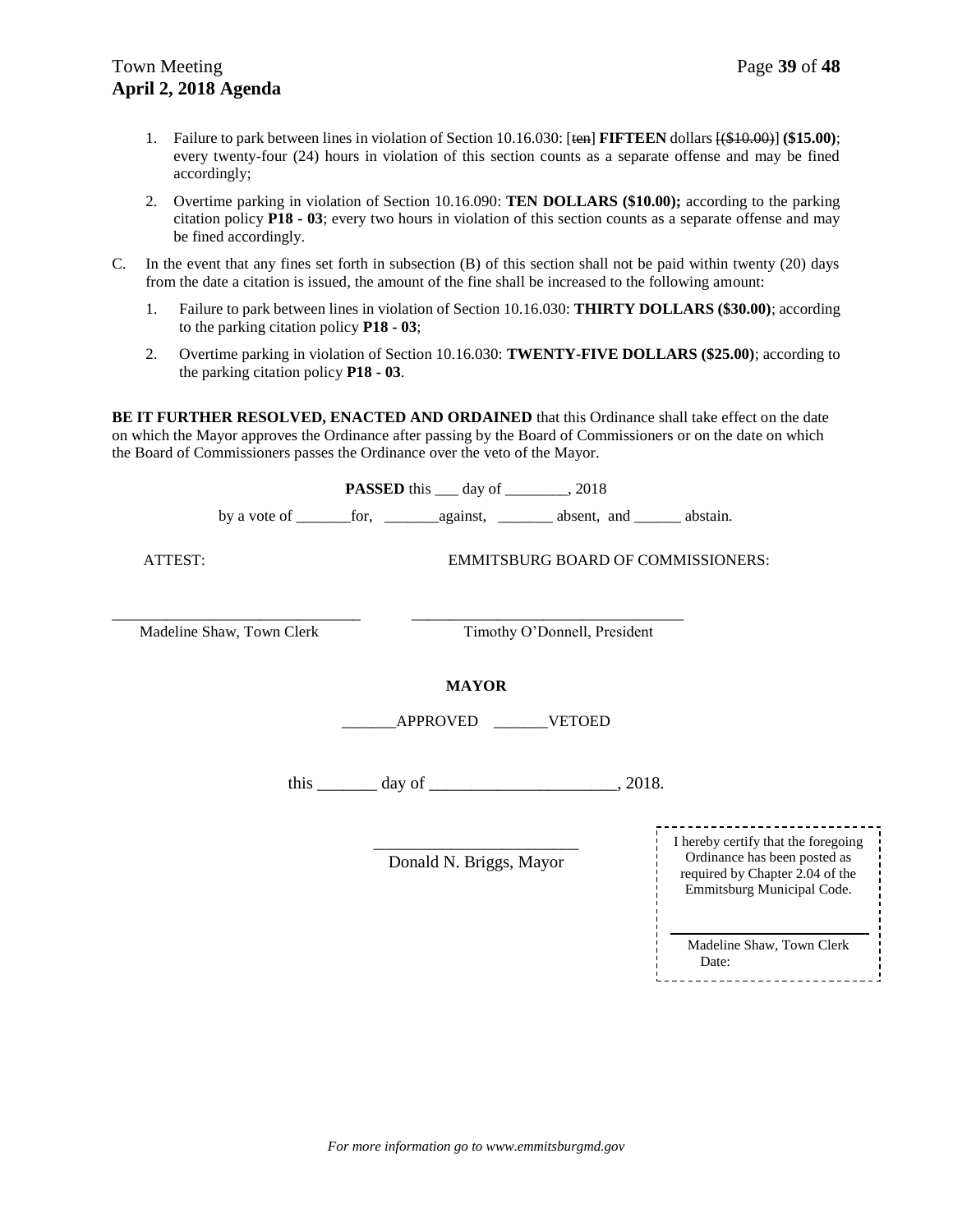ORDINANCE SERIES: 2018 Page 1 of 3 ORD. NO.: 18 – 06

#### AN ORDINANCE TO AMEND TITLE 10 OF THE CODE OF EMMITSBURG ENTITLED VEHICLES AND TRAFFIC

\*\*\*\*\*\*\*\*\*\*\*\*\*\*\*\*\*\*\*\*\*\*\*\*\*\*\*\*\*\*\*\*\*\*\*\*\*\*\*\*\*\*\*\*\*\*\*\*\*\*\*\*\*\*\*\*\*\*\*\*\*\*\*\*\*\*\*\*\*\*\*\*\*\*\*\*\*\*\*\*\*\*\*\*\*

**BE IT RESOLVED, ENACTED AND ORDAINED** by the Mayor and Board of Commissioners of the Town of Emmitsburg, Maryland, pursuant to the authority granted to them by the laws of Maryland and the Charter of the Town of Emmitsburg, that Title 10, Sections 10.20.010, 10.20.050 and 10.20.070 of the Emmitsburg Municipal Code, be amended as follows:

New language is indicated by being in **BOLD, CAPITAL LETTERS,** and deleted language is designated by being in [brackets and strike out].

Chapter 10.20 – Impounding of Vehicles

Sections:

10.20.010 - Authorization.

When any vehicle is found parked or moving at any time on any street in the town against which there are three or more unsatisfied or unpaid summonses, citations for parking violations, or any other legal processes, and when at least thirty (30) days have elapsed since the issuance of the third unsatisfied summons, citation for parking violations or any other legal process, the [Emmitsburg department of] police **OFFICER**, or any person, official, or **PARKING** enforcement officer assigned to enforce this chapter, is authorized and empowered to remove or cause to be removed said vehicle, either by towing, conveying, or in any other manner, and impound same in a place designated by the mayor or **[chief of police] TOWN MANAGER**, or as may be set forth in other provisions of this chapter.

10.20.020 - Responsibility of owner.

*{Unchanged}*

10.20.030 - Notice.

*{Unchanged}*

10.20.040 - Release of impounded vehicles prior to hearing or trial.

*{Unchanged}*

10.20.050 - Hearing rights.

A. Time. The owner shall have a right to contest the impoundment of the vehicle by requesting a hearing. The request for hearing shall be granted within forty-eight (48) hours, excluding Sunday and holidays, from the time the owner files the application for hearing before the hearing officer.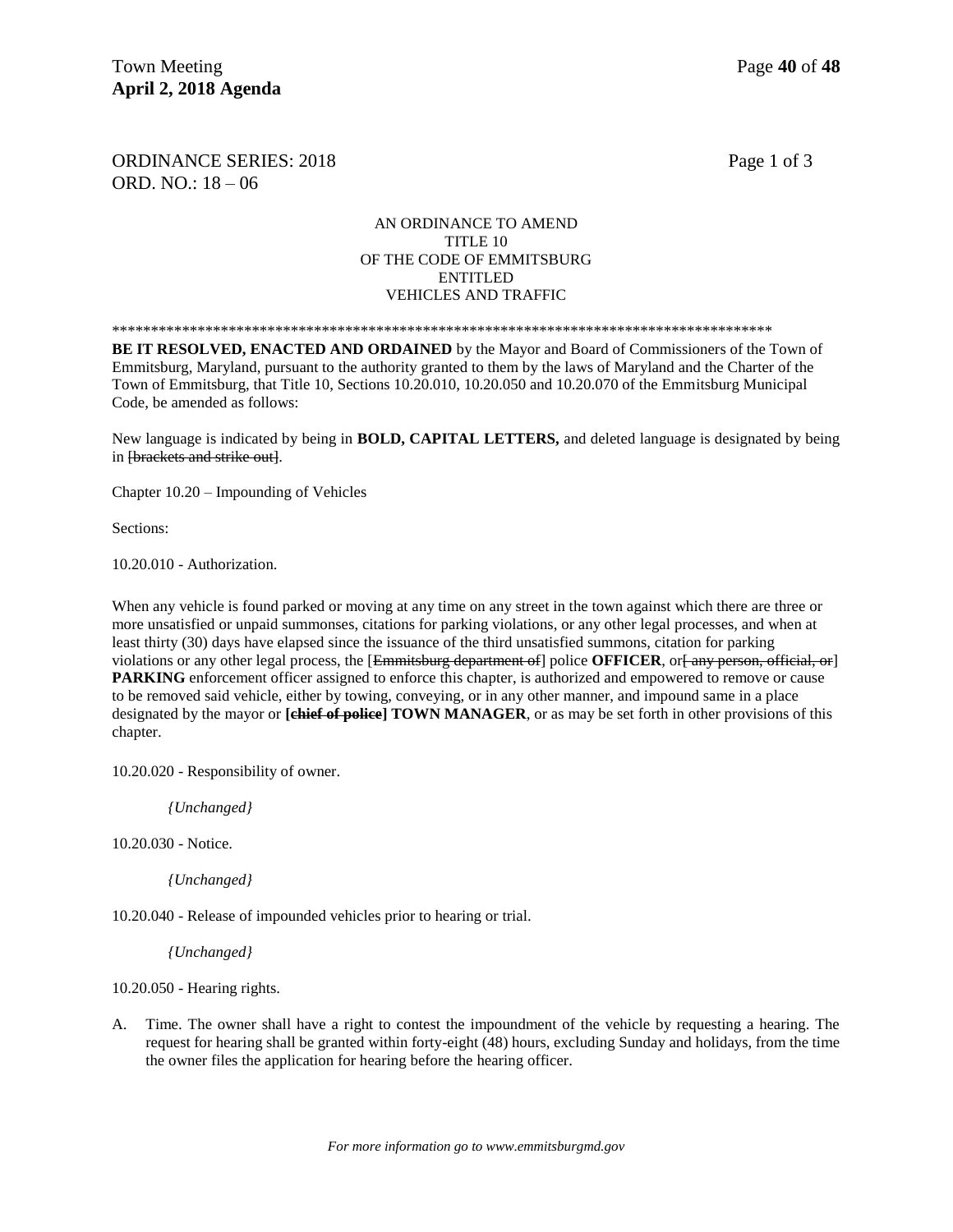#### B. Hearing Officer.

- 1. The hearing shall be held before a hearing officer consisting of the following: mayor, one of the commissioners, police department representative or [town clerk] **TOWN MANAGER**.
- 2. Procedure.
	- a . The hearing shall be held in an informal manner. The findings of the hearing officer shall be in writing. A copy of same shall be furnished to the owner as prescribed by the department of police procedure.
	- b. If it is determined by the hearing officer that the vehicle should not have been impounded, the owner shall not be required to pay the towing, storage and preservation charges provided for under this chapter to secure the release of said vehicle. If the charges were paid prior to the hearing, a refund shall be made to the owner who paid said charges in order to have the vehicle released.
	- c. The decision of the hearing officer shall not have any effect or be considered a determination of the outstanding unsatisfied summonses, citations or any other legal processes against the vehicle impounded.
	- d. The owner is and shall be entitled to a hearing in the district court on said charges.

10.20.060 - Refund of charges upon not guilty verdict.

#### *{Unchanged}*

10.20.070 - Sale of unclaimed vehicles.

- A. Whenever any vehicle **IS** impounded, [pur-suant] **PURSUANT** to the provisions of this chapter, shall remain unclaimed by the owner, or other person legally entitled to possession thereof for a period of thirty (30) days from the date of a notice to the owner was mailed as set forth herein, the town shall sell such vehicle at public auction in accordance with the provisions of Title 25 of the Transportation Article of the Annotated Code of Maryland.
- B. The proceeds of the sale shall be applied in the following order:
	- 1. Payment of expenses of giving notice and advertising and holding the same, including reasonable attorney's fees;
	- 2. All storage, towing and preservation charges;
	- 3. All fines and administrative charges outstanding against the owner of the vehicle impounded under this chapter;
	- 4. The balance, if not claimed within ninety (90) days from the date of the sale by the owner or secured party, to the treasury of the town.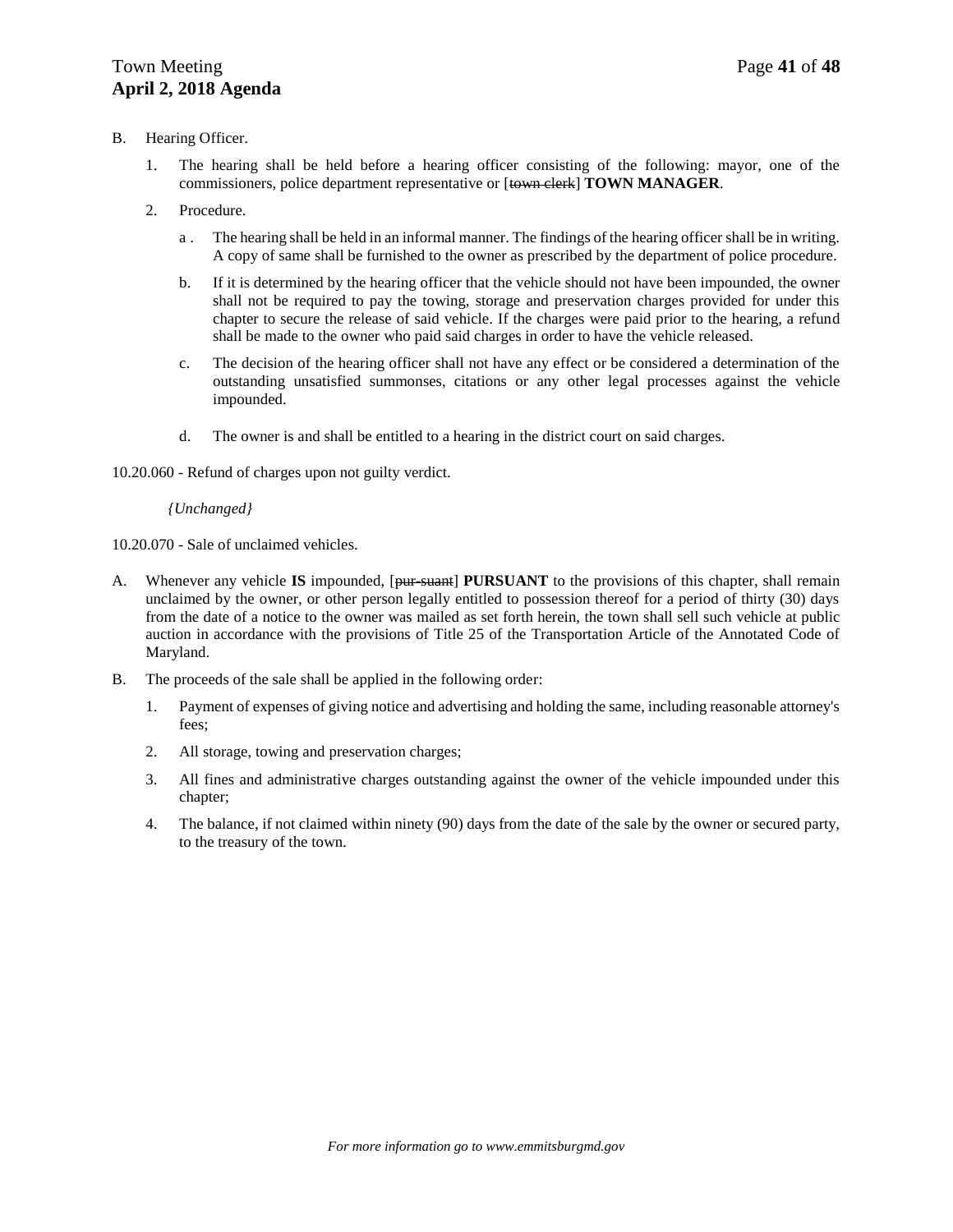**BE IT FURTHER RESOLVED, ENACTED AND ORDAINED** that this Ordinance shall take effect on the date on which the Mayor approves the Ordinance after passing by the Board of Commissioners or on the date on which the Board of Commissioners passes the Ordinance over the veto of the Mayor.

|                                 |                              | <b>PASSED</b> this $\_\_\_$ day of $\_\_\_\_$ , 2018 |                                           |  |  |
|---------------------------------|------------------------------|------------------------------------------------------|-------------------------------------------|--|--|
|                                 |                              |                                                      |                                           |  |  |
| ATTEST:                         |                              |                                                      | <b>EMMITSBURG BOARD OF COMMISSIONERS:</b> |  |  |
| Madeline Shaw, Town Clerk       | Timothy O'Donnell, President |                                                      |                                           |  |  |
| <b>MAYOR</b><br>APPROVED VETOED |                              |                                                      |                                           |  |  |
|                                 |                              | this $\_\_\_\_$ day of $\_\_\_\_\_\_\_$ , 2018.      |                                           |  |  |

\_\_\_\_\_\_\_\_\_\_\_\_\_\_\_\_\_\_\_\_\_\_\_\_ Donald N. Briggs, Mayor

> \_\_\_\_\_\_\_\_\_\_\_\_\_\_\_\_\_\_\_\_\_\_\_\_\_\_\_\_\_ I hereby certify that the foregoing Ordinance has been posted as required by Chapter 2.04 of the Emmitsburg Municipal Code.

Madeline Shaw, Town Clerk Date: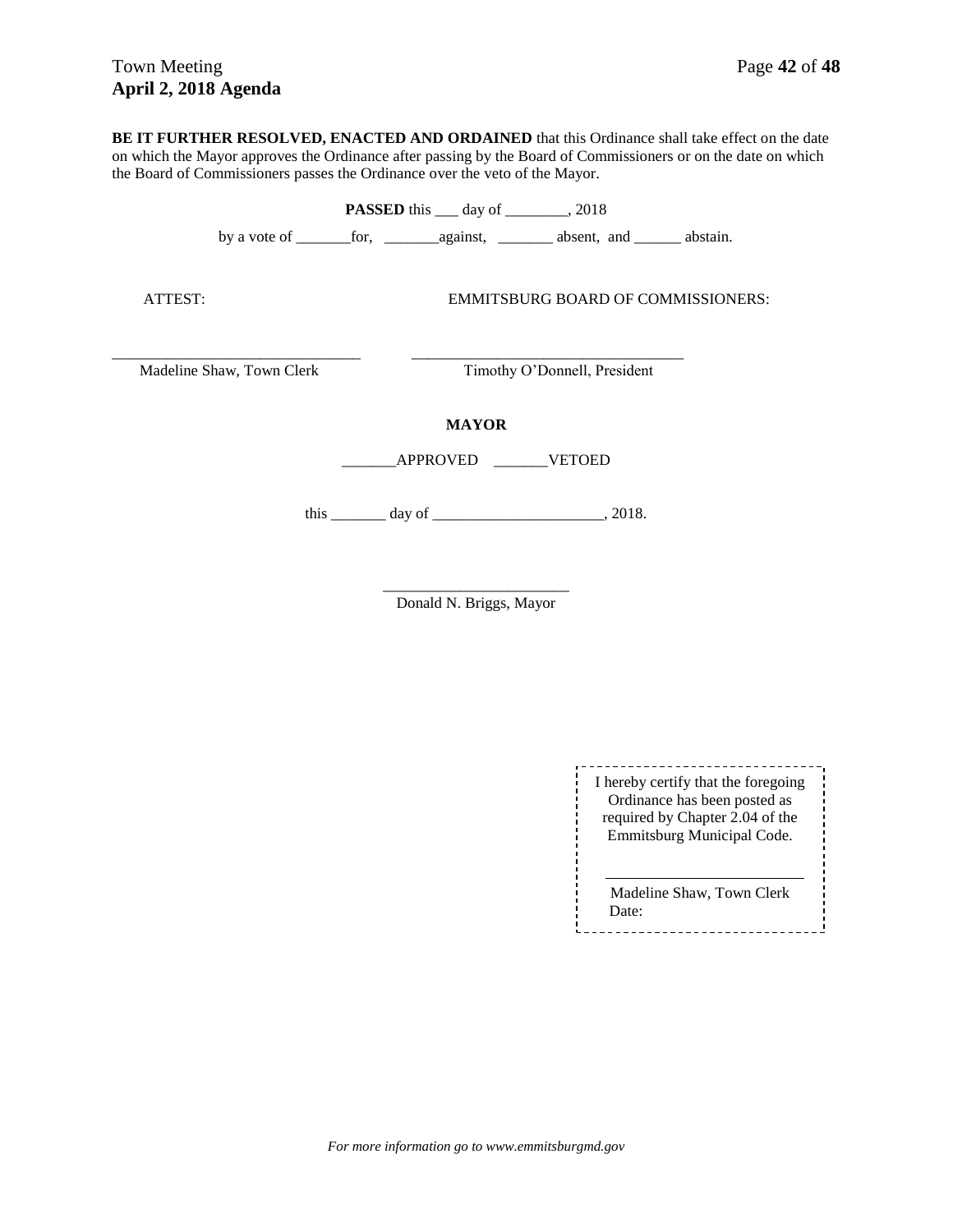## **AGENDA ITEMS CONTINUED:**

**III. Presentation by Town Staff on Short Term Transient Rentals:** Presentation at meeting by town staff.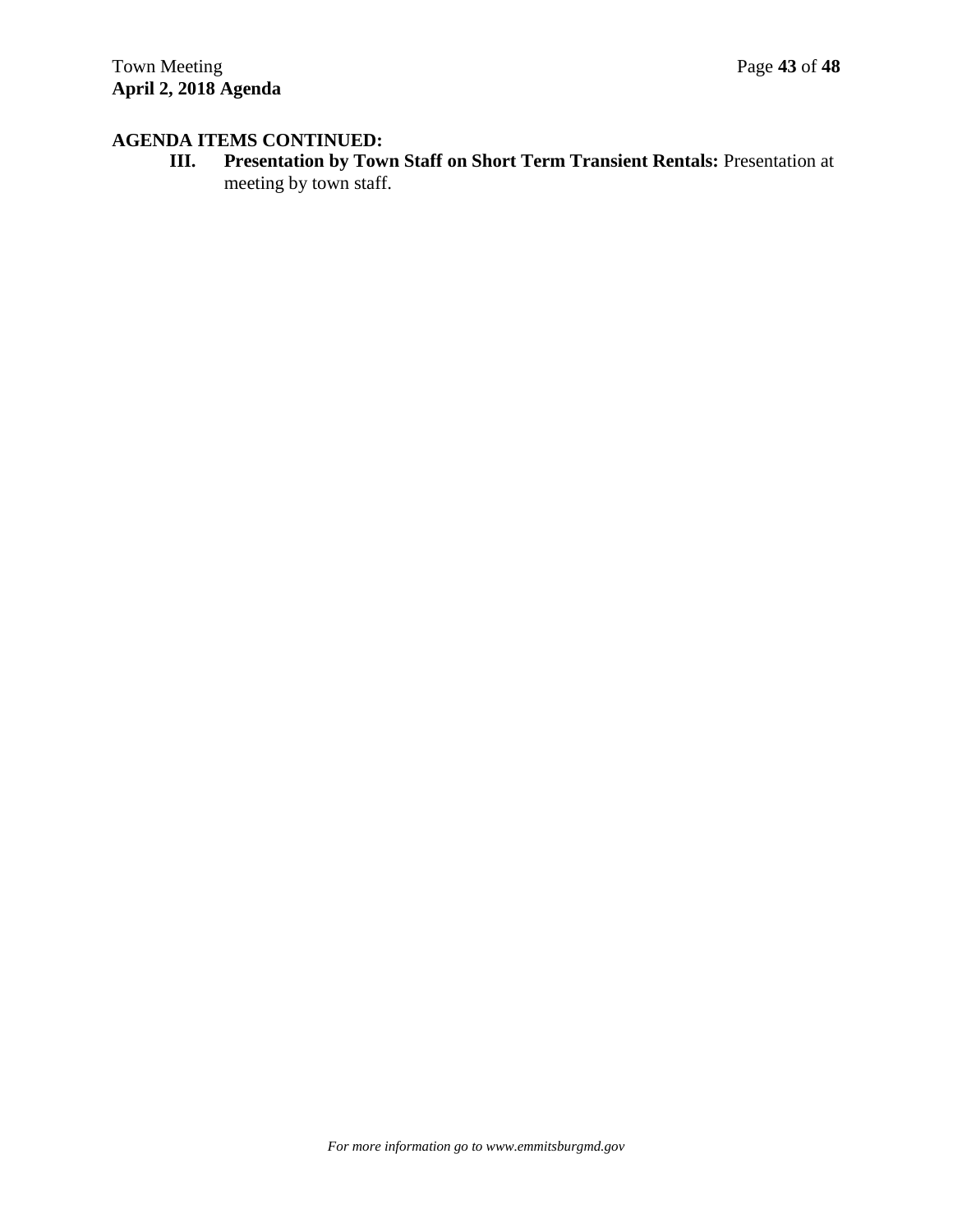### **AGENDA ITEMS CONTINUED:**

**IV. Public Comment Timing in Meetings for Consideration:** Presentation at meeting by Commissioner Buckman and town staff.

The following municipalities have their public comment early/first in the agenda. Their most recent agendas are attached.

- i. Borough of Gettysburg, Pennsylvania
- ii. City of Brunswick, Maryland
- iii. Boonsboro, Maryland

The following municipalities have their public comment late/last in the agenda…

- Thurmont:  $#7$  on agenda, last item.
- Walkersville: last item on agenda, they do not allow public comment prior.
- Middletown: #9 on agenda, last item before announcements (#10) and adjournment.
- Westminster: #13 on agenda (out of 14 items), last item
- Myersville: #9 on agenda, last item before adjournment
- Rockville: #10 on the agenda (out of 26 total items), after Proclamations & Awards
- Gaithersburg: #7 on the agenda (out of 25 total items), after Proclamations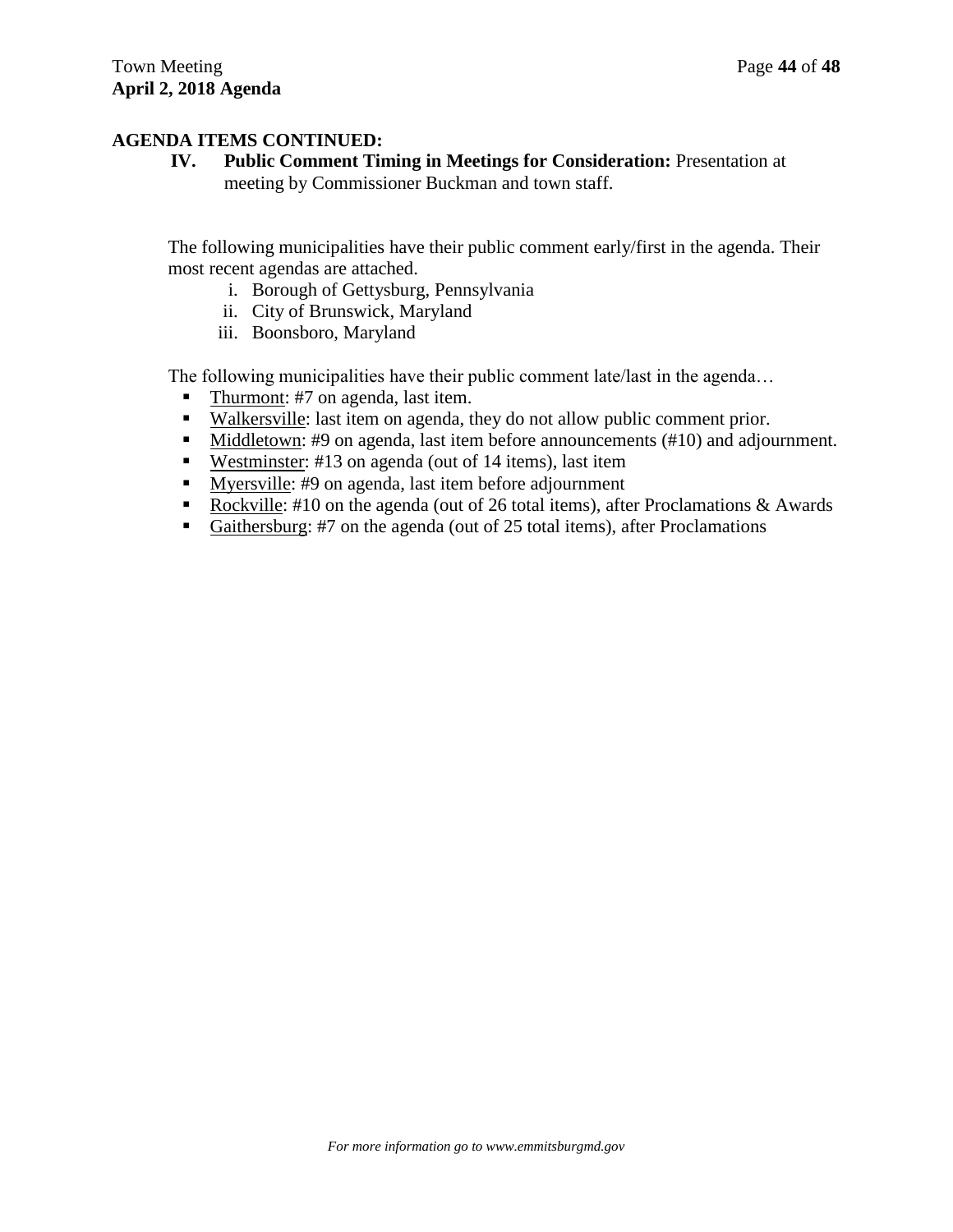### **SAMPLE AGENDA FROM THE BOROUGH OF GETTYSBURG**

Council Work Session Meeting Agenda from Monday, March 26, 2018 – 7:00 PM

|    | Call to Order                      | President Naugle        |
|----|------------------------------------|-------------------------|
| H. | <b>Welcome and Opening Remarks</b> | <b>President Naugle</b> |
| Ш  | Announcements                      | <b>President Naugle</b> |

### IV. **Public Comment – Restricted to Items on the Agenda** *(Clerk Note: Only chance to speak about something before its voted on. Also, a chance to speak about items that are not on the agenda).*

- V. Tabled Old Business
	- **A.** Fuel System Harbaugh
	- **B.** PBS 2017-2 Rezoning ROR District Gable/LaBarre
	- **C.** PBS 2017-1 LERTA Member Heyser/Gable
	-
- VI. Old Business

VII. New Business

- A. Council Tablets Manager Gable
- **B.** PBS 2017-3 Parking President Naugle
- **C.** PBS 2016-27 Verizon Small Cell Sites Gable
- **D.** Community Meetings President Naugle Newsletter Topics
- **D.** End Cap Properties Member Strauss/LaBarre
	-
- A. RPP Request 800 Block Johns Avenue Miller/Gable **B.** Sexual Harassment Policy President Naugle Member Lawson C. PBS 2018-1 MS4 Gable/Clabaugh

### VIII. **Public Comment**  *(Clerk Note: Chance to make comments after the items are voted on).*

IX. Adjournment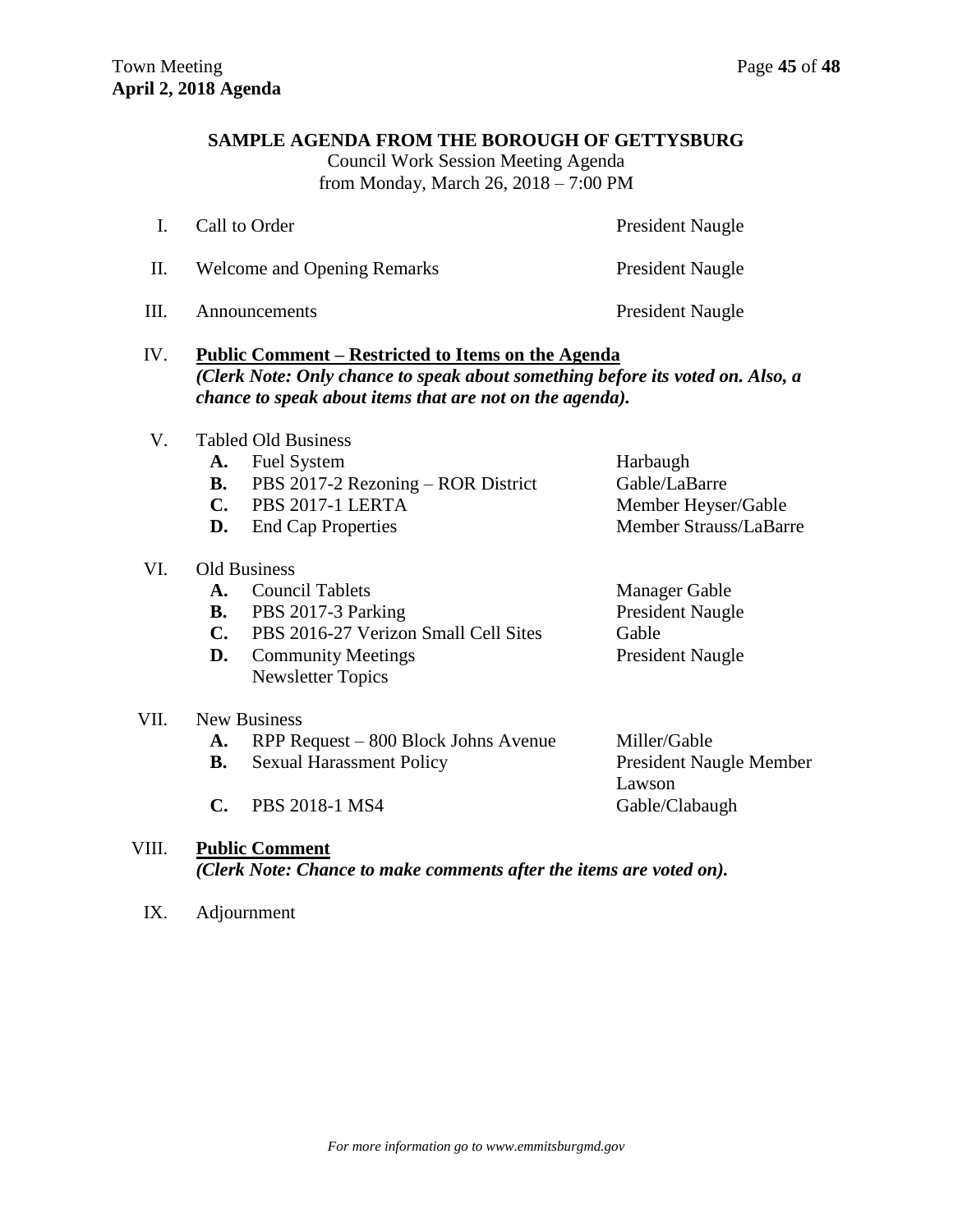### **SAMPLE AGENDA FROM THE CITY OF BRUNSWICK**

Mayor and Council Meeting Agenda from Tuesday March 13, 2018 – 7:00 PM

#### **1.** CALL TO ORDER, PLEDGE, AND ROLL CALL

#### **2.** MAYOR'S REMARKS

#### **3.** APPROVAL OF MINUTES

- a. Mayor & Council Meeting-February 13 & 27, 2018
- b. Mayor & Council/Planning Commission Workshop-February 6, 2018
- c. Closed Meeting-February 6, 13, 27, 2018

#### **4. CITIZENS' FORUM (PETITIONS, REMONSTRANCES, AND COMMUNICATIONS)**

*(Clerk Note: I spoke with the Brunswick clerk, they allow 5 minute to make comments about any upcoming items and do not let people speak after that. If there is a large agenda item they are anticipating a lot of public comment on (e.g. an SHA project) the Mayor or President will request anyone wanting to speak on that item wait until the agenda item is being discussed.)*

#### **5.** INTRODUCTION AND ADOPTION OF RESOLUTIONS AND ORDINANCES

- a. Resolution 2018-04 Traffic Control Request-415 North Maple Avenue -vote auticipated
- b. Resolution 2018-05 Traffic Control Request 22 East C Street vote auticipated

#### **6.** REPORT OF OFFICERS - COUNCIL- COMMITTEES

- **7.** CONSENT AGENDA
	- a. PO# PW-4578 -Core &Main-Cemetery Circle Water Line Replacement \$25,668.87
	- b. Fiual Phase I FRO Release \$59,596.50
	- c. Final Phase IIA FRO Release \$30,947.00
	- d. Phase IIIA SEC/SWM surety reduction 323,908.05
	- e. Water & Sewer Phase 2A part 2 Conditional Approval partial release \$113,062.00
	- f. Storrndrain Phase 2A part 2 Conditional Approval partial release \$22,724.00
	- g. Paving Phase 2A part 2 Conditional Approval partial release \$126,412.56
	- h. Water & Sewer Phase 2B part 1Conditional Approval partial release \$259,747.00
	- i. Storrndrain Phase 2B part 1 Conditional Approval partial release \$106,566.00
	- j. Paving Phase 2B part 1Conditional Approval partial release \$198,221.50
	- k. Water & Sewer Phase 2B part 2 Conditional Approval partial release \$323,031.00
	- 1. Storrndrain Phase 2B part 2 Conditional Approval partial release \$101,510.00

#### **8.** UNFINISHED BUSINESS

- **9.** NEW BUSINESS
	- a. Urbau Planner Small Area Plau Concept Presentation
	- b. City Park Building Policy Update vote auticipated
	- c. Event Application Approval- New Hope UMC Easter Egg Hunt-vote auticipated

#### **10.** MISCELLANEOUS AND APPROPRIATIONS

#### **11.** ADJOURNMENT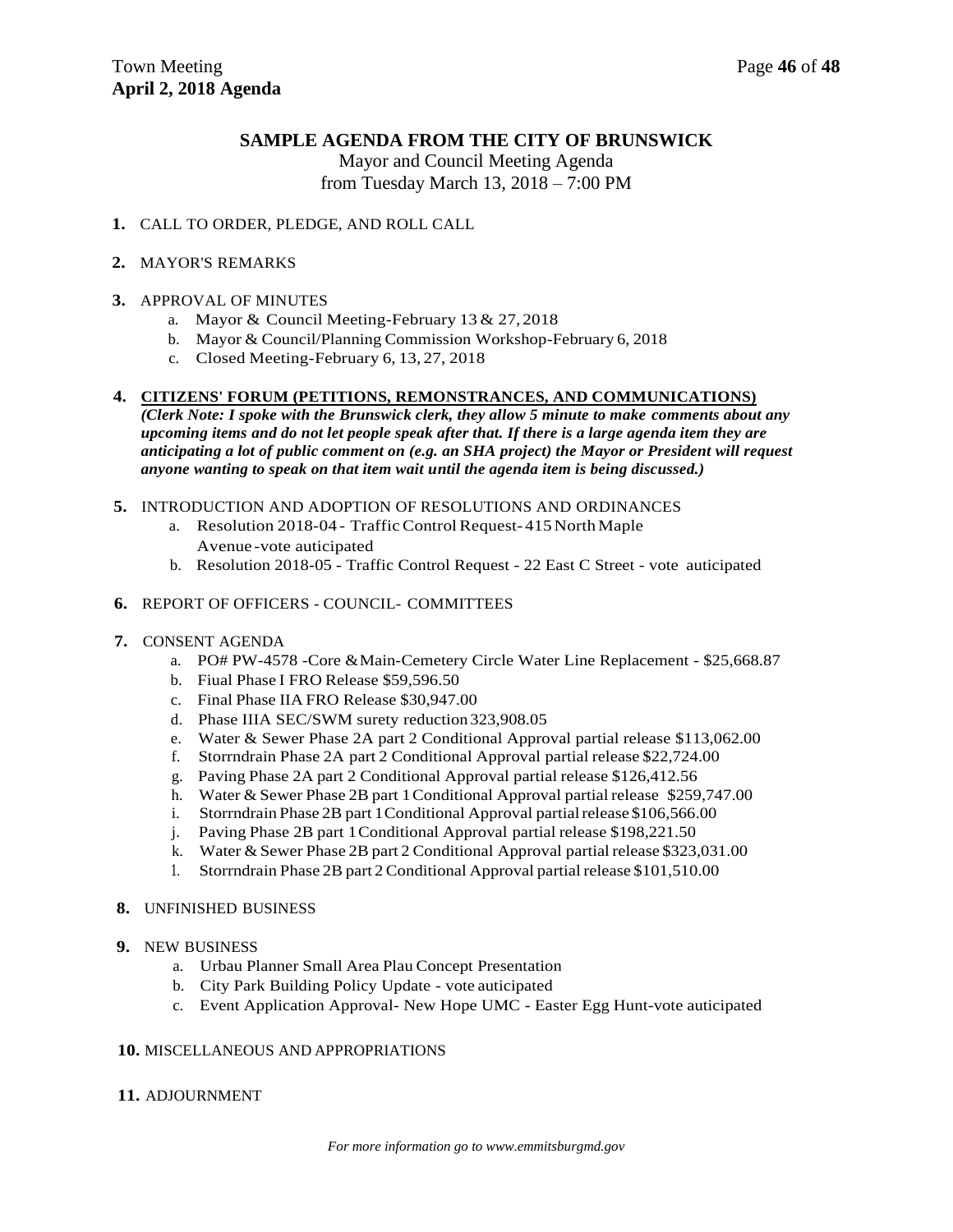### **SAMPLE AGENDA FROM BOONSBORO MARYLAND**

Mayor and Council Meeting Agenda from Monday March 5, 2018 – 7:00 PM

#### 7PM - PLEDGE AND INVOCATION – Mayor Howard Long

### ROLL CALL

### REVIEW AND APPROVAL OF MEETING MINUTES – Draft Minutes

Regular Session – February 5 2018 Budget Workshop – February 12, 2018 Budget Workshop – February 20, 201 Workshop Session – February 26, 2018 Executive Session – February 26, 2018

Treasurers Report – February 2018 Bills to Be Paid – February 2018

#### **PUBLIC COMMENTS (must sign in and limit comments to 3 minutes)**

### MAYOR AND COUNCIL MEMBER CORRESPONDENCE

#### POLICE DEPARTMENT REPORT- Chief Stanford

#### NEW BUSINESS

Ladies Auxiliary Request - Memorial Day Parade & Service Safety Manual- Recommendation For Approval Shafer Park Tax Revenue – summary Recommendation to Hire – Town Planner Town Manager

### COMMISSION REPORTS

Public Safety – Councilmember Byrd Park Board- Councilmember Kerns Utilities – Councilmember Davis Planning – Councilmember Solberg EDC- Assistant Mayor Kauffman Environmental Commission- Councilmember Schmidt

Town Manager's Report –Megan Clark